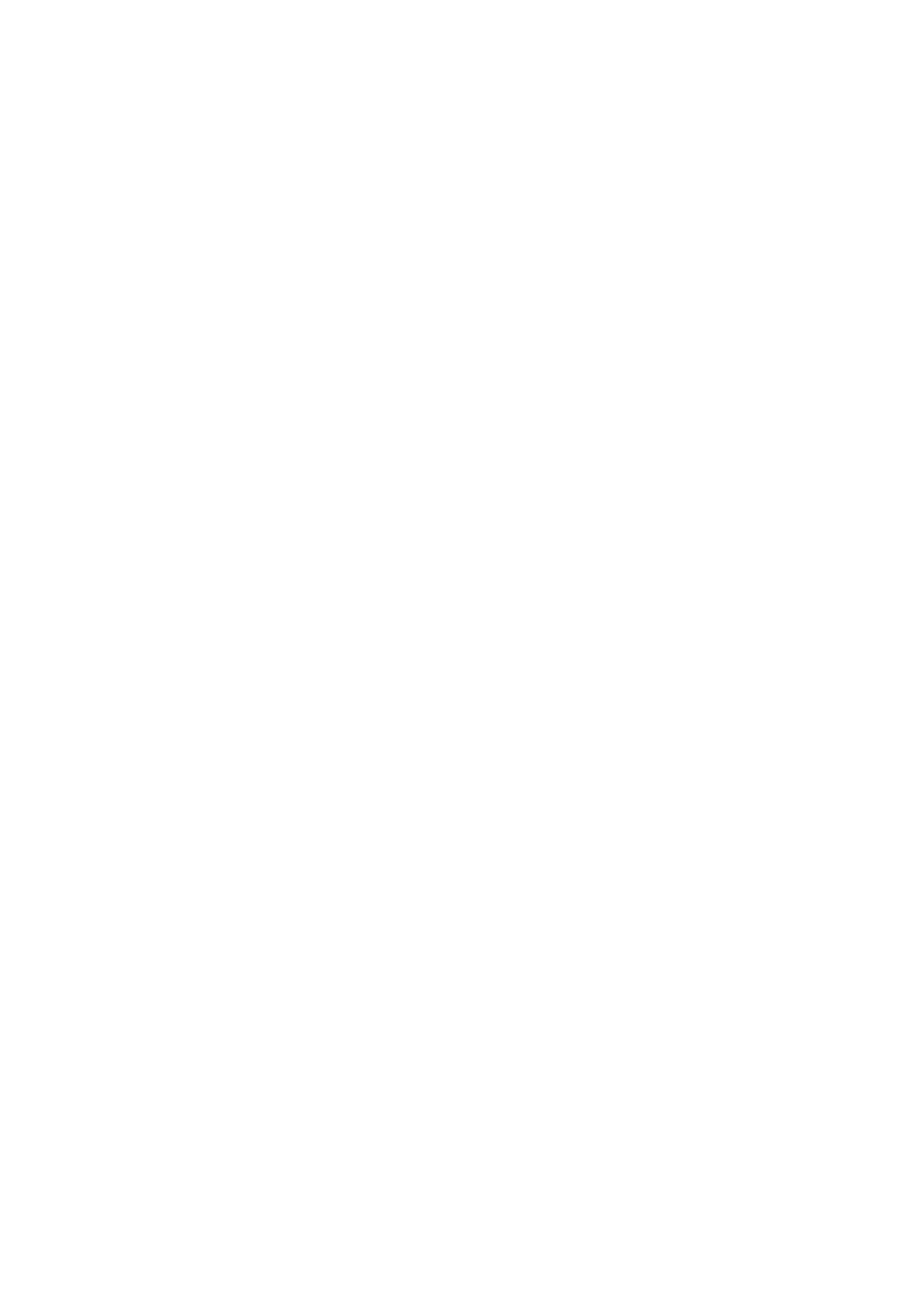## Elevation over Azimuth Position Controller

Prepared by:

Thomas Davies Fourth-Year Electrical Engineering Student University of Cape Town

19th October 2004

File: Thesis.lyx Document No: 4028 Document Rev: A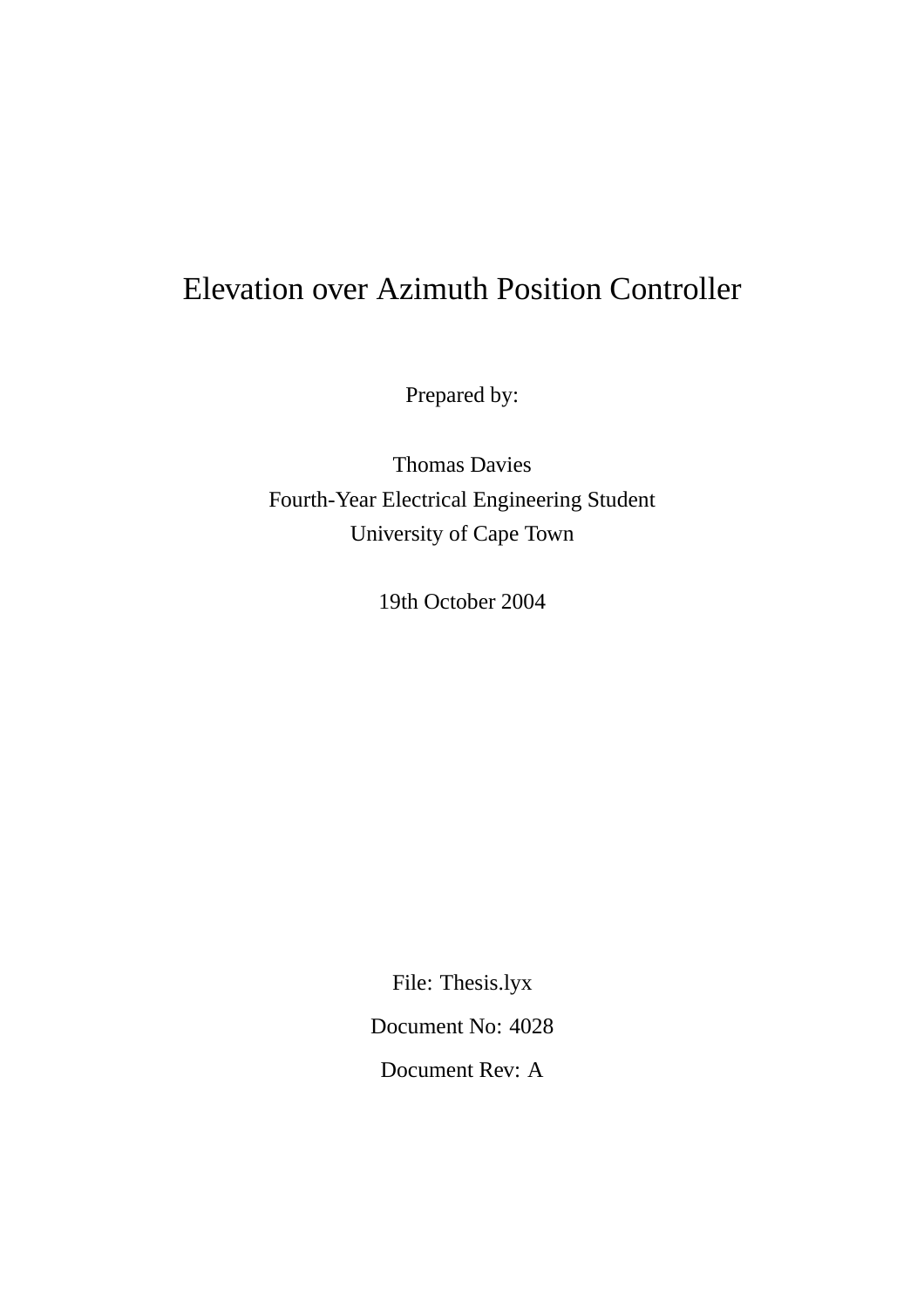## **Declaration**

I declare that this project report is my own, unaided work. It is a project report submitted to the Department of Electrical Engineering, University of Cape Town, in partial fulfilment of the requirements for the degree of Bachelor of Science in Engineering. It has not been submitted before for any degree or examination in any other university.

Signature of Author . . . . . . . . . . . . . . . . . . . . . . . . . . . . . . . . . . . . . . . . . . . . . . . . . . . . . . . . . . . . . .

Cape Town 19th October 2004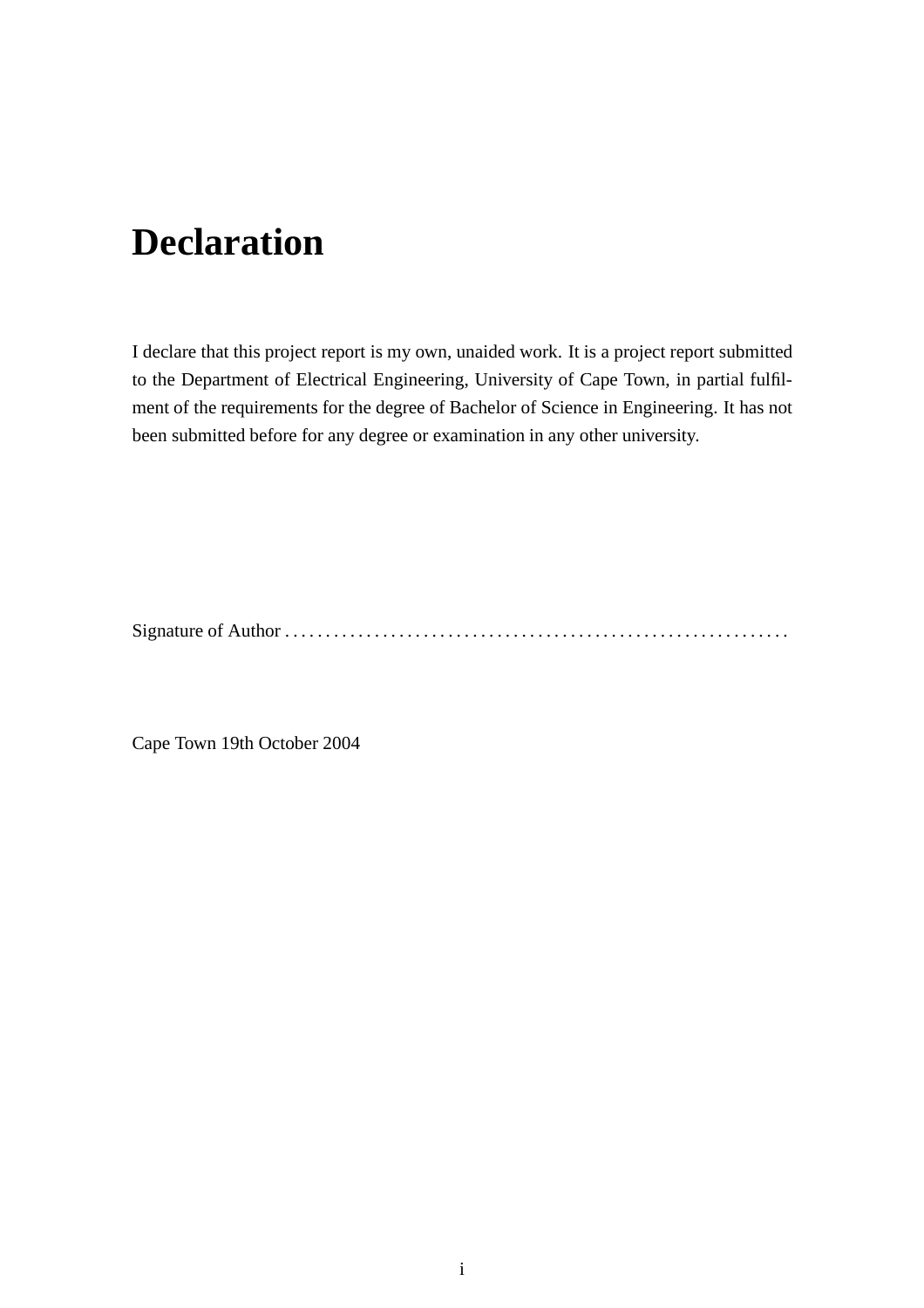## **Abstract**

This project concerns the design and implementation of an elevation over azimuth position controller for a Navy Jammer pedestal. The position controller system is implemented on a Cogent CSB337 Single Board Computer using position resolvers to provide position information. The position controller accepts digital position commands moves the pedestal to the appropriate position.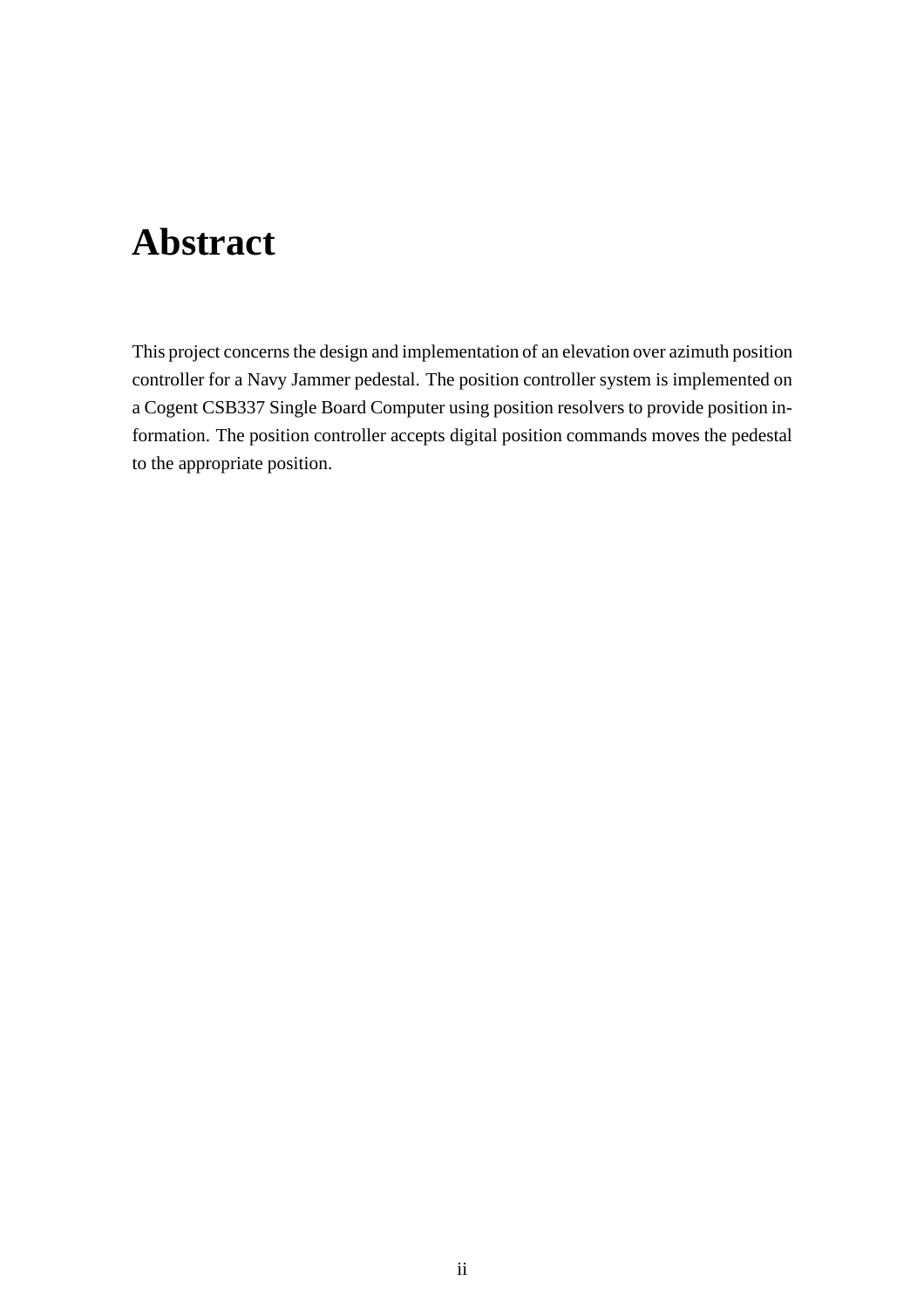## **Acknowledgements**

I would like to thank Simon Winberg, Georgie Georgie and the rest of the Radar Remote Sensing Group for helping me throughout this project. I would also like to thank Kevin Stout, Bodo Sieber and Simon Lukell for their support throught this project period.

Finally I would like to thank Professor Inggs from the University of Cape Town for his supervision and guidance during this project.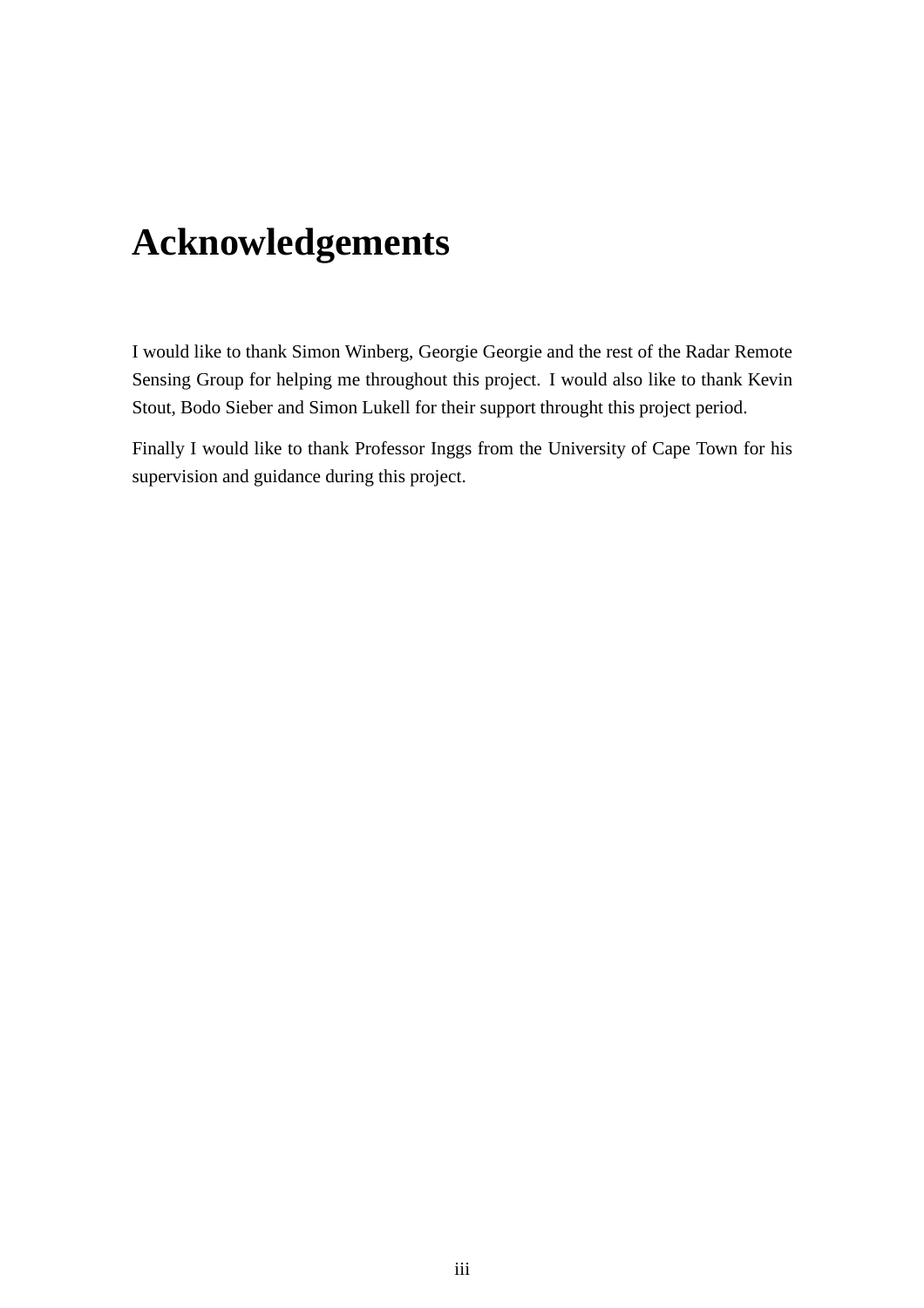## **Contents**

|   | <b>Declaration</b> |                         |                                                                                            | $\mathbf{i}$   |  |
|---|--------------------|-------------------------|--------------------------------------------------------------------------------------------|----------------|--|
|   | <b>Abstract</b>    |                         |                                                                                            |                |  |
|   |                    | <b>Acknowledgements</b> |                                                                                            | iii            |  |
|   |                    | <b>List of Symbols</b>  |                                                                                            | xi             |  |
|   |                    | <b>Nomenclature</b>     |                                                                                            | xii            |  |
| 1 |                    | <b>Introduction</b>     |                                                                                            | $\mathbf{1}$   |  |
|   | 1.1                |                         | Subject of this report $\dots \dots \dots \dots \dots \dots \dots \dots \dots \dots \dots$ | 1              |  |
|   | 1.2                |                         |                                                                                            | $\overline{2}$ |  |
|   | 1.3                |                         |                                                                                            | $\overline{2}$ |  |
|   |                    | 1.3.1                   | Examination of the Pedestal Hardware and Interface Design                                  | $\overline{2}$ |  |
|   |                    | 1.3.2                   | Selection of a Platform for the Digital Control System                                     | 3              |  |
|   |                    | 1.3.3                   | Designing and coding the software $\dots \dots \dots \dots \dots \dots$                    | 3              |  |
|   |                    | 1.3.4                   | Interfacing the hardware to the software                                                   | $\overline{4}$ |  |
|   |                    | 1.3.5                   | Evaluating System Response and Deriving a Control System                                   | $\overline{4}$ |  |
|   |                    | 1.3.6                   |                                                                                            | 4              |  |
|   | 1.4                |                         |                                                                                            | $\overline{4}$ |  |
|   | 1.5                |                         |                                                                                            | $\overline{4}$ |  |
|   |                    |                         |                                                                                            |                |  |

### **2 Position Control Concept Overview 6**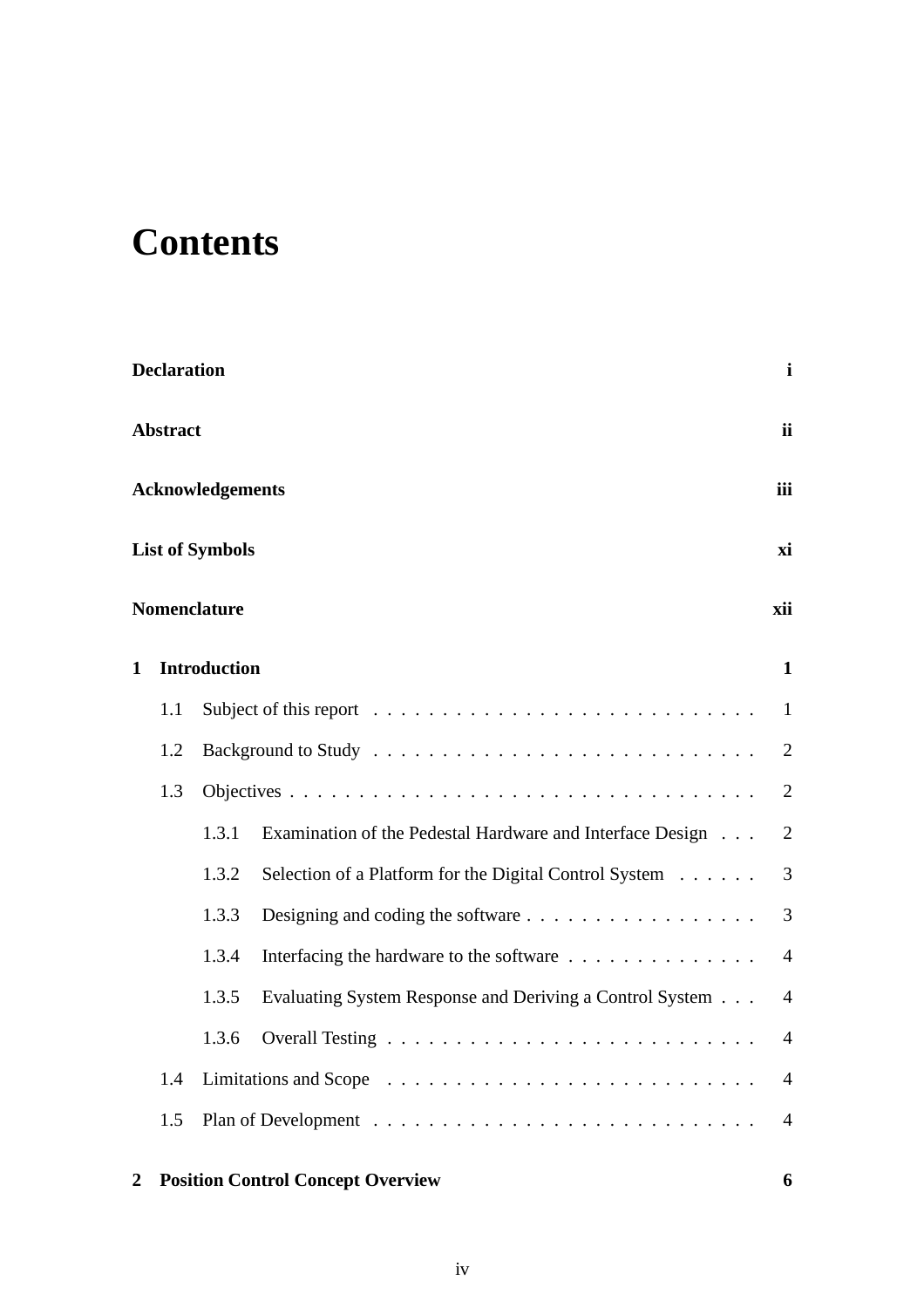| 3 |     |       | Background to the Hardware on the pedestal           | 9  |
|---|-----|-------|------------------------------------------------------|----|
|   | 3.1 |       |                                                      | 9  |
|   | 3.2 |       |                                                      | 10 |
|   |     | 3.2.1 |                                                      | 10 |
|   |     | 3.2.2 |                                                      | 12 |
|   |     | 3.2.3 |                                                      | 13 |
|   | 3.3 |       |                                                      | 14 |
|   | 3.4 |       |                                                      | 14 |
|   | 3.5 |       |                                                      | 14 |
| 4 |     |       | Interfacing with the hardware                        | 15 |
|   | 4.1 |       |                                                      | 15 |
|   | 4.2 |       |                                                      | 16 |
|   |     | 4.2.1 | Measuring Position Resolver Output Signals           | 16 |
|   |     | 4.2.2 |                                                      | 18 |
|   | 4.3 |       |                                                      | 19 |
|   |     | 4.3.1 |                                                      | 19 |
|   |     | 4.3.2 |                                                      | 20 |
|   |     | 4.3.3 |                                                      | 20 |
| 5 |     |       | <b>Platform for the Position Controller Software</b> | 21 |
|   | 5.1 |       |                                                      | 21 |
|   |     | 5.1.1 | Important Components on the CSB337                   | 21 |
|   |     | 5.1.2 | The CSB300CF Break-out Board                         | 22 |
|   | 5.2 |       |                                                      | 22 |
|   |     | 5.2.1 |                                                      | 23 |
|   |     | 5.2.2 |                                                      | 23 |
|   |     | 5.2.3 |                                                      | 23 |
|   | 5.3 |       |                                                      | 23 |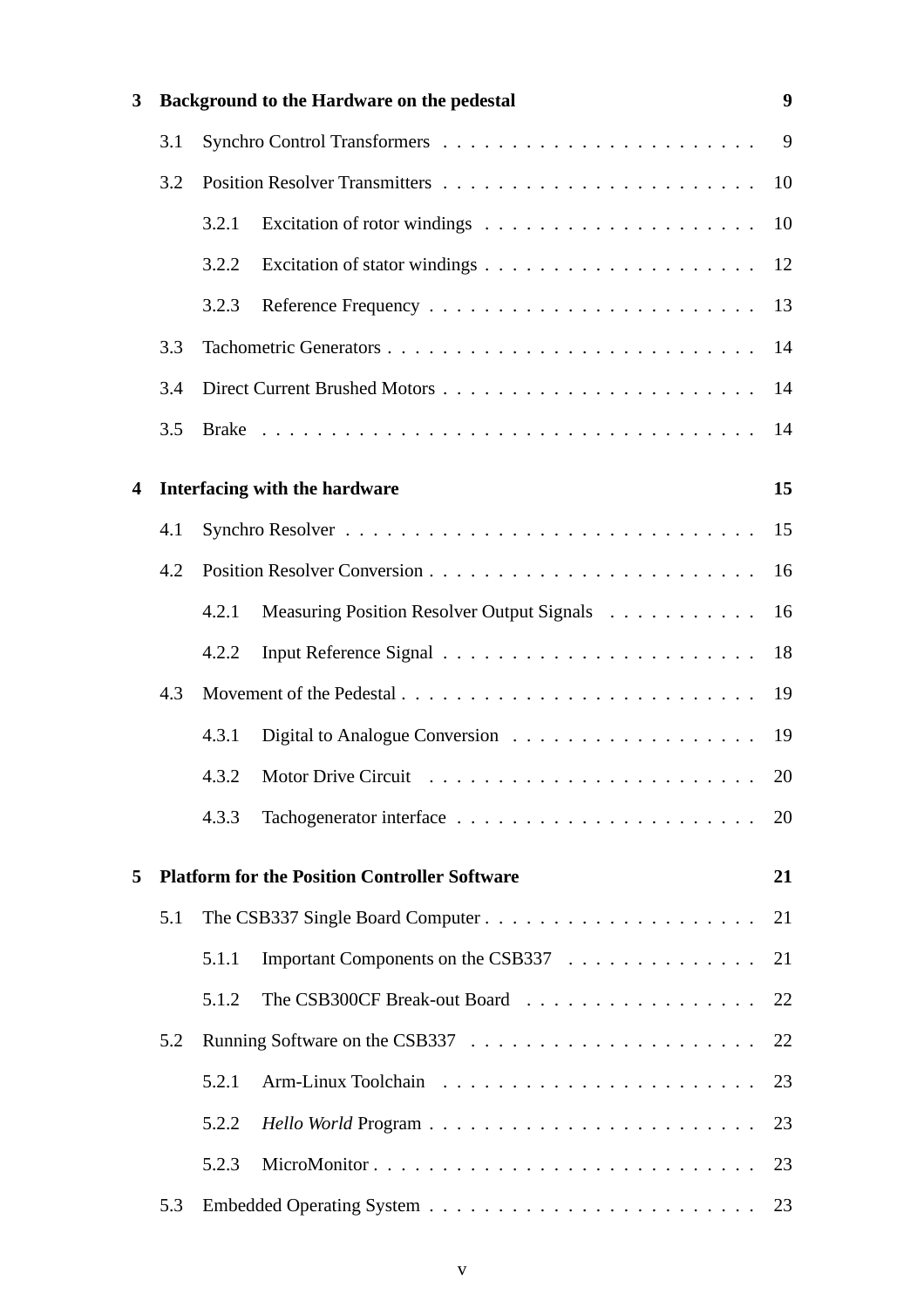| 6 |     |                          | <b>Software to Control the System</b>                  | 25 |
|---|-----|--------------------------|--------------------------------------------------------|----|
|   | 6.1 |                          |                                                        | 25 |
|   |     | 6.1.1                    |                                                        | 25 |
|   | 6.2 |                          | Objects in the Position Controller Software            | 27 |
|   |     | 6.2.1                    |                                                        | 27 |
|   |     | 6.2.2                    |                                                        | 28 |
|   |     | 6.2.3                    |                                                        | 28 |
|   | 6.3 |                          | Sequence of Events in the Position Controller Software | 29 |
|   | 6.4 |                          |                                                        | 29 |
|   |     | 6.4.1                    |                                                        | 29 |
|   |     | 6.4.2                    |                                                        | 32 |
|   |     | 6.4.3                    |                                                        | 32 |
| 7 |     |                          | <b>Discussion of Results</b>                           | 33 |
|   | 7.1 |                          |                                                        | 33 |
|   | 7.2 |                          |                                                        | 33 |
|   |     | 7.2.1                    | Power Supply to Analogue-to-Digital Converter Circuit  | 33 |
|   |     | 7.2.2                    | Analogue to Digital Conversion Accuracy                | 34 |
|   | 7.3 |                          |                                                        | 35 |
|   | 7.4 |                          | Overall Performance of Position Controller             | 37 |
| 8 |     |                          | <b>Conclusions and Recommendations</b>                 | 38 |
|   | 8.1 |                          |                                                        | 38 |
|   |     | 8.1.1                    | Recommendations for Improving Accuracy                 | 38 |
|   | 8.2 |                          |                                                        | 39 |
|   |     | 8.2.1                    | Recommendations for Improving Controller Performance   | 39 |
|   |     | <b>A</b> Resolver Module |                                                        | 40 |
|   |     |                          |                                                        |    |
| B |     |                          | <b>Postioner Application</b>                           | 41 |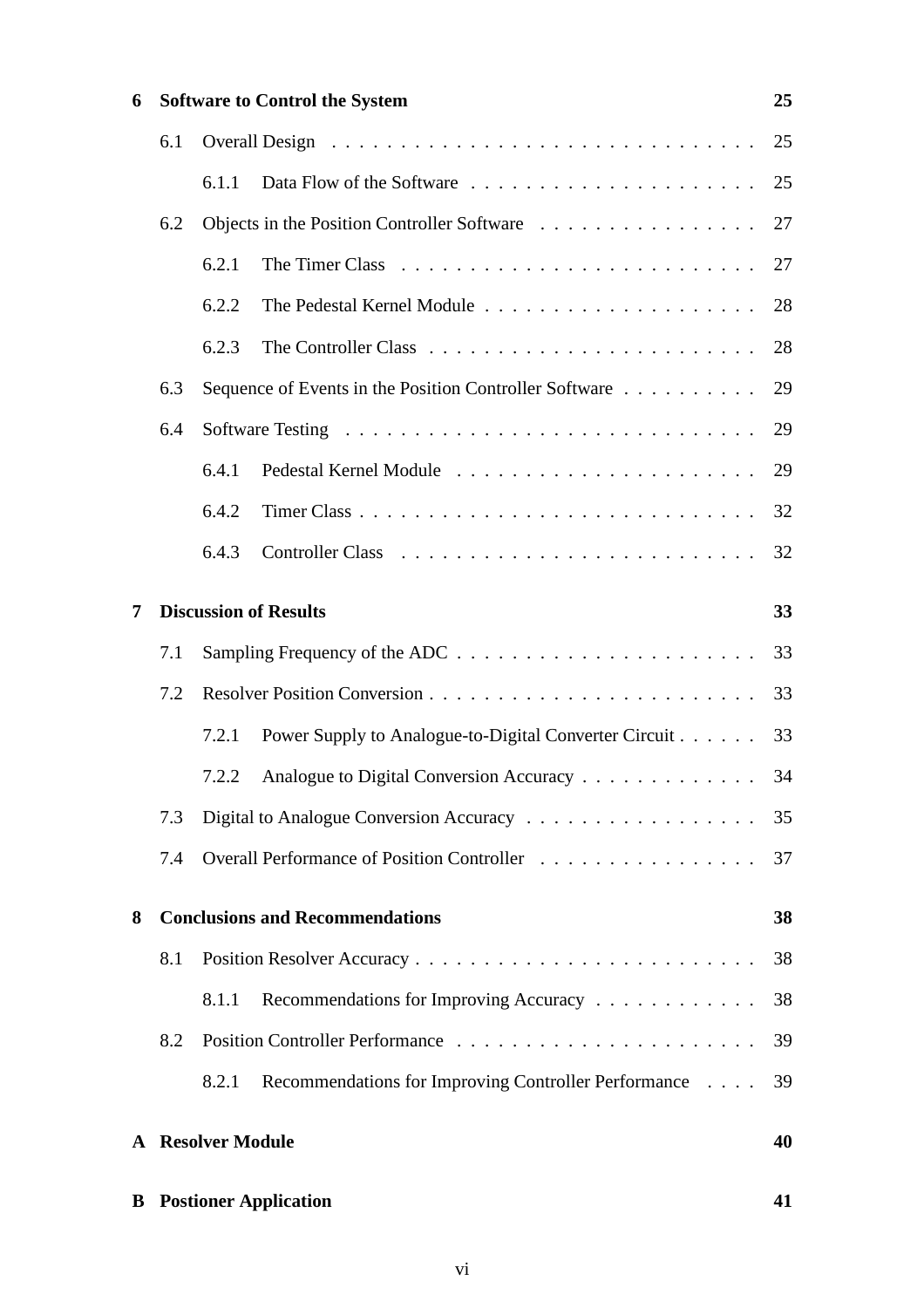## **Bibliography 42**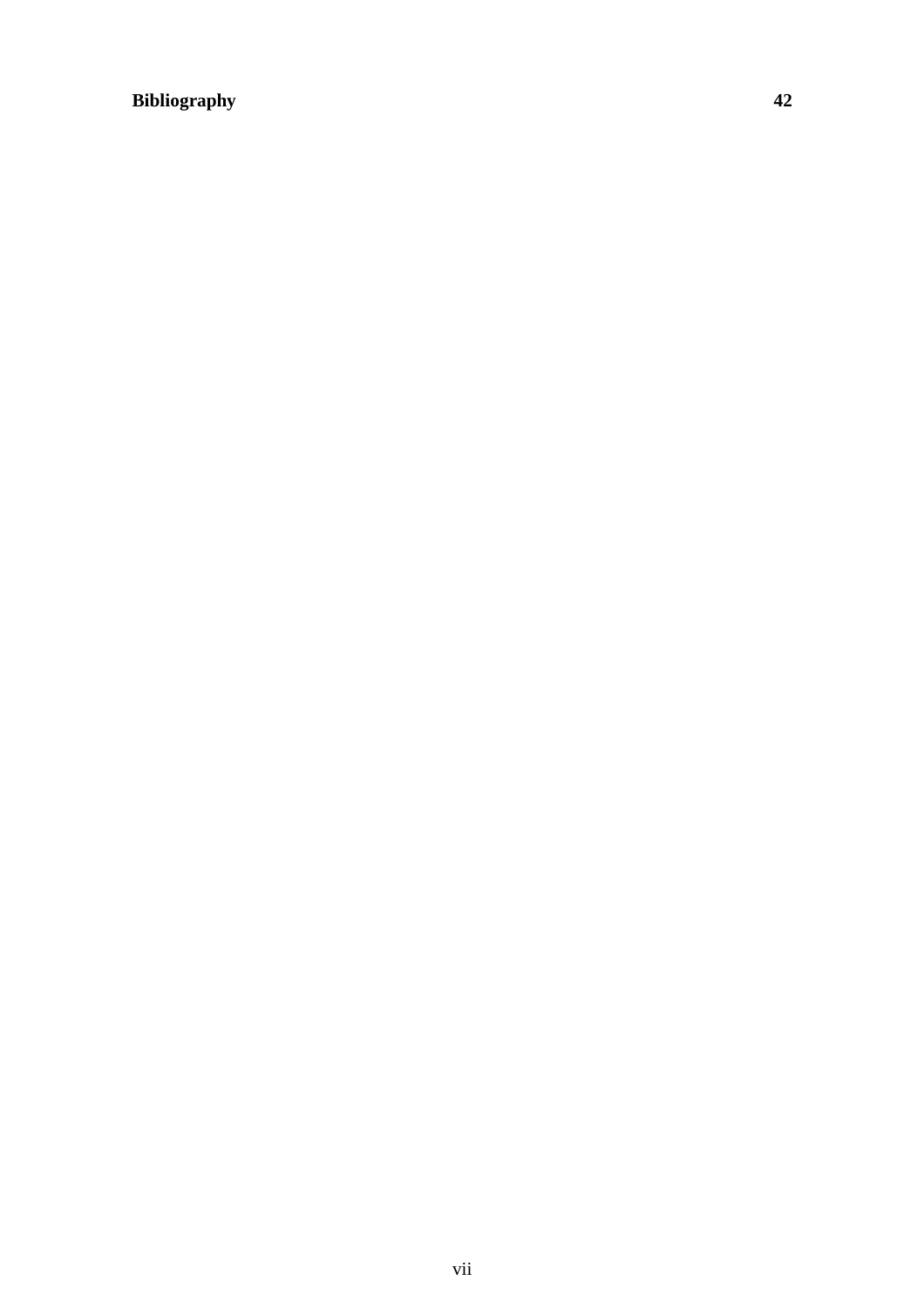# **List of Figures**

| 1.1 |                                                                                              |                 |
|-----|----------------------------------------------------------------------------------------------|-----------------|
| 2.1 |                                                                                              | - 6             |
| 2.2 |                                                                                              | $7\phantom{.0}$ |
| 2.3 |                                                                                              | $7\phantom{.0}$ |
| 3.1 | Internal Design of Synchro Control Transformer 10                                            |                 |
| 3.2 | Internal Structure of a Resolver Transmitter                                                 | 11              |
| 3.3 | Output Signals of Position Resolver for Varying Shaft Angles                                 | 12              |
| 3.4 | Signals on Position Resolver with Stator Excitation                                          | 13              |
| 4.1 | The Goertzel Algorithm as a Second Order Filter 18                                           |                 |
| 5.1 | The Cogent CSB337 $\ldots \ldots \ldots \ldots \ldots \ldots \ldots \ldots \ldots \ldots 21$ |                 |
| 5.2 | Abstraction Layers of an Operating Systems                                                   | 24              |
| 6.1 | Data-flow Context Diagram of Position Controller                                             | 26              |
| 6.2 | Data-flow Level 1 Diagram of Position Controller                                             | 26              |
| 6.3 |                                                                                              | 27              |
| 6.4 |                                                                                              | 27              |
|     | 6.5 Class Diagram of Pedestal Driver Module 28                                               |                 |
| 6.6 |                                                                                              | 29              |
| 6.7 | Flowchart of Position Controller Operation                                                   | 30              |
| 6.8 | UML Sequence Diagram for Position Controller                                                 | 31              |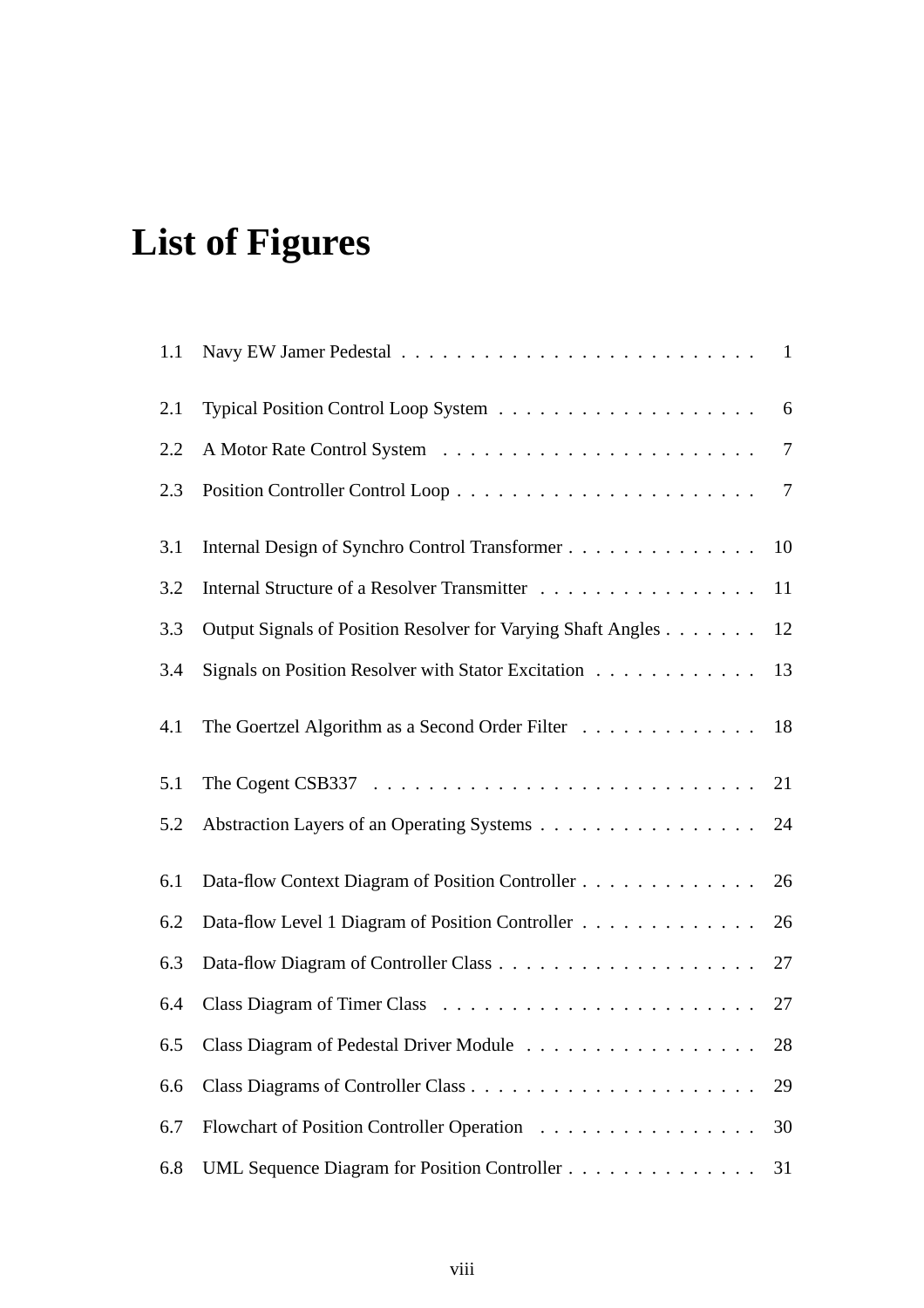| 7.4 Position Output for Constant Angular Rate 36 |  |
|--------------------------------------------------|--|
|                                                  |  |
|                                                  |  |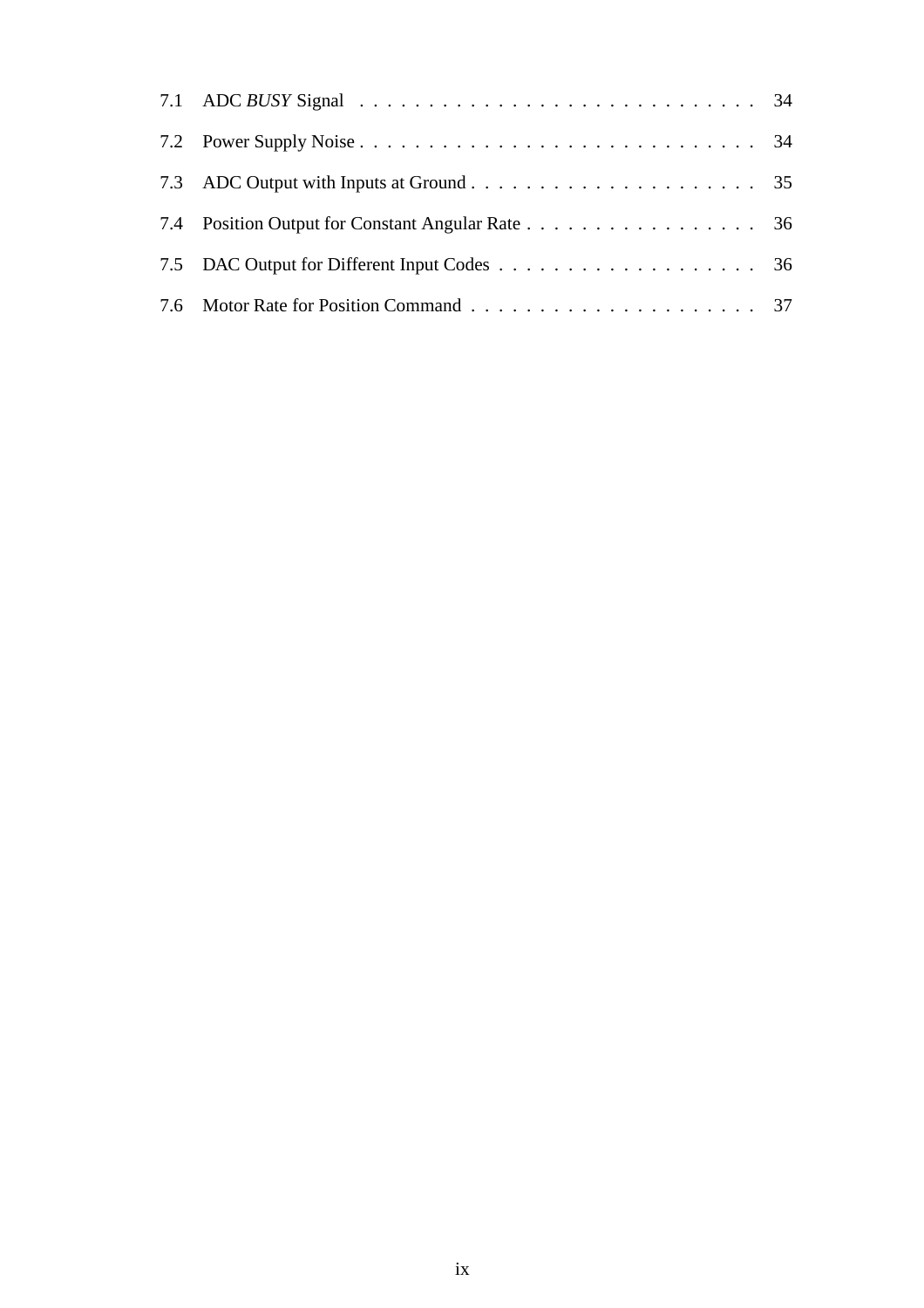# **List of Tables**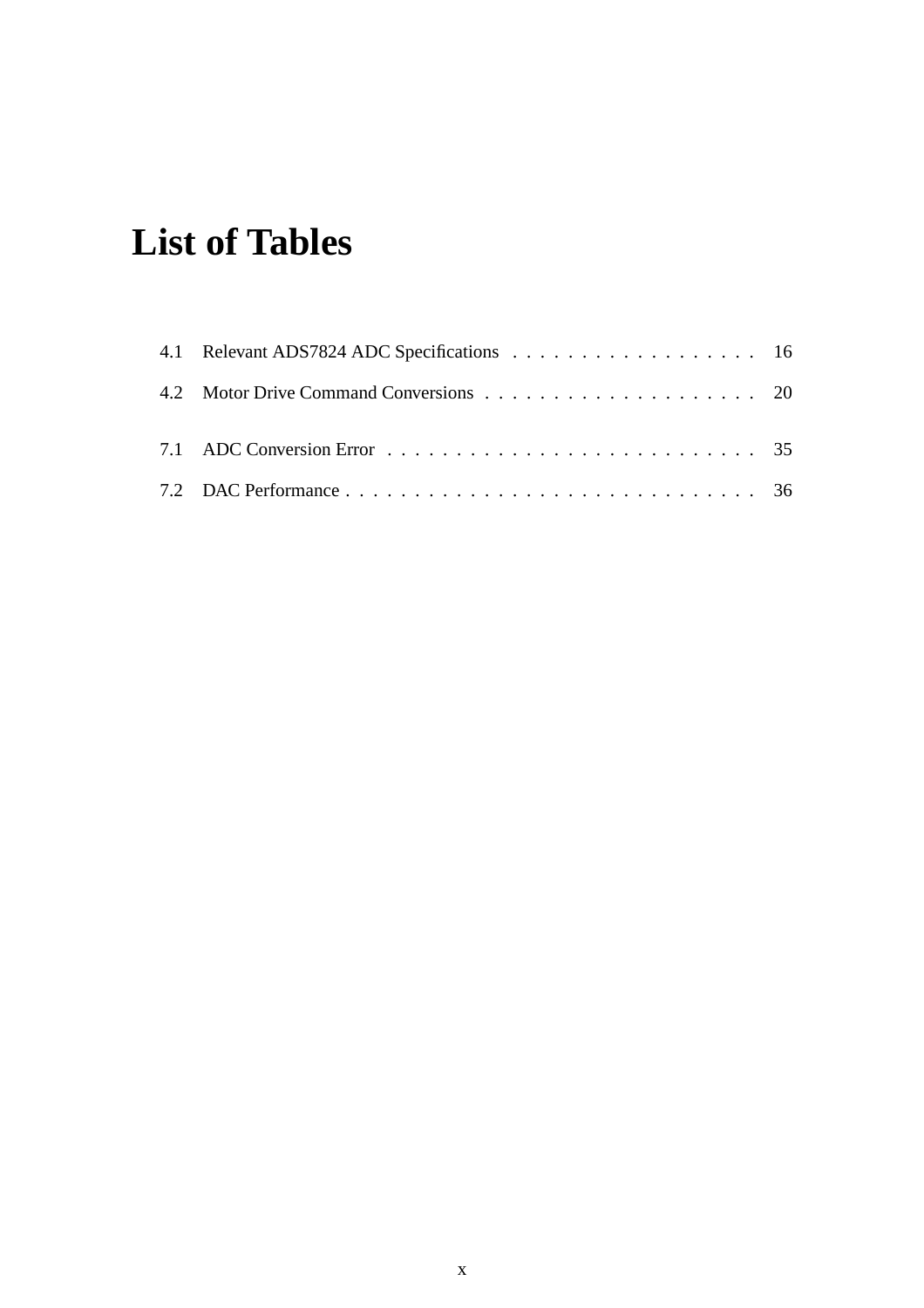# **List of Symbols**

| θ                       |                            |
|-------------------------|----------------------------|
| K                       | Motor gain                 |
| $T_m$                   | Mechanical time constant   |
| $E_f$                   | Field Voltage              |
| $\omega$                | Reference signal frequency |
| $\omega_{\text{shaff}}$ | Shaft frequency            |
| $V_R$                   | Peak reference voltage     |
|                         |                            |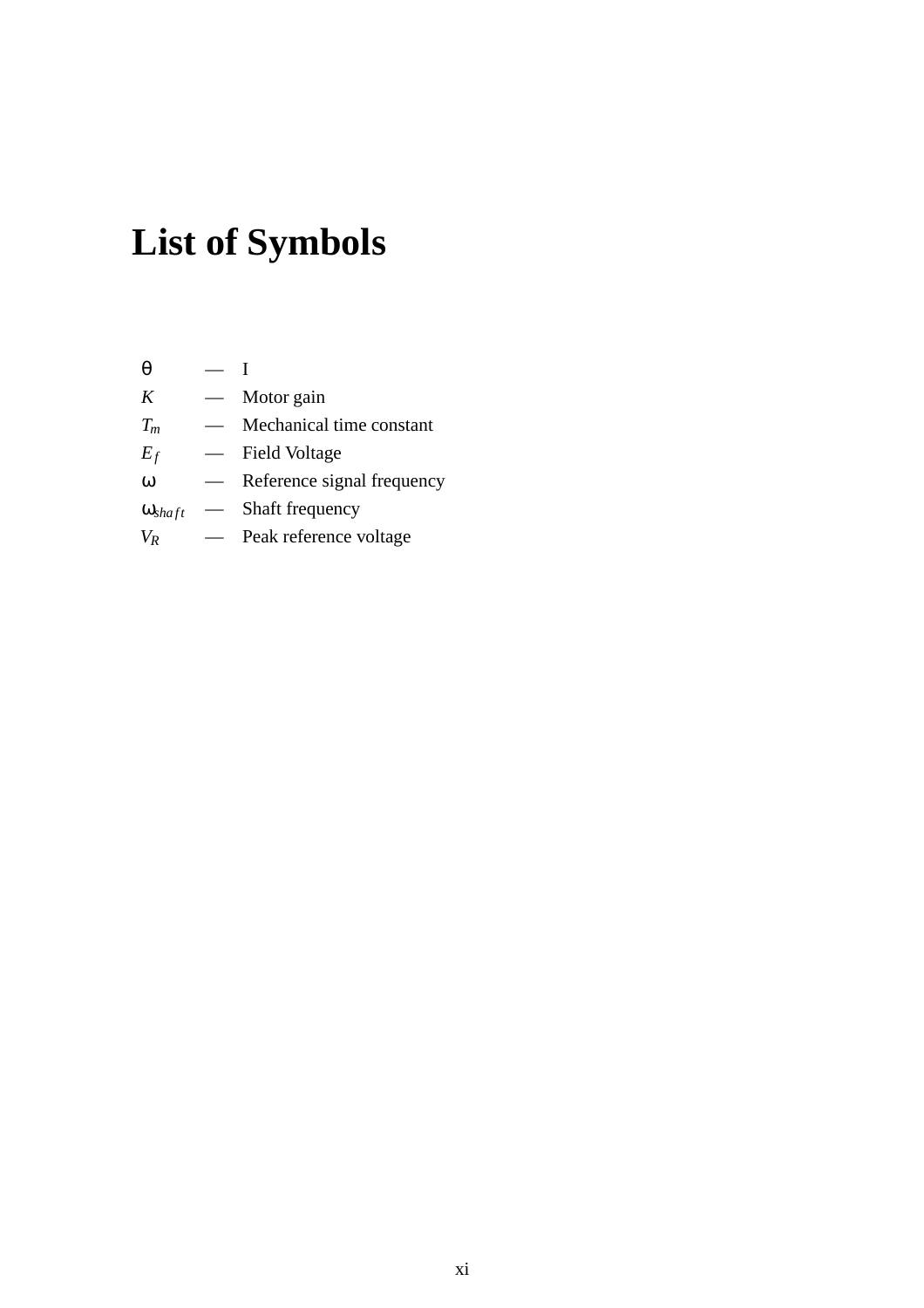## **Glossary**

**Azimuth**—Angle in a horizontal plane, relative to a fixed reference, usually north or the longitudinal reference axis of the aircraft or satellite.

**Elevation**—Angle in a vertical plane, relative to a fixed reference, usually the horizontal plane.

**Interrupt**—An event that interrupts normal processing and temporarily diverts flow-ofcontrol through an interrupt service routine.

**Pedestal**—The structure which supports an antenna.

**Rotor**—The rotating armature of a motor or generator.

**Selsyn**—A system that consists of two or more motor-like devices that are intended to sense or control shaft position.

**Servo-motor**—The area on earth covered by the antenna signal.

**Stator**—The stationary part of a motor or generator in or around which the rotor revolves.

**Transducer**—An electrical device that converts one form of energy into another.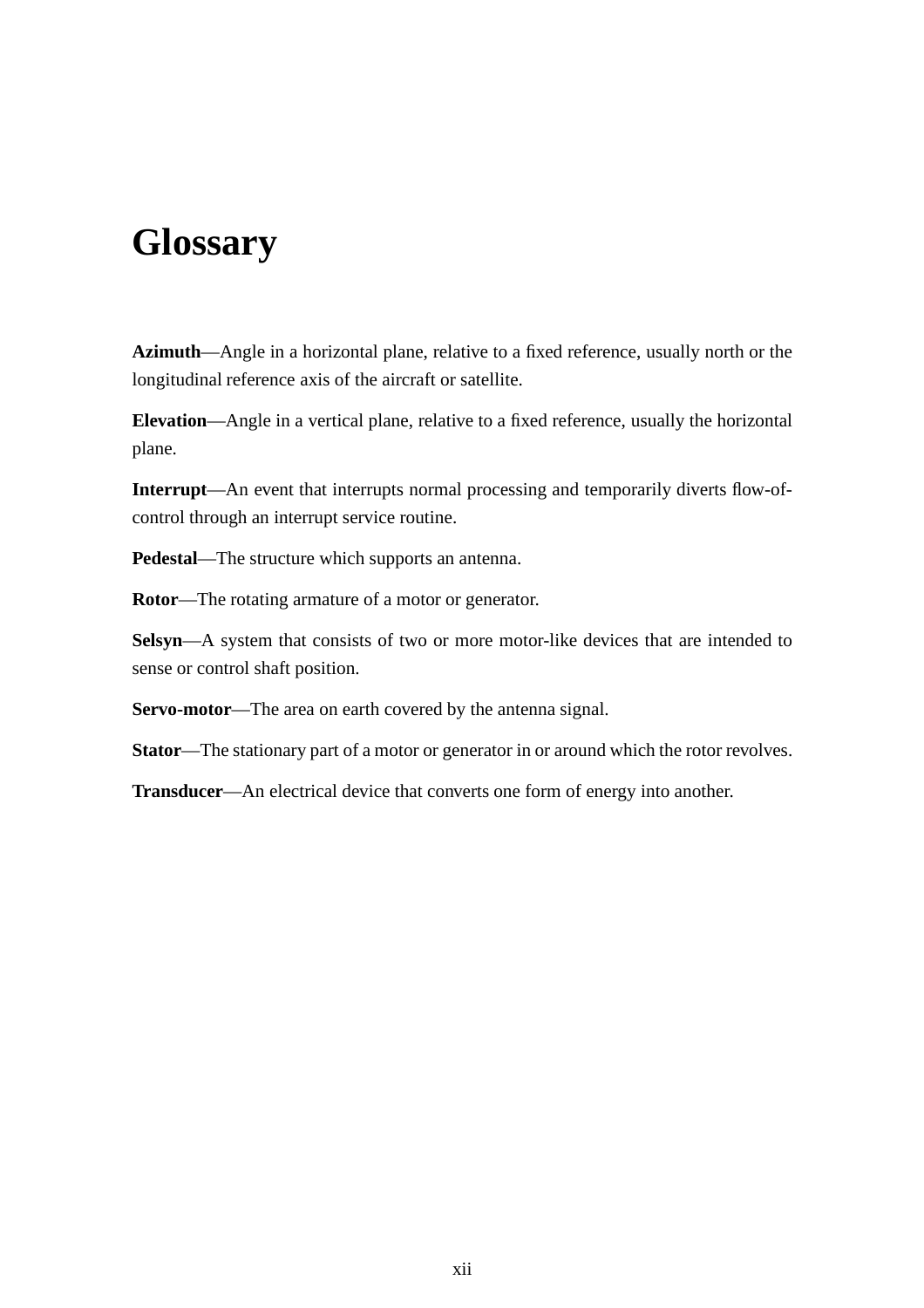## **Chapter 1**

## **Introduction**

## **1.1 Subject of this report**

This document concerns the design, implementation and testing of an elevation over azimuth position controller for a Navy electronic warfare (EW) jammer pedestal using a single board computer (SBC). The requirement for this project is that the antenna on the pedestal has to be moved by the position controller to a specific position or in a search pattern as input to the SBC.



Figure 1.1: Navy EW Jamer Pedestal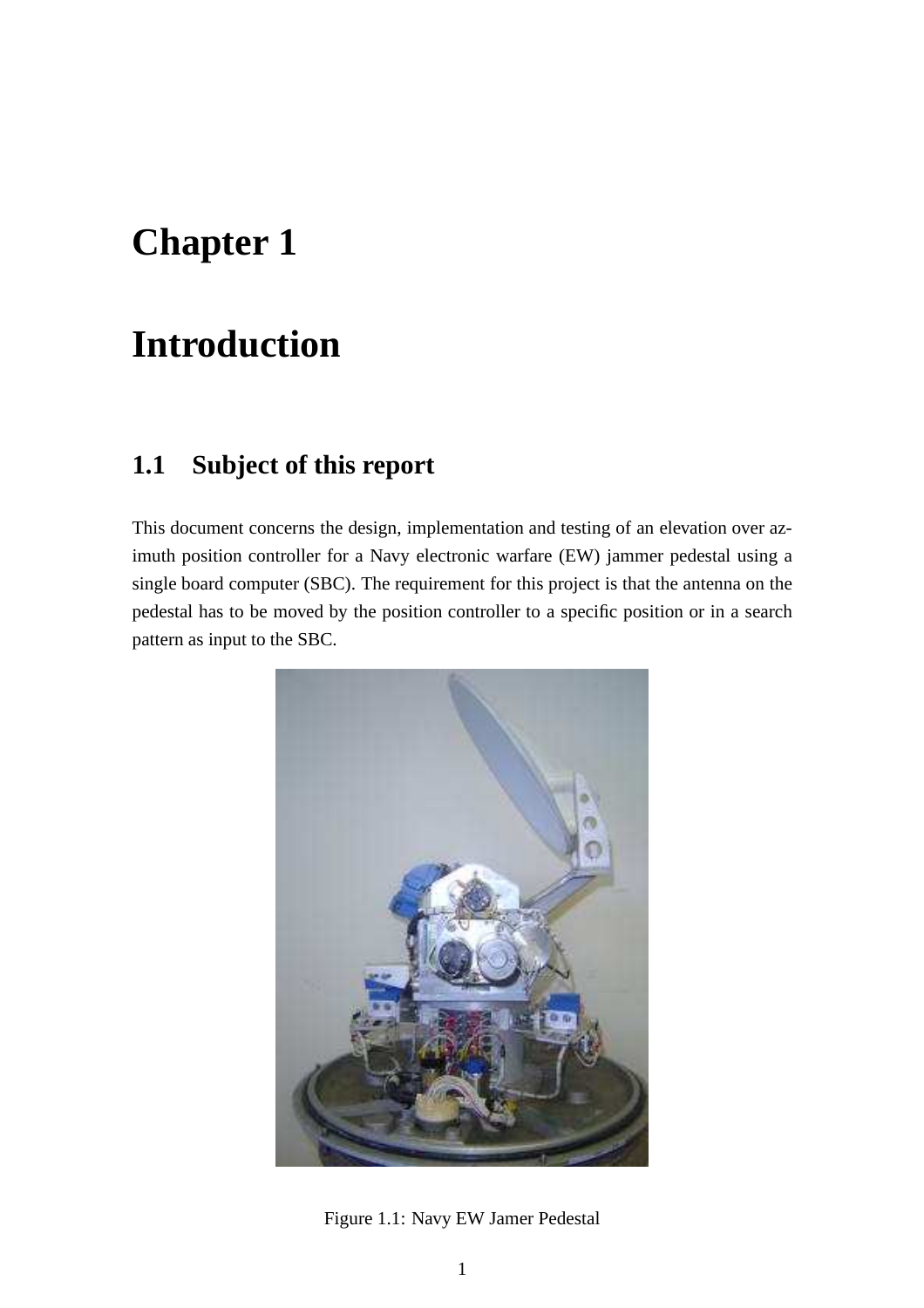### **1.2 Background to Study**

The University of Cape Town has a Navy EW jammer pedestal for experimentation as can be seen in figure 1.1. The pedestal has two axes of movement: the horizontal (or azimuth axis), and the vertical (or elevation) axis. Since the elevation axis is closer to the antenna than the azimuth axis, the pedestal is known as an *elevation over azimuth* pedestal. The pedestal uses 28 volt direct current (DC) motors to move the antenna in each axis. The position of each axis is measured using position resolvers, and the rate at which the antenna is moving is measured using tachogenerators.

The requirement of this project is to create a controller that will move the antenna to specific positions as input to the SBC. The movement has to be accurate, take as short an amount of time as possible and the position has to be maintained without minimal deviation.

### **1.3 Objectives**

The objective of this project is to create a position controller with the equipment available that will move the position of the antenna in a manner optimised for speed and accuracy. The inputs are either of the following:

- Elevation and azimuth position
- Search pattern<sup>1</sup>

The position controller is based around a SBC, with the digital control algorithm implemented in software.

The project was divided into the following tasks:

#### **1.3.1 Examination of the Pedestal Hardware and Interface Design**

The first task in this project was to examine the characteristics of the components already on the pedestal and to test which of the components were still functional. As most of the documentation for the electronics on the pedestal is unavailable, electrical characteristics of certain components had to be measured to derive specifications. Once a better understanding of all the equipment is gained, a mathematical model for the position control process could be derived, and a hardware interface to the controller could be designed.

<sup>1</sup>Such as *nodding* or *raster*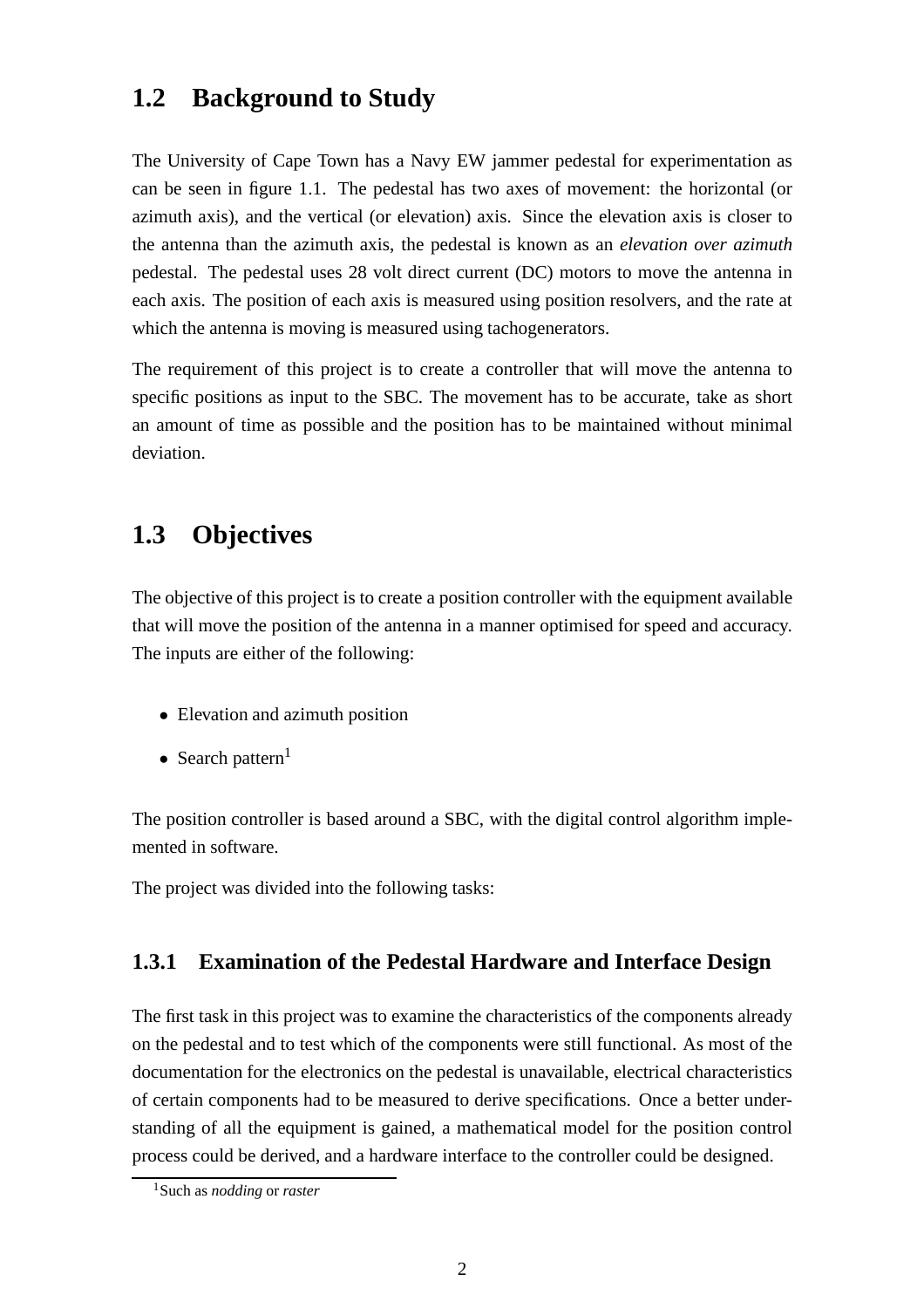Circuitry needed to be built which ensured that input signals and power supplies to the various components did not exceed operating specifications. Output from the position resolvers had to be converted from an analog signal to one which could be used by the digital components of the position controller. The motors required circuits which drove them at varying torque according to a reference signal. The rate information from the tachogenerators had to be fed back into the motor drive circuit within an inner rate loop.

#### **1.3.2 Selection of a Platform for the Digital Control System**

A decision between a PC and a single board computer had to be made, and due to the real time requirements a Cogent CSB337 single board computer was used as the platform for the position controller.

The CSB337 is a highly integrated SBC with a number of useful interfaces, devices and software tools that make it suitable for embedded control applications. The hardware devices include RS-232 Serial Ports for communication, Ethernet interface for network connection and Inter Integrated Circuit  $(I^2C)$  bus and serial peripheral interface (SPI) for device connectivity. The SBC has 8 MBytes of SDRAM to store data and programs in during operation and 32 MBytes of Flash memory for non-volatile storage of data or programs.

The CSB337 has a bootloader (MicroMonitor) pre-installed to load software into memory as it boots up and to initialise system registers.

A decision had to be made on whether to install an operating system on the SBC or to write stand-alone software. It was decided that it would be best to install an operating system and different types of operating systems where examined. A toolchain was created to enable software and an operating to be compiled for the SBC.

The real time operating system that is used is SnapGear Linux, which is based on uClinux. It can be run as a Real Time Operating System (RTOS) and comes with a number of packages. Applications and kernel modules were designed to test interfaces and peripherals on the single board computer.

#### **1.3.3 Designing and coding the software**

Universal Modelling Language (UML) class and data-flow diagrams were used to design the software in a top-down approach. The highest level was broken down into smaller pieces and described in UML. This process was repeated for each smaller section until there were three layers of hierarchy. C and C++ headers were generated from the UML class diagrams and the working code was generated based on the headers. The kernel modules were written in C, and the position controller application written in C++.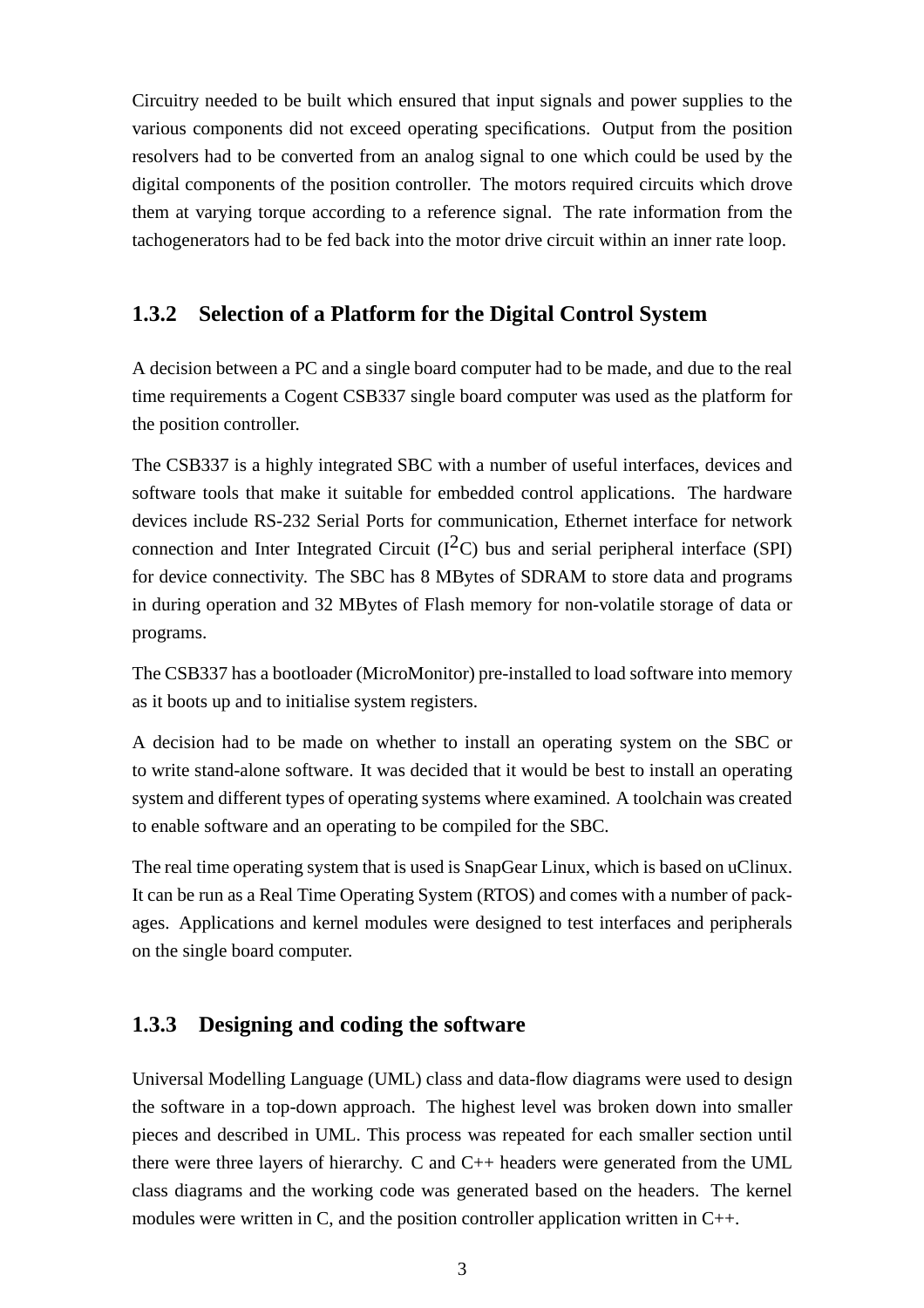#### **1.3.4 Interfacing the hardware to the software**

An interface was designed to integrate the hardware and software in a stable and coherent manner. Tests were done to ensure the voltage levels were correct at the inputs and outputs. Kernel modules were tested to ensure that the circuits work correctly, and the actual response of each component was compared to the desired response. Designs were modified and adjusted to optimise performance and the expected error in each device was calculated and then measured.

#### **1.3.5 Evaluating System Response and Deriving a Control System**

With all the circuits and components functioning correctly the response of the system was measured and the parameters of the mathematical model for the system were calculated. The mathematical model described the manner in which the inputs affect the systems output and was used to design a controller. The controller was then implemented.

#### **1.3.6 Overall Testing**

Although testing was done at the end of each the tasks where possible, the overall system was tested and the results recorded and interpreted. Position commands were input to the system and the time and accuracy of the response was measured. The overall system was found to have an accuracy of 42 arc minutes.

### **1.4 Limitations and Scope**

The focus of this report is not to create the best possible design for a position controller, but to create an accurate and efficient controller with the equipment at hand.

This project covers many different areas, including; hardware design, analog and digital interfacing, real time operating systems and embedded application programming. Due to the time constraints, not all areas could be examined in great detail, and would benefit from more exploration in the future.

### **1.5 Plan of Development**

Chapter 2 gives a conceptual overview of the position controller system.

Chapter 3 is a background to the hardware on the pedestal.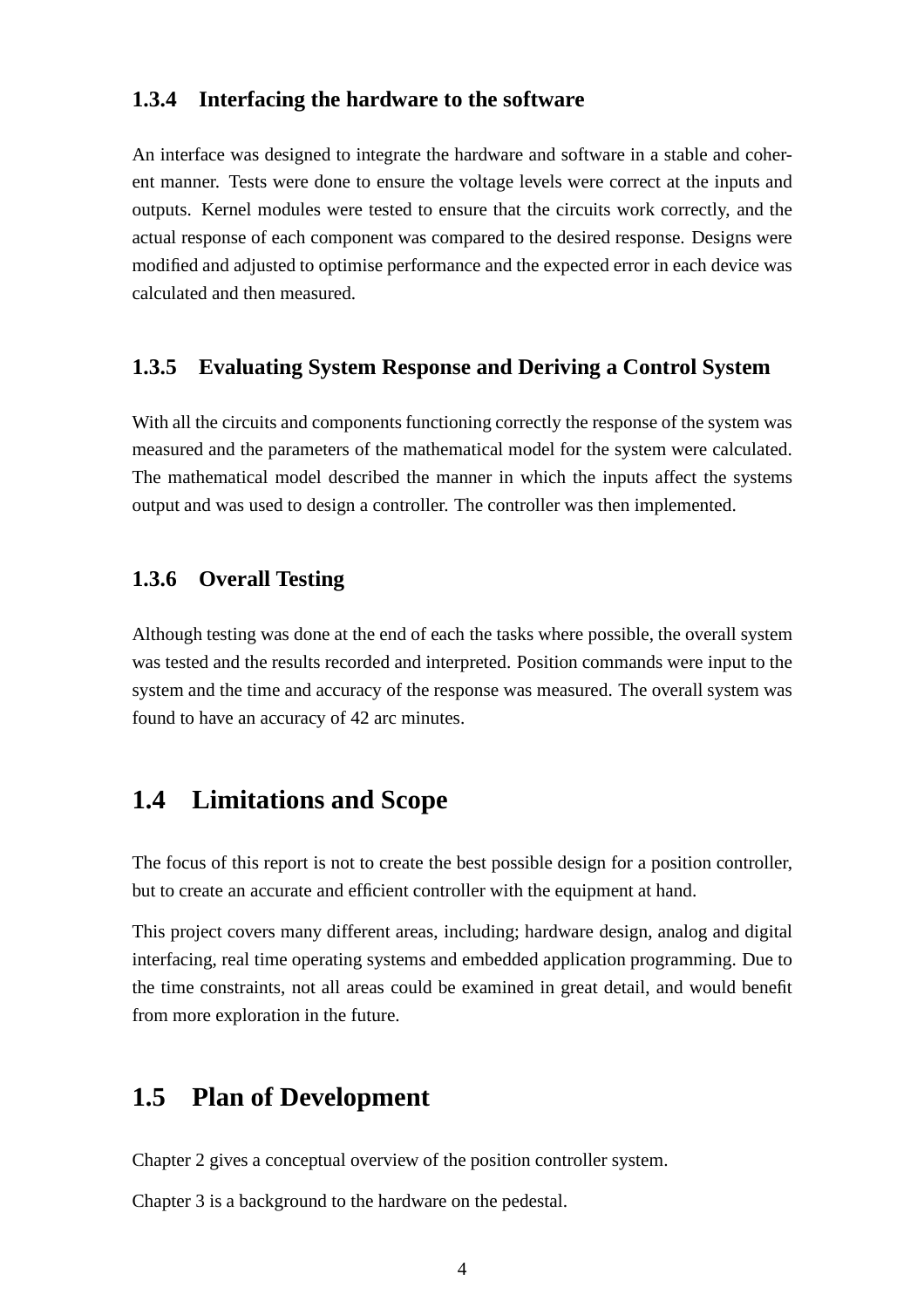Chapter 4 describes the interface to the hardware on the pedestal

Chapter 5 is a description of the software

Chapter 6 discusses the results obtained from the system

Chapter 7 makes conclusions based on those results and gives recommendations based on those conclusions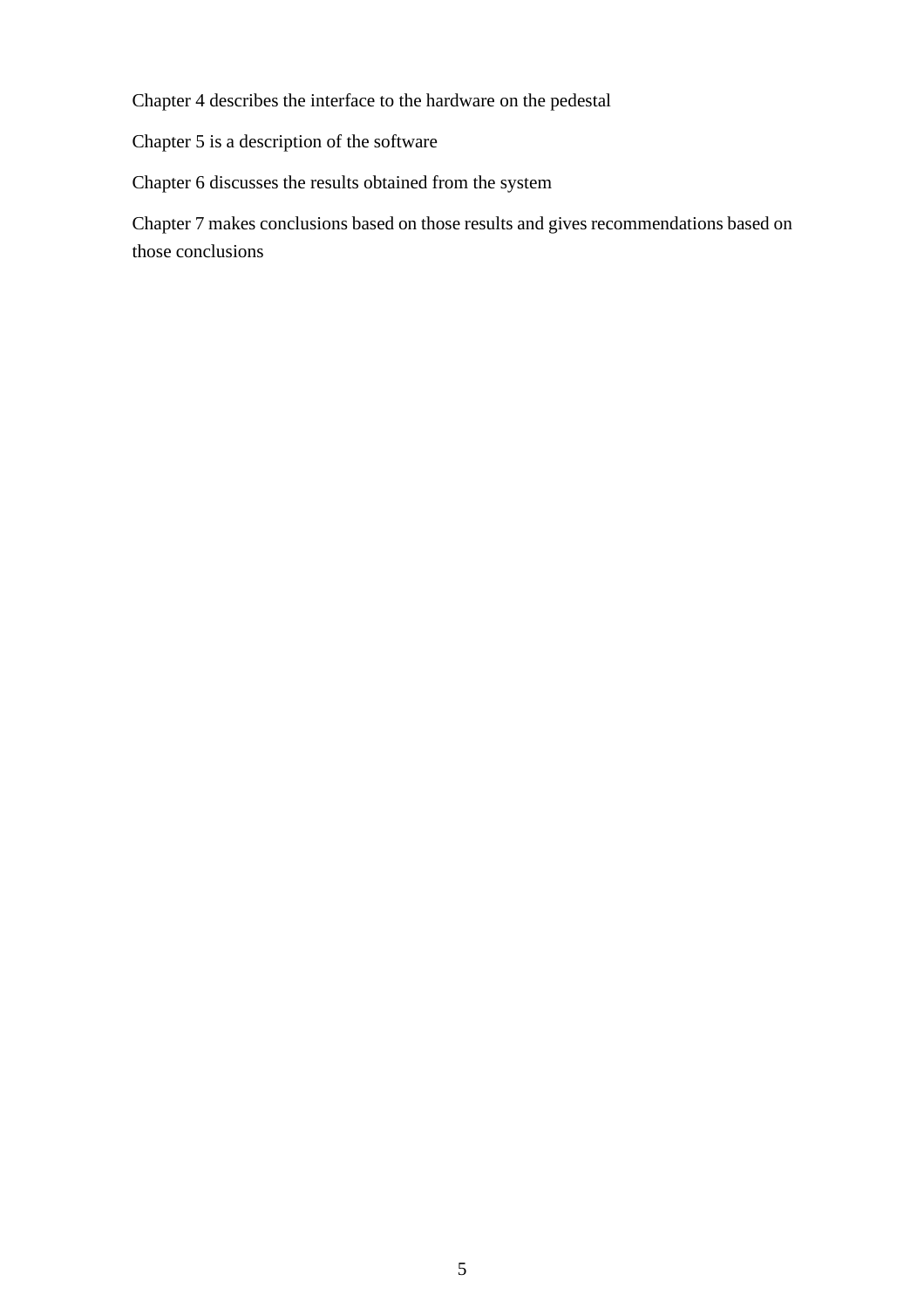## **Chapter 2**

## **Position Control Concept Overview**

The method of controlling position is a closed loop control system as represented in figure 2.1. A sensor provides information about the current state of the process and a comparator compares the measured state to the desired state and outputs an error signal. A controller produces a driving output based on this error signal.



Figure 2.1: Typical Position Control Loop System

In the position controller system on the navy pedestals there is feedback information about the current motor rate provide, therefore a rate loop can be installed on the system as in figure 2.2.

The digital position control loop would then be closed around this rate loop and the overall position controller is shown in figure 2.3

The overall transfer function of a position control of this type has the form of equation 2.1, [22].

$$
G(s) = \frac{K}{s(s + \alpha)}\tag{2.1}
$$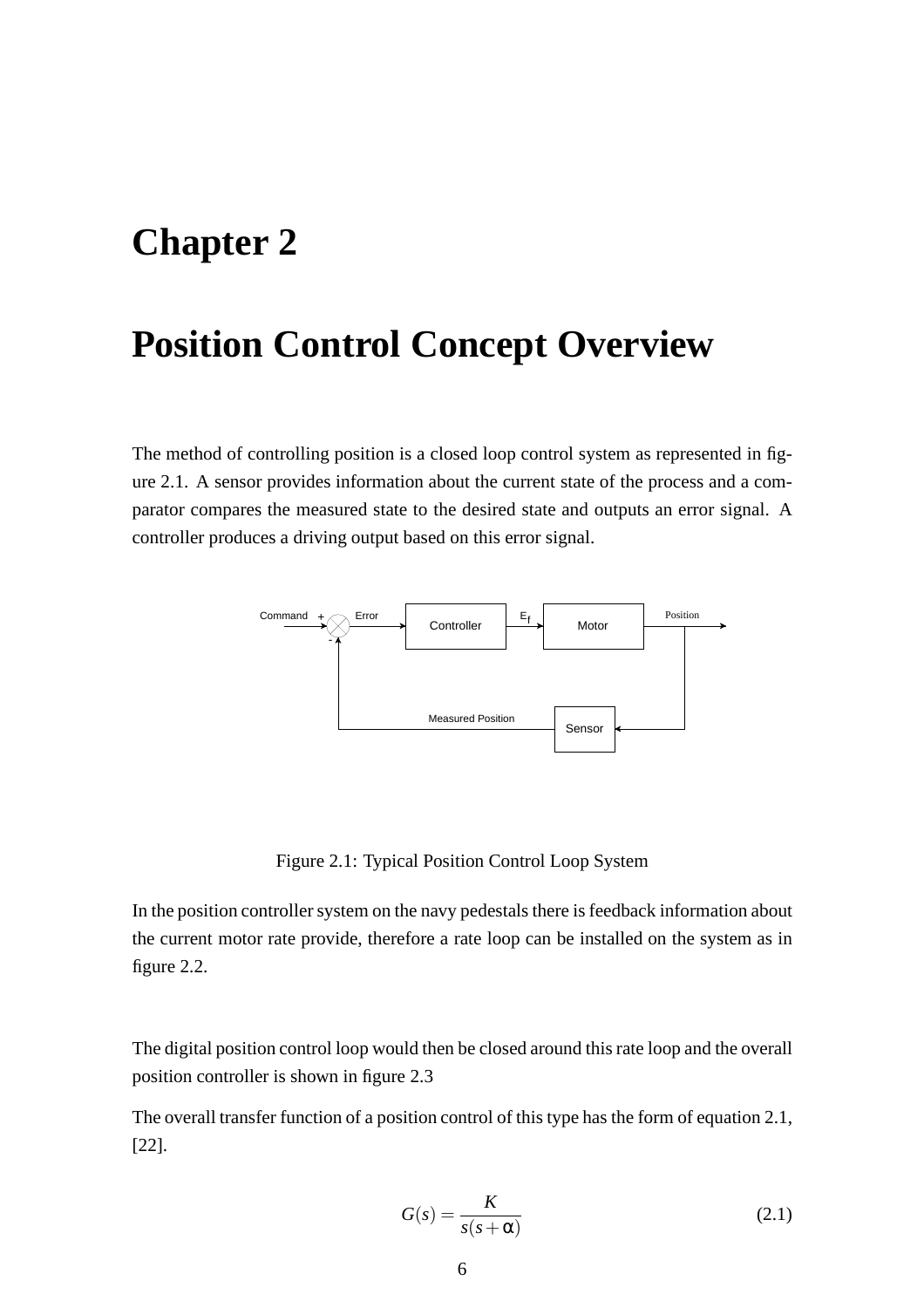

Figure 2.2: A Motor Rate Control System



Figure 2.3: Position Controller Control Loop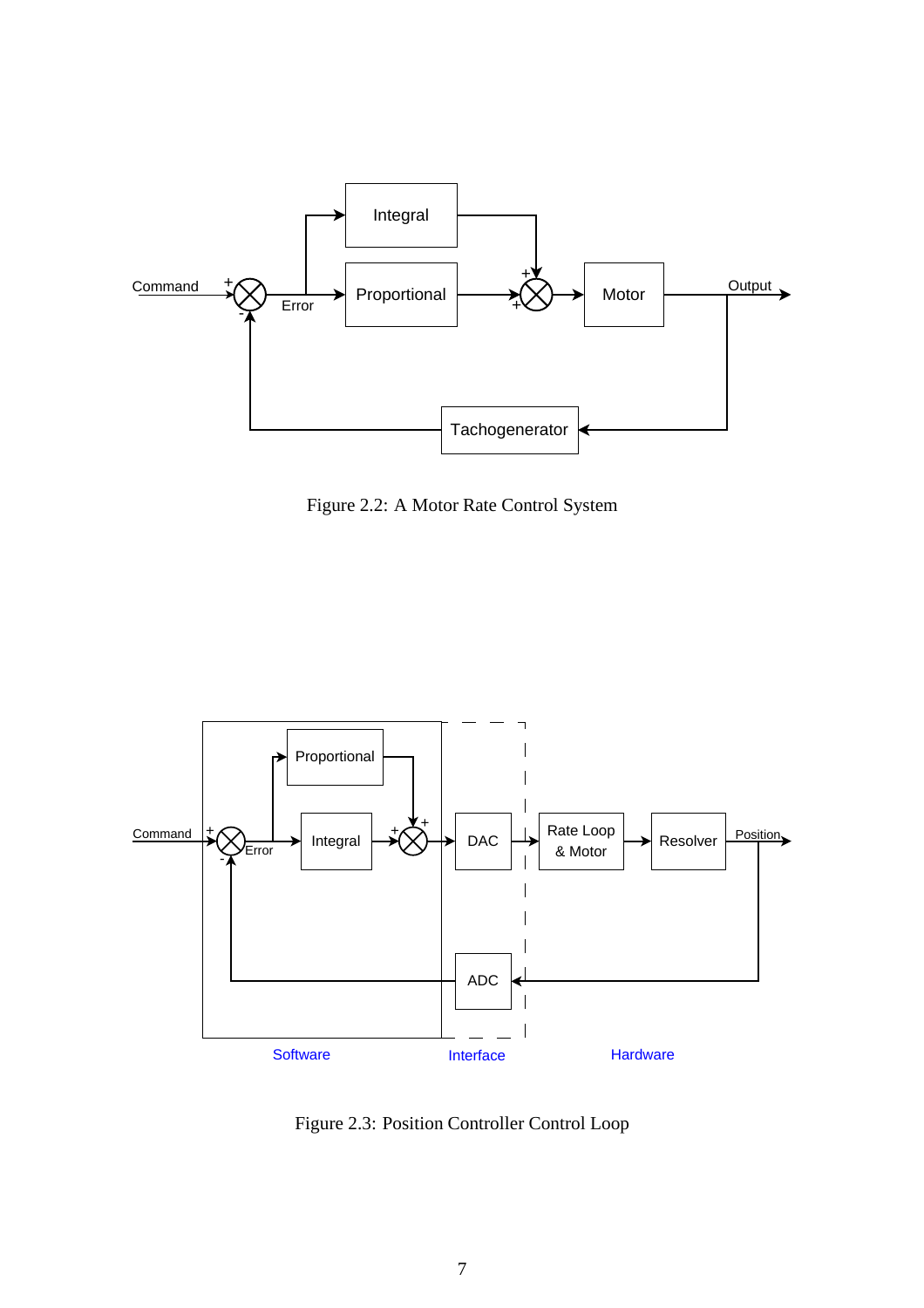The parameters of this model will be calculated by the methods described in [17] and [23].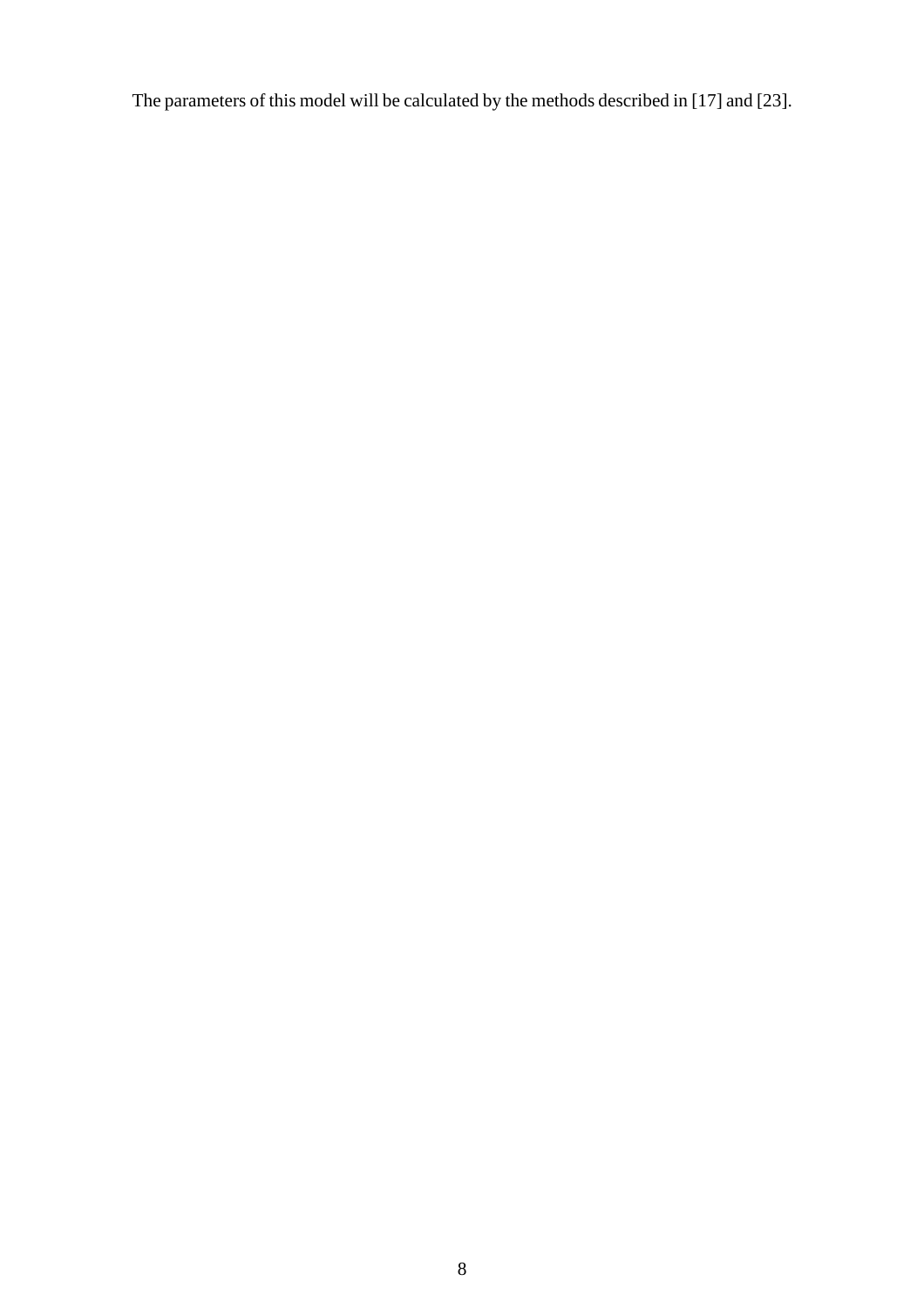## **Chapter 3**

# **Background to the Hardware on the pedestal**

This chapter is a description of the hardware components on the pedestal that relevant to this project. The concepts involved in the components are described in detail where applicable, along with the methods of operation. Each component is described individually.

### **3.1 Synchro Control Transformers**

A synchro control transformer (CT) is a form of angular transducer. CTs are rotating transformers that output an analogue voltage that is uniquely related to the input shaft angle. A CT consists of a rotor with one winding which revolves around a stator with 3 windings in wye format, 120 degrees apart. The internal wiring is demonstrated in figure 3.1.

A CT accepts input voltage across the stator terminals as desribed in equation 3.1 [20, 15, 6].

$$
S1-S3 = \sin \omega t \sin \theta
$$
  
\n
$$
S3-S2 = \sin \omega t \sin(\theta + 120^{\circ})
$$
  
\n
$$
S2-S1 = \sin \omega t \sin(\theta + 240^{\circ})
$$
\n(3.1)

The rotor windings will then only produce a voltage across their terminals if the shaft input on the CT is not at angle  $\theta$ . This output voltage is an error signal which can be fed into a phase sensitive detector and an error amplifier to produce a signal that will drive a motor to the correct position, and thus provide a servo control system.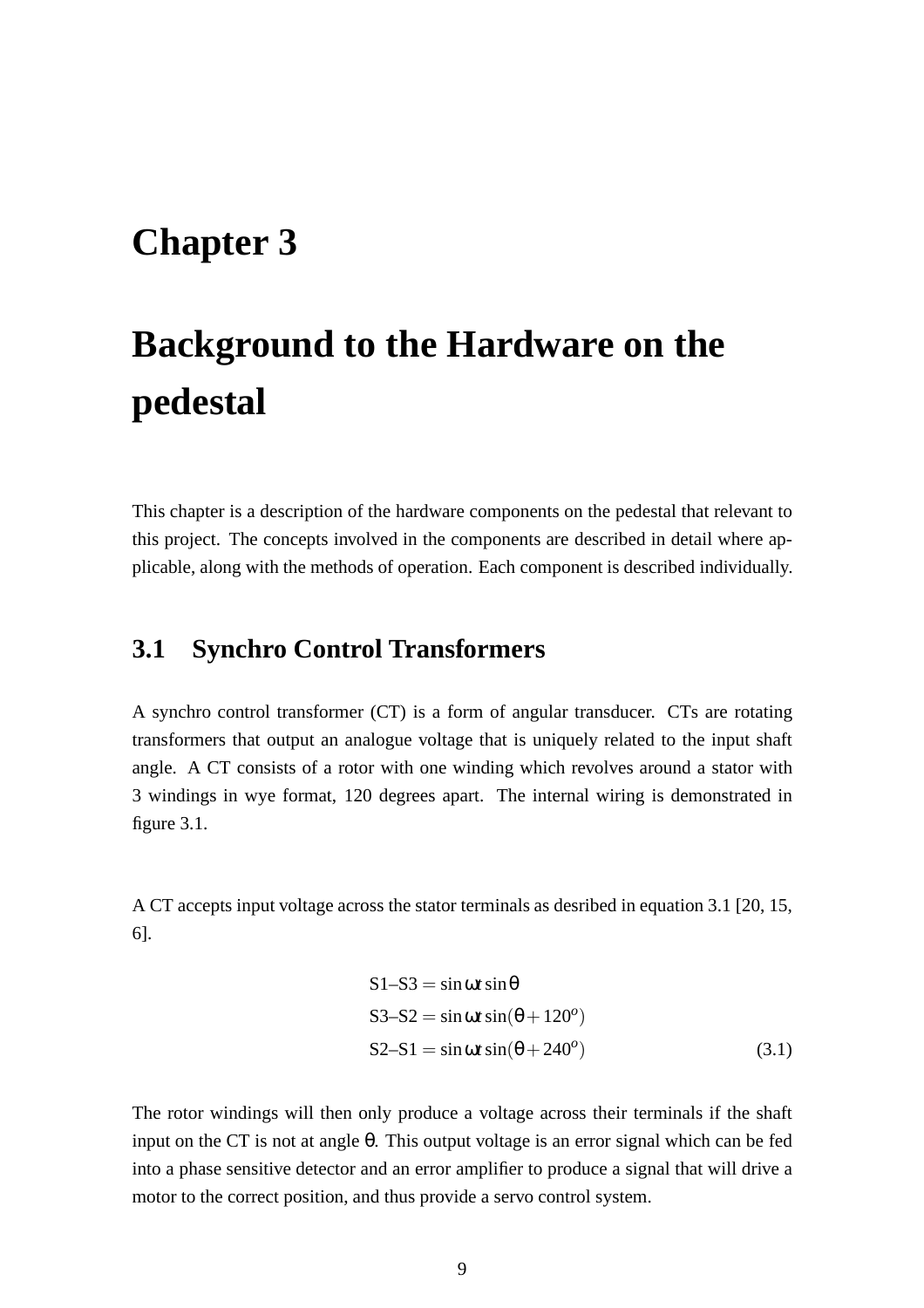

Figure 3.1: Internal Design of Synchro Control Transformer

## **3.2 Position Resolver Transmitters**

Position resolver transmitters (TX) are angular transducers similiar in design to synchro control transformers in that they consists of rotor which rotates inside a stator. A TX outputs an analogue voltage that is uniquely related to its input shaft angle [9], just as a synchro control transformer does. A TX however has two rotor windings at 90 degrees angle to each other and two stator windings also seperated by a 90 degree angle. The internal wiring of a TX is shown in figure 3.2.

There are two common methods to calculate the shaft angle using position resolvers:

#### **3.2.1 Excitation of rotor windings**

If an alternating current is introduced across one of the rotor windings, a voltage is induced in the stator windings. Since the stator windings are at right angles to each other, the amplitudes of the voltages induced are related by the sine of cosine of the shaft angle [20, 15]. If the stator windings are excited with a signal:

$$
A\sin\omega t\tag{3.2}
$$

The output of the stator windings will be:

$$
S1-S3: V_x = V_R \sin \omega t \sin \theta
$$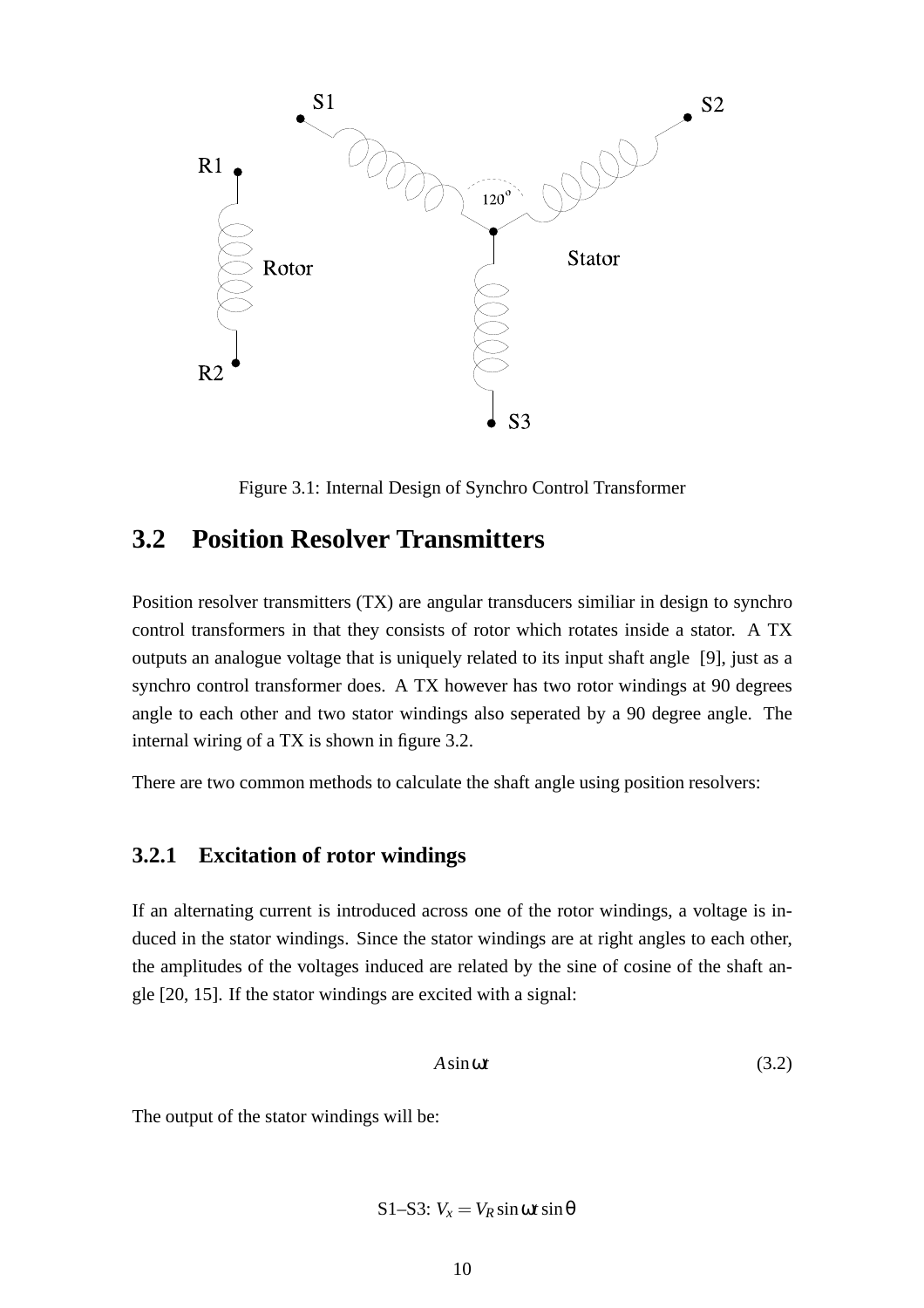

Figure 3.2: Internal Structure of a Resolver Transmitter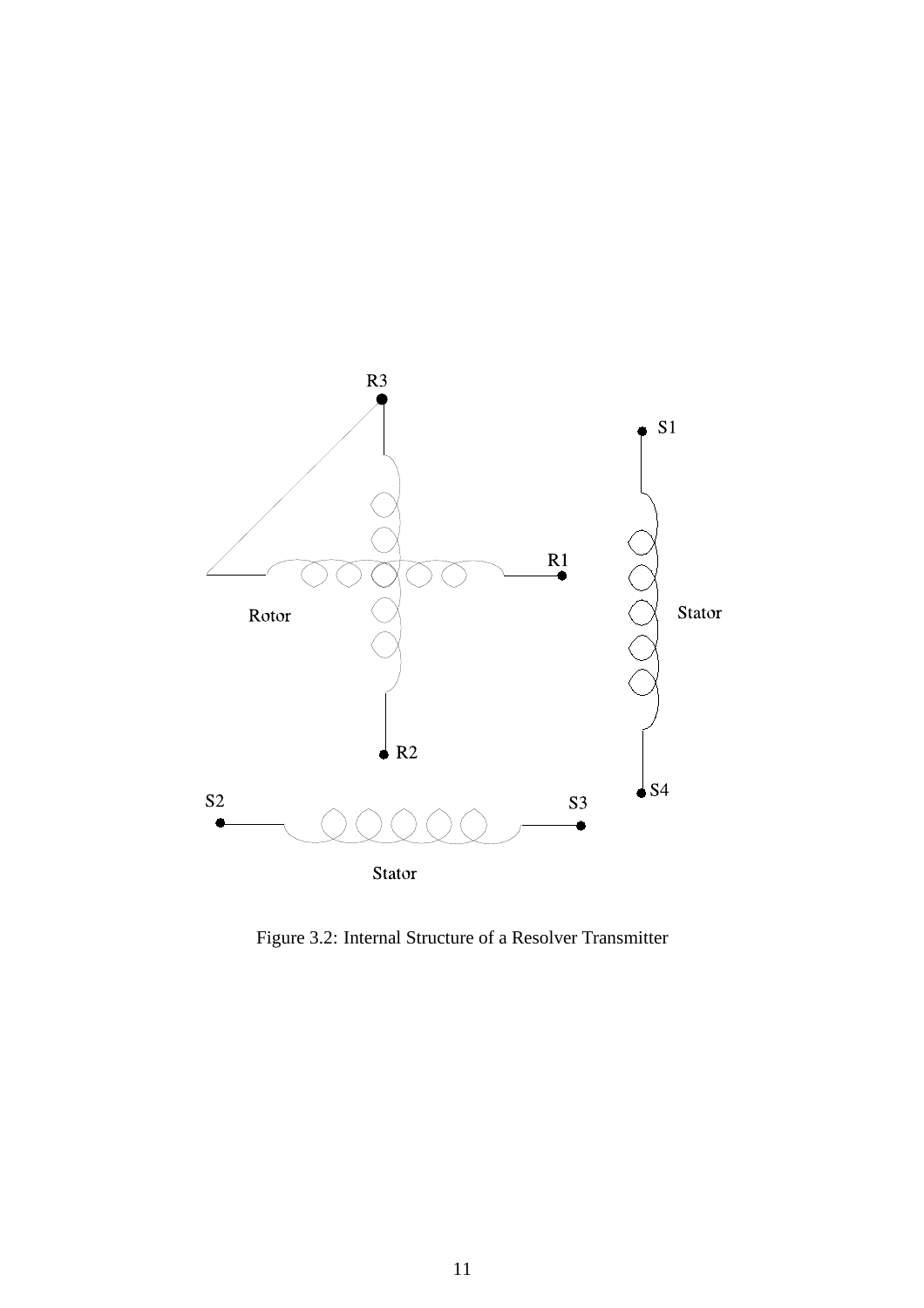$$
S2-S4: V_y = V_R \sin \omega t \cos \theta \tag{3.3}
$$

Therefore, according to [15] the shaft angle  $\theta$  can be determined by:

$$
\theta = \arctan \frac{V_x}{V_y} \tag{3.4}
$$



The output of a CT is shown in figure 3.3

Figure 3.3: Output Signals of Position Resolver for Varying Shaft Angles

#### **3.2.2 Excitation of stator windings**

By exciting the two stator windings with two signals in phase quadrature to one another, the voltage induced on the rotor winding will have a fixed amplitude and frequency, but will have a phase that varies according to shaft angle  $\theta$  [20, 9]. The input signals will be: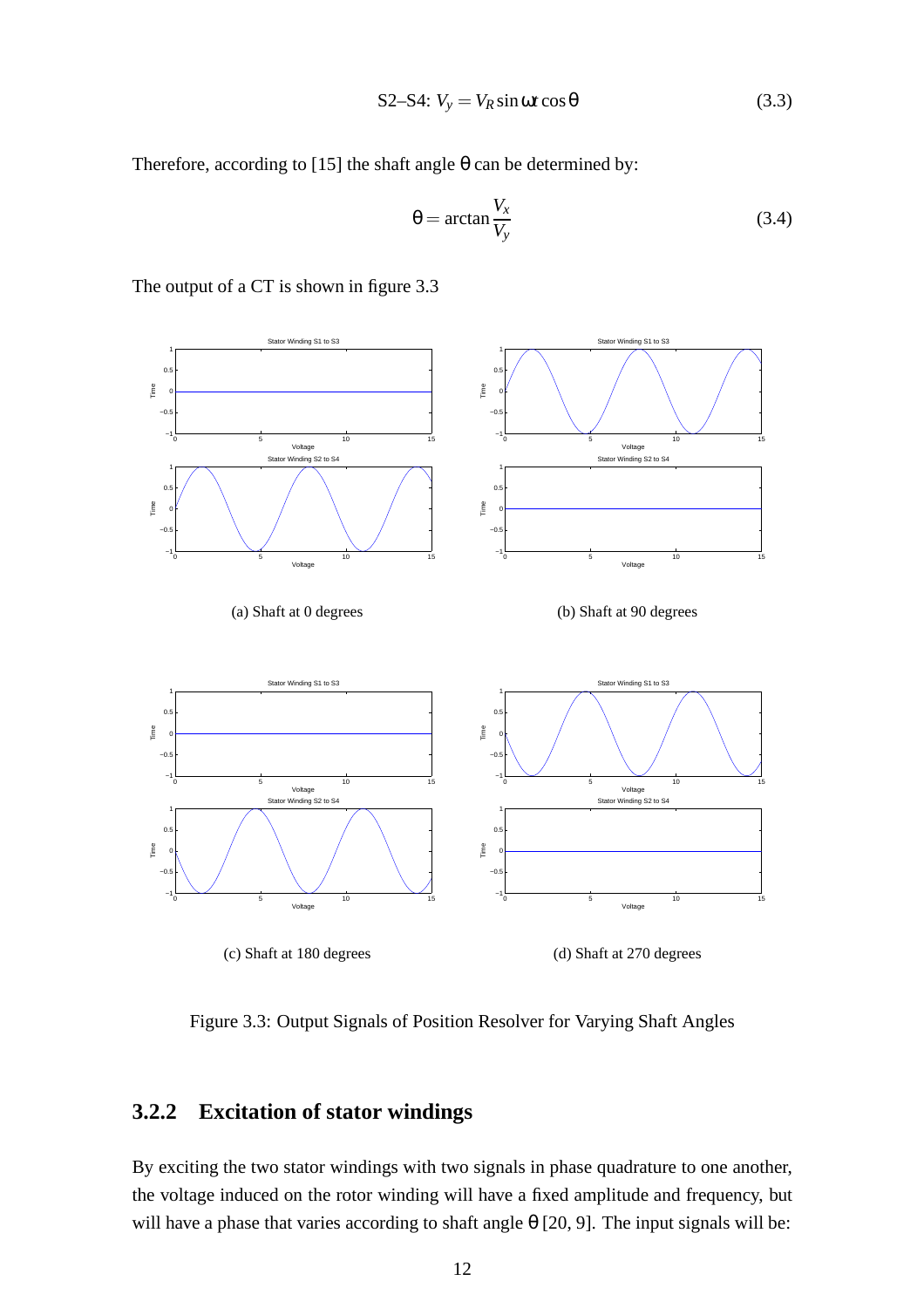$$
V_{S1--S3} = V_R \sin \omega t
$$
  
\n
$$
V_{S2--S4} = V_R \sin(\omega t + 90^\circ) = V \cos \omega t
$$
 (3.5)

The voltage induced across the rotor winding will be:

$$
V_{R1--R2} = V_R \sin(\omega t + \theta) \tag{3.6}
$$

The phase of the signal across the rotor winding will range from  $0^0$  to 360<sup>0</sup> when compared to the reference signal and can be measured to determine the shaft angle.



Figure 3.4: Signals on Position Resolver with Stator Excitation

#### **3.2.3 Reference Frequency**

The output of the resolver with a rotating shaft will be a modulated carrier signal of the form:

$$
V_{output} = \sin(\omega_{shaff} t) V_R \sin(\omega t)
$$
\n(3.7)

In order to ensure that the correct angular information is conveyed, the reference frequency must always be greater than the shaft rotational frequency [9].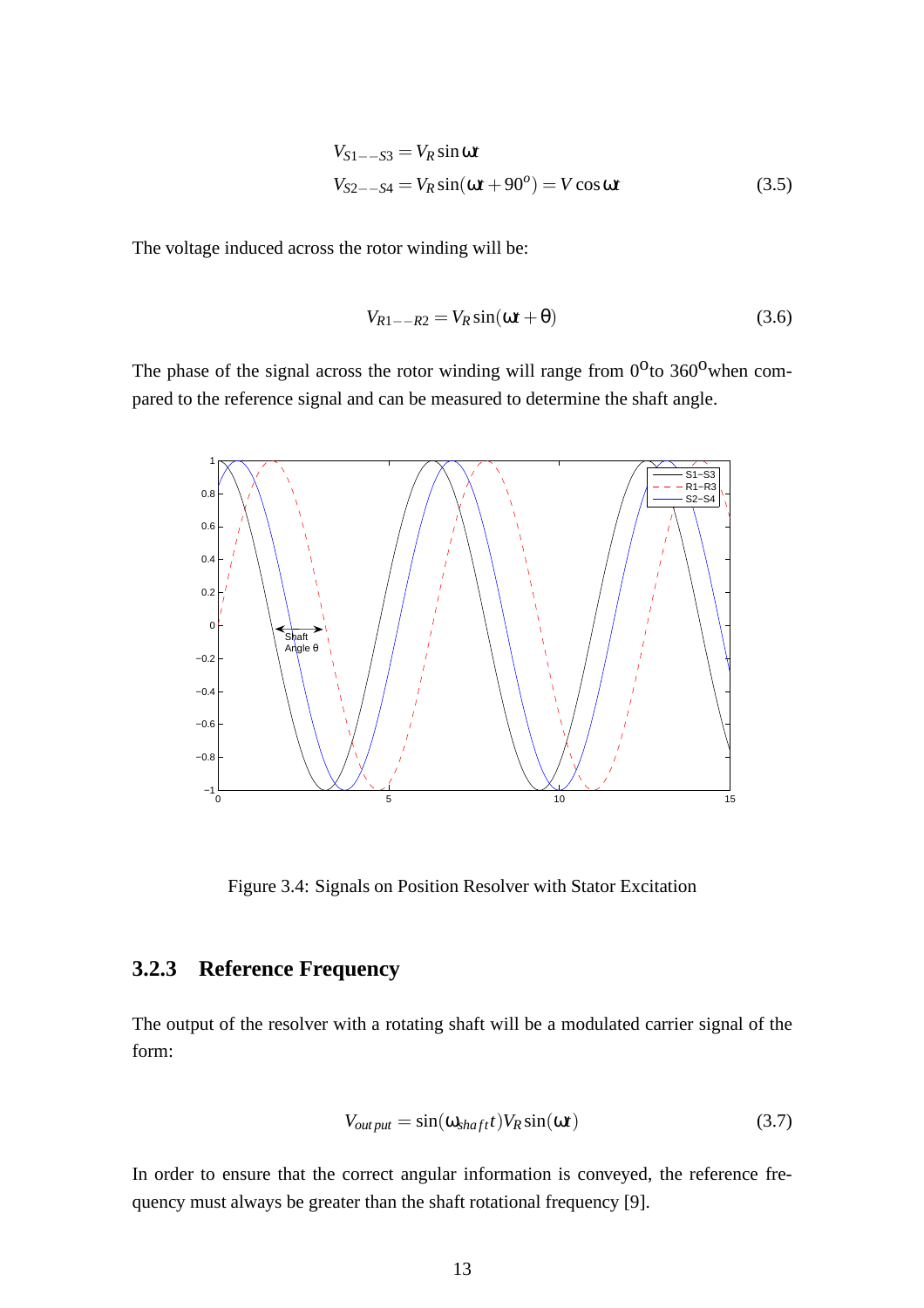## **3.3 Tachometric Generators**

Tachometric generators (tachogenerators) are transducers which convert rotational velocity into voltage. The tachogenerators used in this project were Servo - Tek SA - 740A -2 and provided an output of 7 Volts (V) for every 1000 revolutions per minute (RPM).

### **3.4 Direct Current Brushed Motors**

The pedestal is moved by two direct current (DC) brushed motors that operate from -28 V to 28 V. The model type is Vactric 15P203, which has a maximum current rating of 0.95 Amps. The maximum rated speed is 5000 revolutions per minute (RPM) with a torque of 220 grams per centimeter.

## **3.5 Brake**

There is a brake on the elevation axis to prevent uncontrolled movement in the system. The brake is disengaged when a voltage greater than 24 V is applied.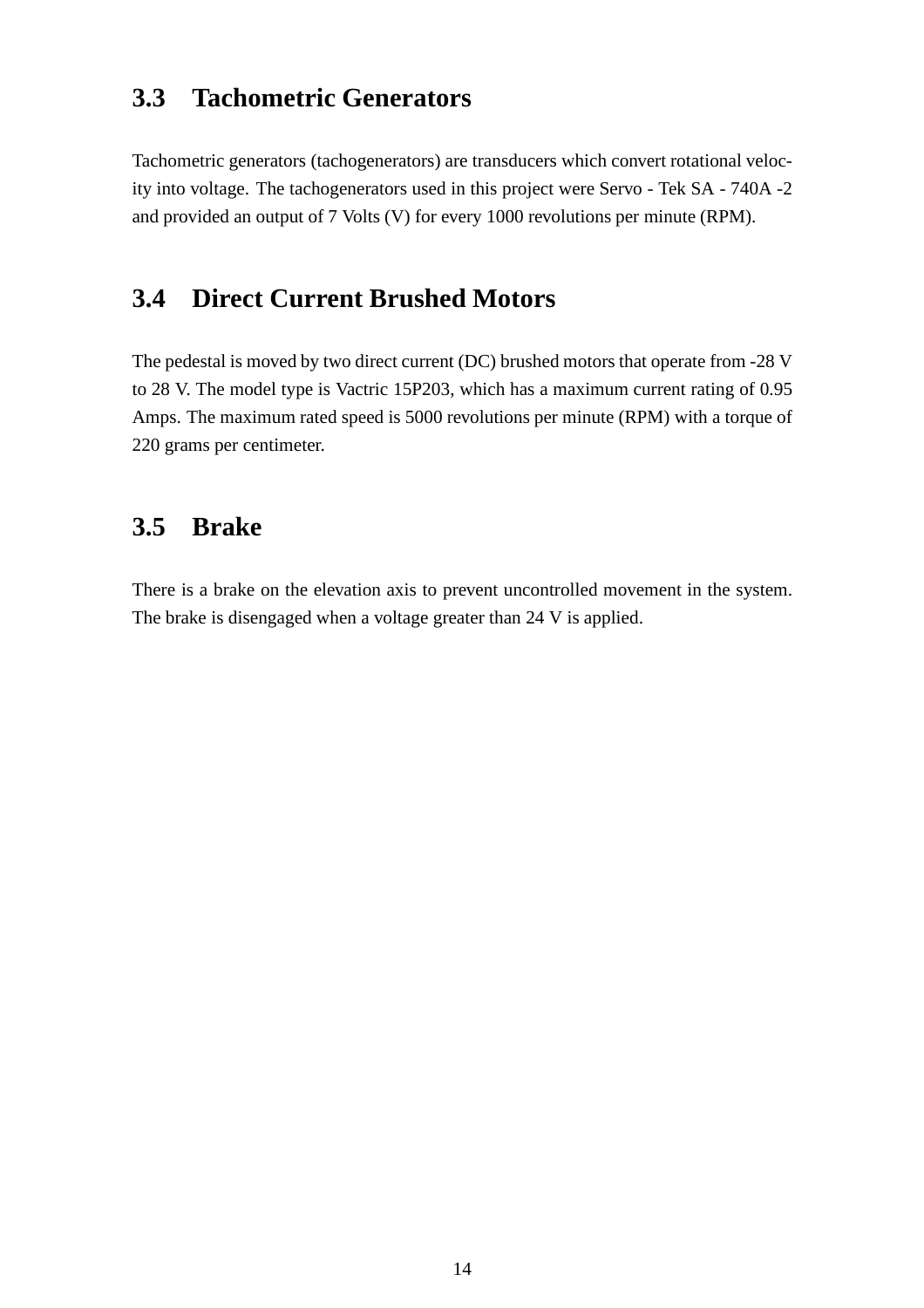## **Chapter 4**

## **Interfacing with the hardware**

This chapter examines the methods used in interfacing to the components on the pedestal in detail, describing the specifications of the components and the associated interface. Calculations are made to determine optimal parameters for the interface and methods of improving accuracy are explored where relevant.

### **4.1 Synchro Resolver**

The original design for this particular pedestal was an analogue position controller that made use of synchro control transformers and synchro control transmitters. In the original design the desired position was set by means of a synchro control transmitter and the synchro control transfomer provided feedback information based on the position of the shaft.

The synchro control transformers on this pedestal require three phases of 115 V from line to line at 400 Hertz (Hz) as an input to operate. The phases must be generated as described in equation 3.1. The output of the synchro control transformer is an alternating signal 90 V root-mean-squared (RMS).

Navy and Airforce craft commonly use 400 Hz power supplies since 400 Hz generators tend to be smaller and more efficient than more common 50 Hz generators [6]. However a 400 Hz power supply is not a common type of power supply and at the time of this project only one 400 Hz generator was available at the University of Cape Town which was still being tested.

A second disadvantage of using synchro resolvers is that with the high voltages required for operation, integration with digital equipment is difficult and requires special hardware, which is expensive. It was decided that since position resolvers can provide similar or improved accuracy [20], the synchro control transformers would not be used in this project, and be replaced by position resolvers on the pedestal .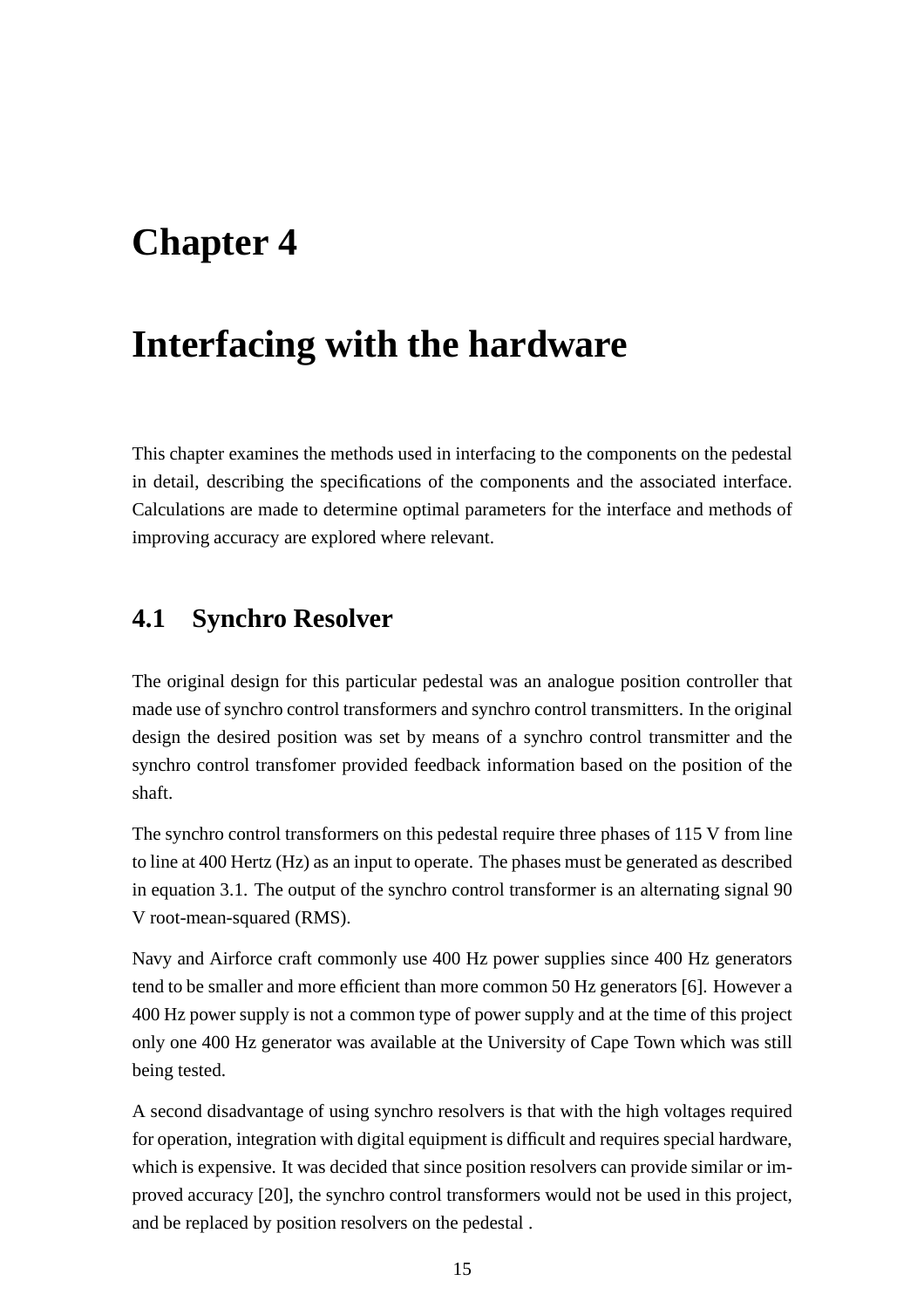### **4.2 Position Resolver Conversion**

The position resolver output is in the form of two alternating signals described in equation 3.3. To calculate the shaft angle θfrom this output, the amplitudes of the two signals need to be calculated. Since the shaft angle is related to the ratio of these two amplitudes (equation 3.4), either the peak value or the root-mean-squared (RMS) value can be used to determine it.

#### **4.2.1 Measuring Position Resolver Output Signals**

Two analogue-to-digital converters ADCs were used in order to measure the different output signals simultaneously. The ADCs used in this project are Texas Instruments ADS7824 CMOS 12 bit ADCs. The relevant characteristics are shown in table 4.1.

| Parameter                         | Specification    |
|-----------------------------------|------------------|
| Resolution                        | 12 bits          |
| <b>Maximum Sampling Frequency</b> | 40kHz            |
| DC Accuracy                       | 1 LSB            |
| <b>Analogue Input Range</b>       | $-10$ V to $10V$ |
| No. of Channels                   |                  |
| Data Output Coding                | Two's Complement |

Table 4.1: Relevant ADS7824 ADC Specifications

Since the 12bit ADCs operate from -10V to 10V, the least signicant bit (LSB) corresponds to:

$$
\frac{20}{2^{12} - 1} = 0.00489 \text{V} = 4,89 \text{mV} \tag{4.1}
$$

The ADC has no internal provision for correcting the internal bipolar zero error, but is guaranteed to be below a level slightly more than two LSBs. The specifications guarantee that the error between channels will be less than one LSB, and since the measurement required is a ratio of two channels, the zero offset error can be ignored. Therefore the error in calculating the ratio of two voltages will be a maximum of one LSB or 4,89 mV.

According to the specifications in table 4.1, the DC error is LSB, when added to the error between channels the maximum total error becomes:

$$
e_{adc} = 2LSB = 9.78 \text{ mV}
$$
\n
$$
(4.2)
$$

The circuit used for the ADCs makes use of the Texas Instruments *TAG* feature [10],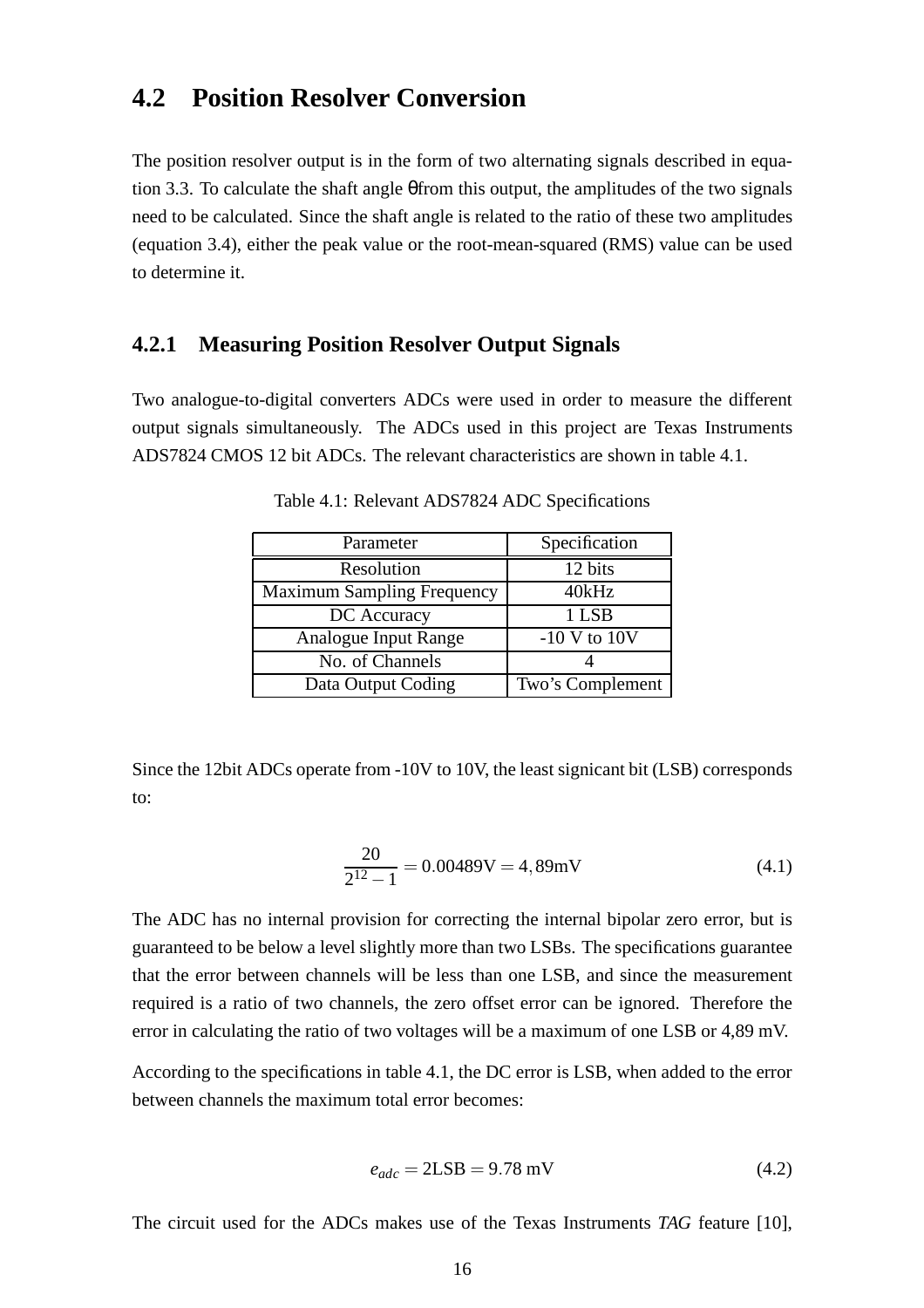which allows two ADCs to share input and output signals to minimise the use of data lines.

Precautions need to be taken to avoid noise on the ADC circuit and the following methods of eliminating noise were investigated:

#### **Grounding Planes**

Noise from digital signals causes large amounts of interference with the analogue-todigital conversion process [1]. To avoid this the analogue and digital grounding planes were seperated and a decoupling capacitor was introduced between them.

#### **Analogue Filtering**

A possible method for removing noise is the introduction of an analogue filter before the input to the ADCs. However, an analogue filter implemented here can be implemented as a digital filter after the conversion process, without any heat sensitivity or non-linear response associated with some analogue devices [21].

#### **Averaging of Samples**

One of the most common methods for noise reduction is the averaging of a number of samples [1]. This is effectively a low-pass filter and every time the number of samples is doubled there is a reduction in noise by a factor of the square root of two.

#### **The Goertzel Algorithm**

The output signals from the position resolver are alternating signals at the same frequency as the reference signal in equation 3.2. Therefore all other frequency components are irrelevant and can be ignored. Since the only valuable information in those signals is the amplitude of the signals at the reference frequency, a possible solution would be to calculate the Discrete Fourier Transform (DFT) of those signals and examine the coefficients of that frequency.

To calculate the DFT the Goertzel algorithm is used because it is more efficient that the fast Fourier Transform (FFT) when  $\log_2 N$  co-efficients are required [12], and in this case only one co-efficient is required.

The Goertzel algorithm is a Infinite Impulse Response (IIR) filter which is defined by equation 4.3. It is implemented in the form of a second order filter as shown in figure 4.1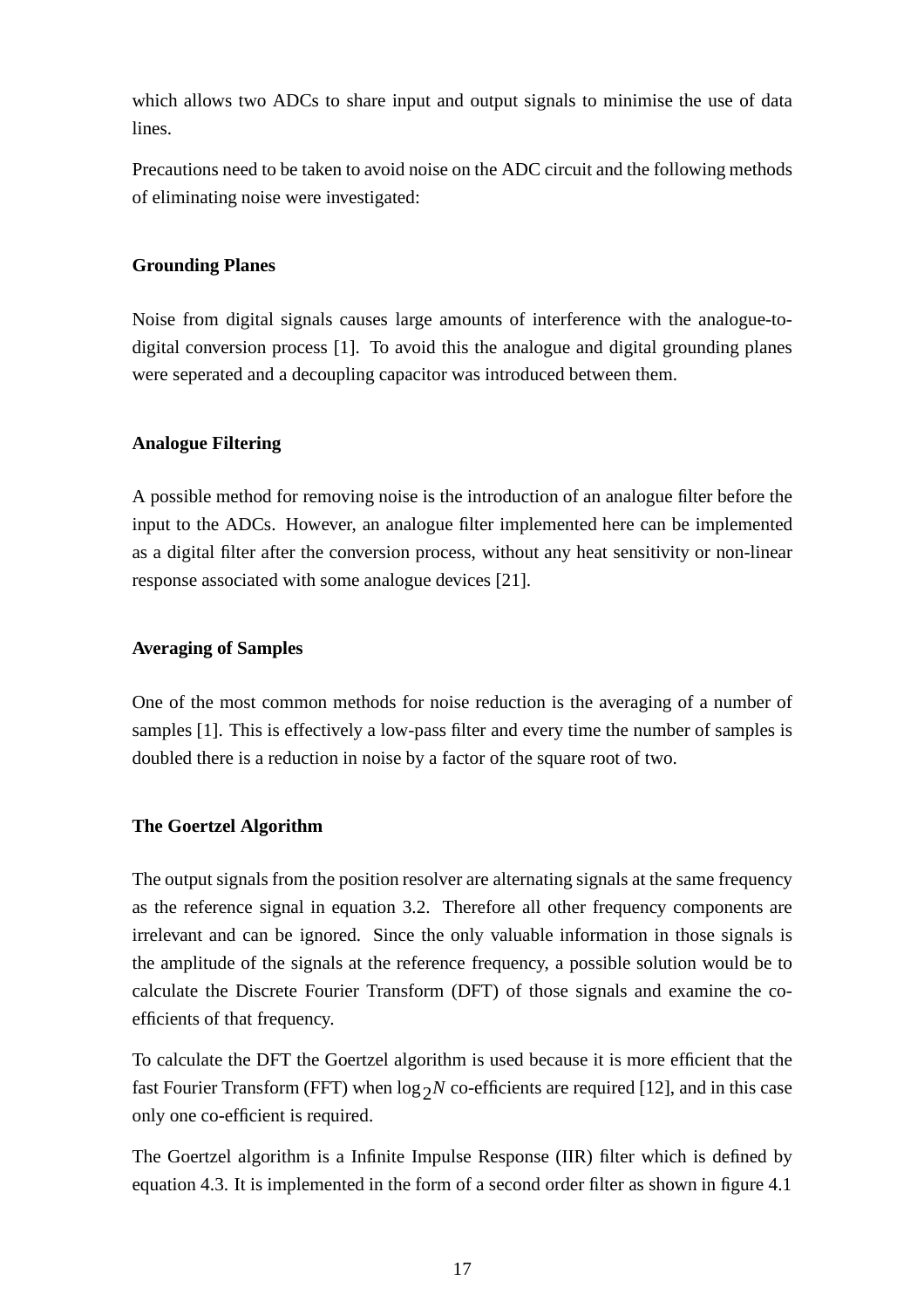$$
H(z) = \frac{1 - W_N^k z^{-1}}{1 - ((W_N^k - W_N^{-k}) z^{-1} + z^{-2})}
$$
(4.3)

Figure 4.1: The Goertzel Algorithm as a Second Order Filter

The effect of the Goertzel algorithm is that of a very high Q-factor band-pass filter which removes most of the noise from the ADC input.

#### **4.2.2 Input Reference Signal**

The position resolvers on the pedestal are rated to accept an alternating current (AC) input of up to 10 Volts at 10 kHz. The full input voltage range is used to minimise noise. This range also allows the ADCs to be operated across their full range, without any need for voltage conversion.

The reference frequency,  $f_{ref}$ , to be used had to be less than the maximum rated frequency and was determined by two criteria, namely:

- 1. The maximum sampling rate of the ADC circuit.
- 2. The maximum shaft rotation speed on the pedestal.

The maximum sampling frequency, *f<sup>s</sup>* , of the ADC circuit was conservatively estimated at at 20kHz based on specifications, and later measured at 17,54kHz in chapter 7. According to the Nyqist-Shanon sampling theorem [19, 21], the reference frequency has to be: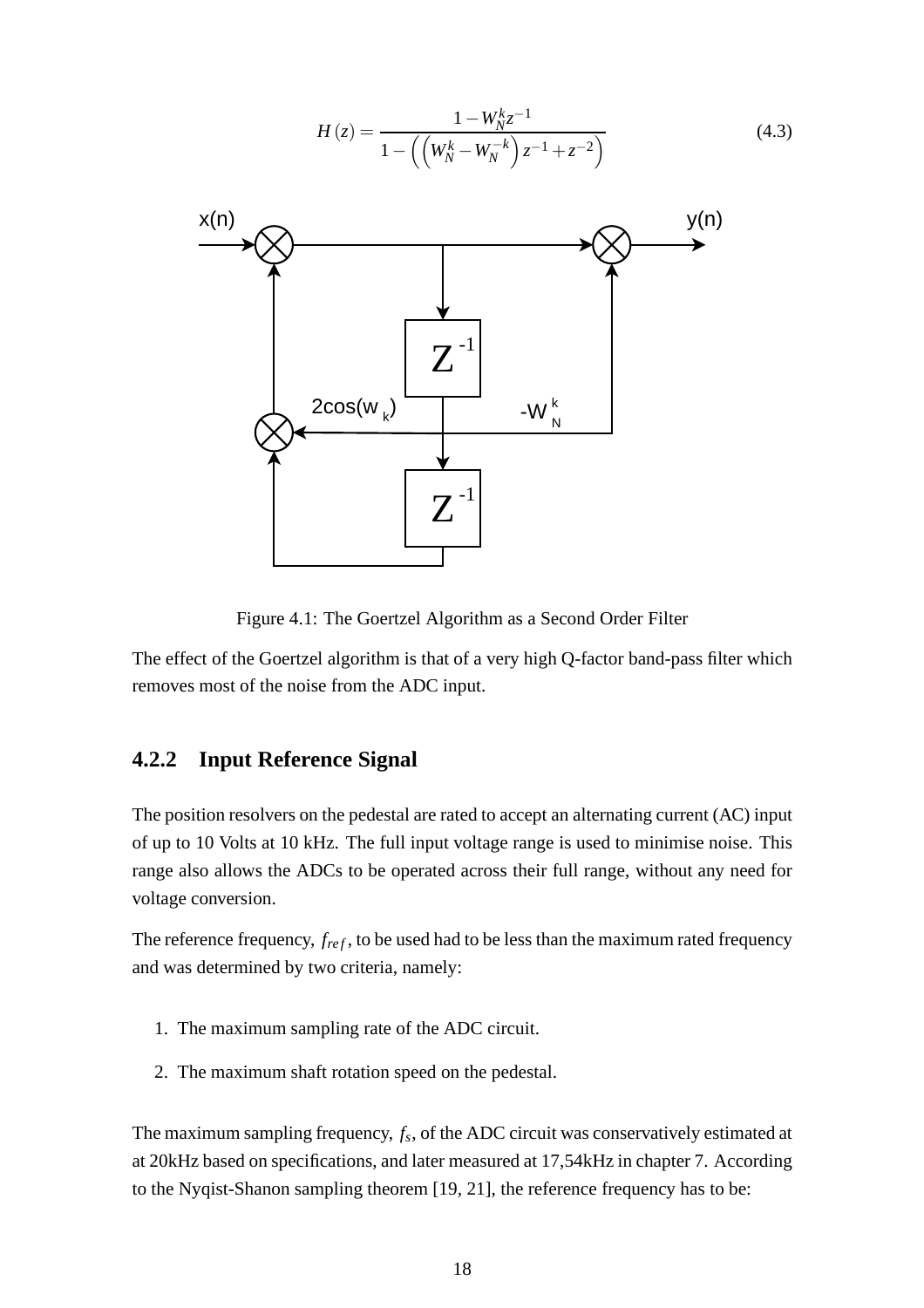$$
2f_{ref} < f_s \tag{4.4}
$$

Therefore the reference frequency must be less than 8.770 kHz.

The maximum shaft rotation was tested by measuring the number of rotations per minute that the pedestal could acheive when driven at full rate. This was found to be 14.83 revolutions per minute. Therefore the maximum shaft rotation frequency is:

$$
2\pi (14.83) 60 = 5591.96 \text{ rad.sec}^{-1}
$$
 (4.5)

According to equation 3.7, this would require the reference frequency be greater than 5591.96 rad.sec<sup>-1</sup> or 889.8 Hz.

This result meant that the reference frequency had to lie within the following range:

$$
889.8 \le f_{ref} \le 8770 \text{ Hz}
$$
\n(4.6)

With higher frequencies more succeptable to noise interference, it was decided to use a reference frequency of 1kHz.

A standard function Hewlett Packard 33120A function generator is used to generate the reference frequency for the position resolvers.

### **4.3 Movement of the Pedestal**

The position controller has an digital rate command that needs to converted into an analogue current to the motor. The digital signal is converted by two digital-to-analogue converters, one for each axis.

#### **4.3.1 Digital to Analogue Conversion**

The DACs used in this project are Texas Instruments 12bit TLV5616 Digital to Analogue Converters. The DACs have an output range from 0 V to  $2V_{ref}$ , where  $V_{ref}$  can be from 0 V to 3.5 V. In this project  $V_{ref}$  is set at 3 V to avoid saturating the DAC in case of fluctuating voltage supplies, while still provide a good voltage range. Therefore the output range of the DAC is in the range of 0 V to 6 V.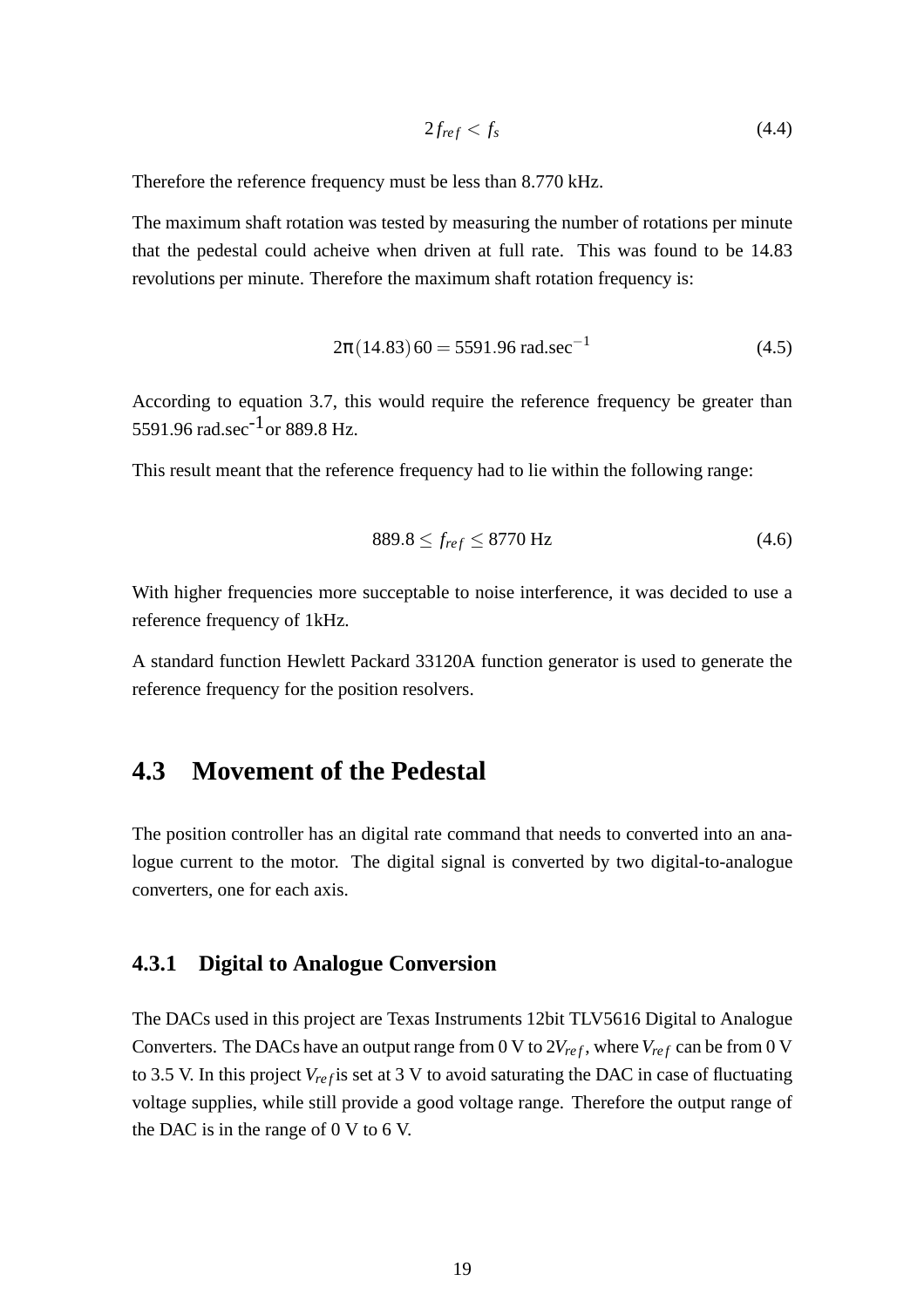#### **4.3.2 Motor Drive Circuit**

To move the pedestal the primary movers need to be supplied with a voltage in the range of -28V to 28V depending on the desired movement rate and direction required. The motor drive circuit used is provided by 4-Sight Optronics, based on a ST Microelectronics L292 Switch-Mode Driver, and accepts an input of the range -15V to 15V, which corresponds to an output to a motor in the range of -28 V to 28 V.

However, the input to the drive circuit is a unipolar DC voltage from the DACs in the range of 0 to 6 Volts. Therefore this voltage needs to be offset and amplified so the input to the motor drive circuit reflects the ranges described in table 4.2. This can be acheived by equation 4.7 and is implemented by means of a classic differential amplifier [11] with a gain of 5.

$$
V_{out} = 5(V_{in} - 3)
$$
 (4.7)

Table 4.2: Motor Drive Command Conversions

|                | Output from DAC   Input to Motor Driver Circuit   Input to Motor |             |
|----------------|------------------------------------------------------------------|-------------|
| $0 V$ to $3 V$ | $-15$ to 0V                                                      | $-28$ to 0V |
| 3V             | 0 V                                                              | 0 V         |
| 3 V to 6 V     | 0 V to 15V                                                       | 0 V to 28 V |

#### **4.3.3 Tachogenerator interface**

The rate information provided by the tachogenerator is connected through a voltage buffer to the motor drive circuit. This provides feedback for the inner rate loop, and is added to the error signal before the PI process of the position controller.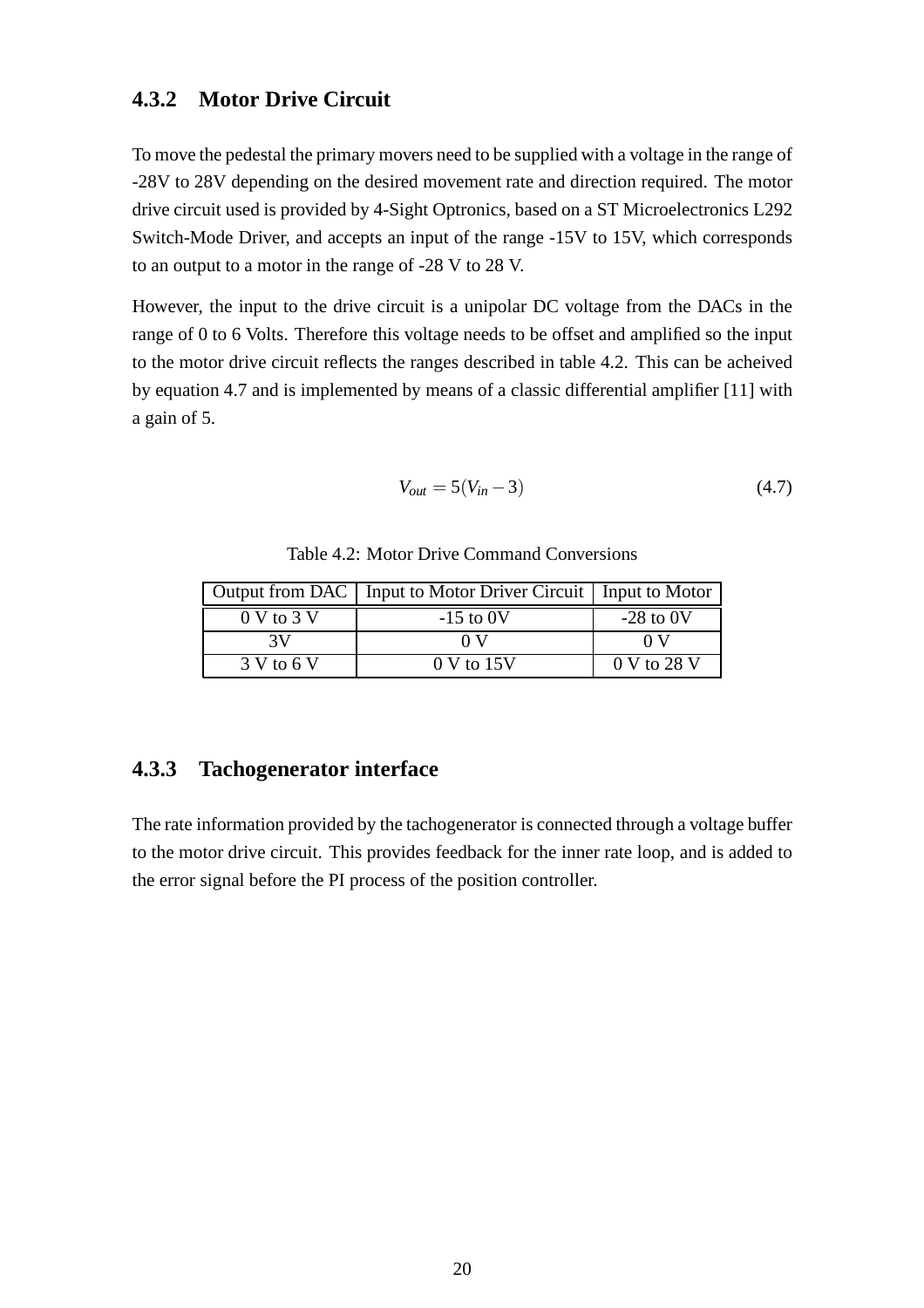## **Chapter 5**

# **Platform for the Position Controller Software**

This chapter describes the digital portion of the position controller, in particular the platform on which the software will be run. The embedded device used for this project is described, along with the method used in running software on it. A simple application is then used to test the software creation process. The operating system used for this project is then described.

### **5.1 The CSB337 Single Board Computer**

The University of Cape Town has recently purchased a number of Cogent CSB337 Single Board Computers (SBC) and one of which was made available for use in this project. The CSB337 is manufactured by Cogent Computer Systems, Inc. and is centered around an ARM920T Core, namely the Atmel AT91RM9200 microprocessor. The CSB337 has many highly integrated components on-board and the features applicable to this project are examined in further detail as follows:

Figure 5.1: The Cogent CSB337

#### **5.1.1 Important Components on the CSB337**

#### **RS-232 Serial Port**

Basic communication is provided between the SBC and other data terminal equipment (DTE), such as a PC, through this serial port. As the SBC is started the first RS-232 serial port (*uart 0*) is monitored for communication by the bootloader software, *MicroMonitor*. *MicroMonitor* provides basic control over the SDC through this serial port.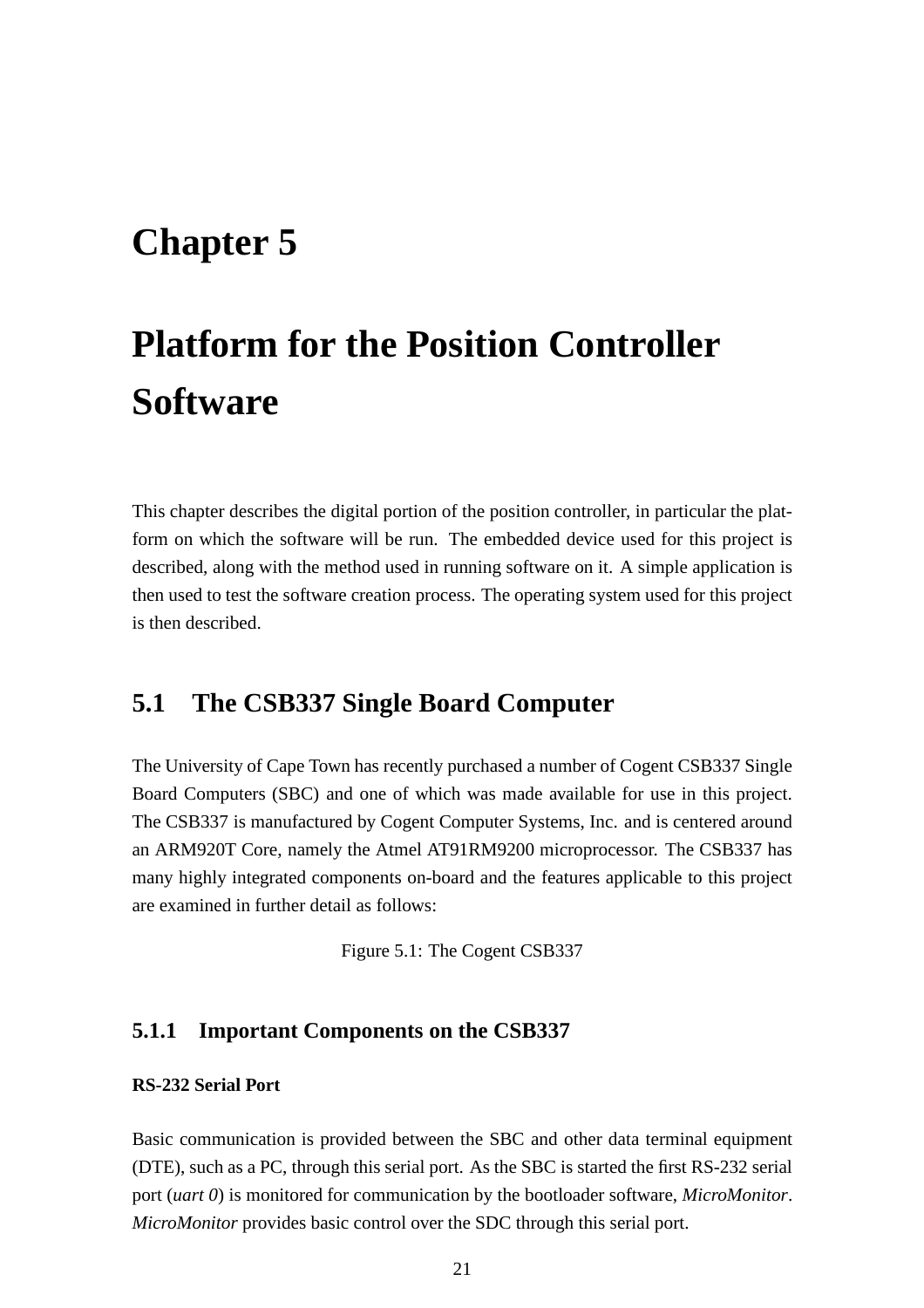#### **32 M-byte S-DRAM**

The SBC has provide sufficient memory to load user programs or other data into on startup. This memory is volatile and the contents is lost when the power is disconnected.

#### **8 M-byte Strata FLASH**

Non-volatile storage space is provide to store software or in absence of power. This memory also holds the startup file, *monrc*, which can be configured to perform certain tasks on startup.

#### **Ethernet Interface**

A 10/100 M-Bit Ethernet interface is provided via internal Media Access Control (MAC). This allows connections to networks and fast transfer of data to and from the SBC.

#### **5.1.2 The CSB300CF Break-out Board**

The break-out board provides the following connectors for the CSB337.

- An Ethernet RJ45 connector for connecting to 10/100 Ethernet.
- DB9 connector for RS-232
- 5 Volt DC power connector

## **5.2 Running Software on the CSB337**

Software can be written directly for the CSB337 in a variety of different programming languages. The software for this project is written in C and  $C_{++}$ , cross-compiled on a Linux machine for a ARM processor.

To cross-compile for ARM, a toolchain is required to compile and link the C/C++ code into an executable that can run on a ARM machine. The toolchain used in this project is described in section 5.2.1.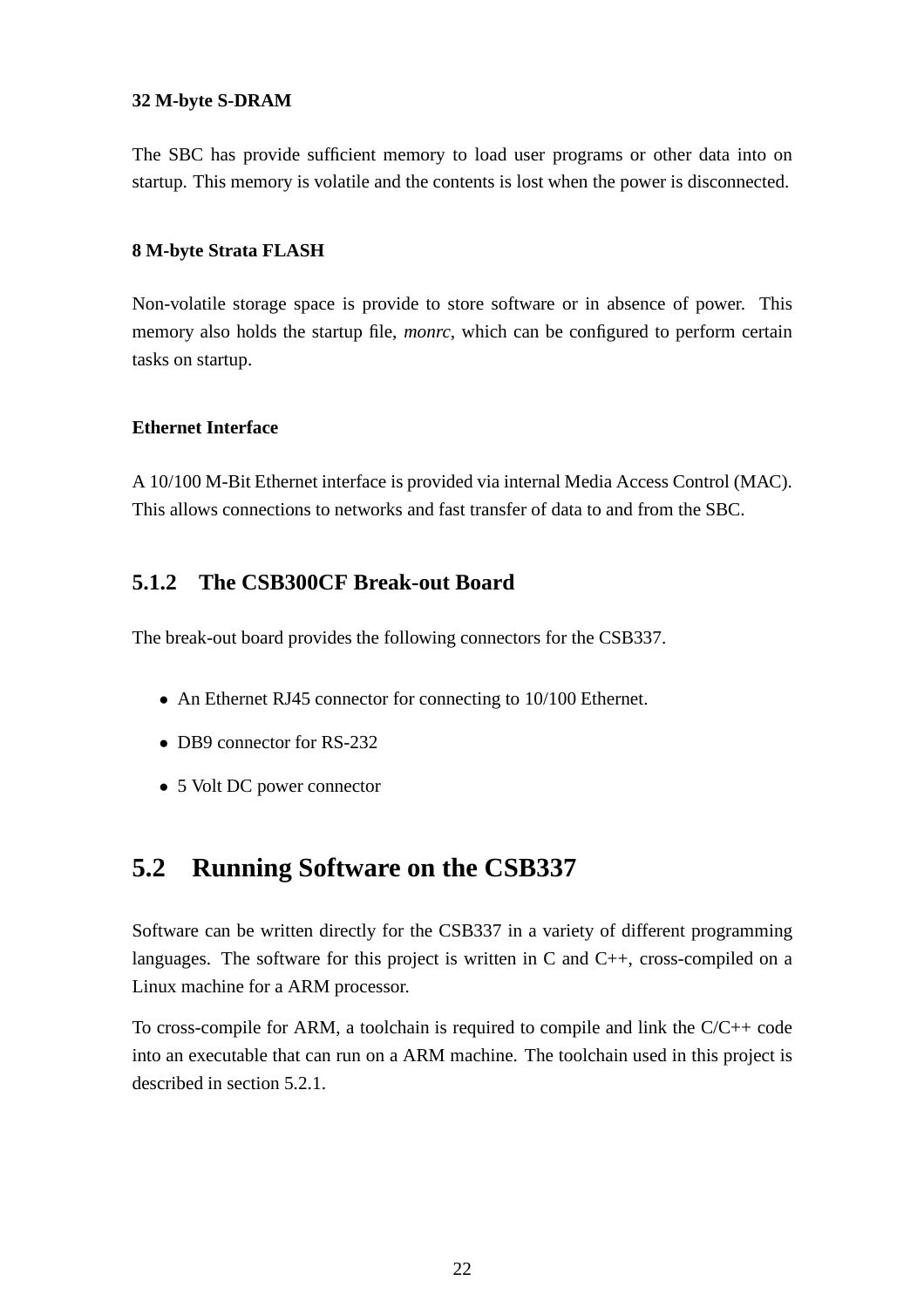#### **5.2.1 Arm-Linux Toolchain**

A precompiled uClinux arm-linux toolchain<sup>1</sup> was used to compile applications directly for the CSB337. The toolchain installed and compiled application for the ARM machine without any significant problems.

#### **5.2.2** *Hello World* **Program**

To test the CSB337 and the *arm-linux* toolchain, a simple *hello world* application<sup>2</sup> was compiled using the toolchain. The Gnu Complier Collection (gcc) version information was:

```
gcc version 2.95.3 20010315 (release)(ColdFire patches - 20010318 from
http://fiddes.net/coldfire/)(uClinux XIP and shared lib patches from http://www.snap
```
Once the *hello world* application had been cross-compiled and linked it had to be copied to SBC, this is acheived by using *MicroMonitor*

### **5.2.3 MicroMonitor**

A null modem cable connected to the SBC's *uart0* RS-232 serial port provides basic communication to a PC or other DTE. Using a terminal interface program called *minicom* and communicating with the parameters described in [2], basic communication with the SBC using MicroMonitor was possible.

The *hello world* application was transfered into the SBC's Strata Flash using Trivial File Transfer Protocol (TFTP) via the Ethernet interface. The application was then executed and the returned succesfully.

## **5.3 Embedded Operating System**

SnapGear Linux is used as an embedded operating system (EOS) on the SBC. The SnapGear distribution of Linux is based on uClinux and comes with a variety of packages. The version used in this project was compiled with the GNU C library (glibc).

The main reason for using an EOS in this project is the layer of abstraction it provides between the position controller software and the underlying system hardware. This is shown in figure 5.2.

<sup>1</sup>Downloaded from http://www.snapgear.org http://www.snapgear.org

<sup>2</sup>provided by Simon Winberg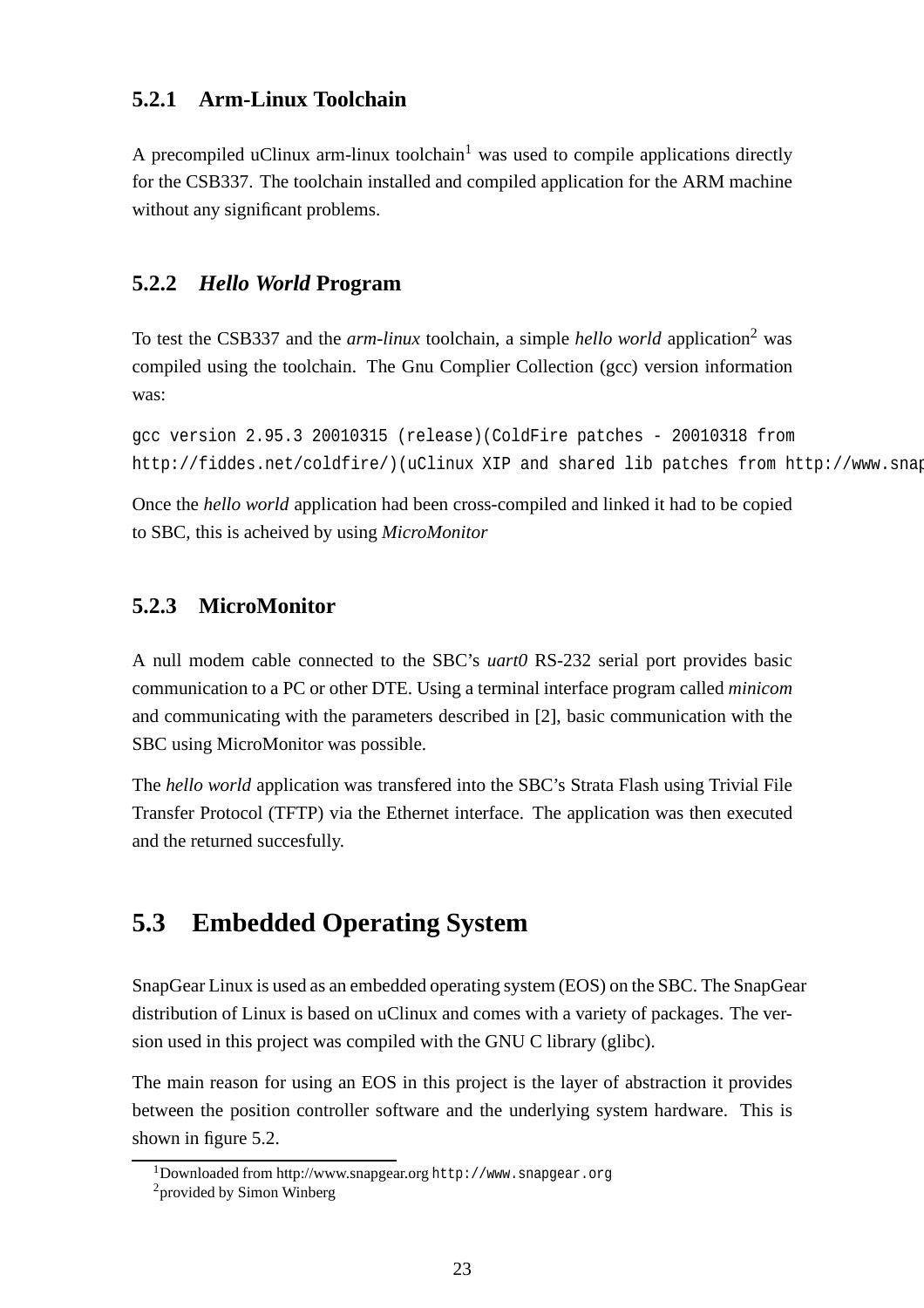

Figure 5.2: Abstraction Layers of an Operating Systems

Linux is not a real-time operating system but provides performance which is acceptable to *soft* real-time systems [16]*,* such as a position controller.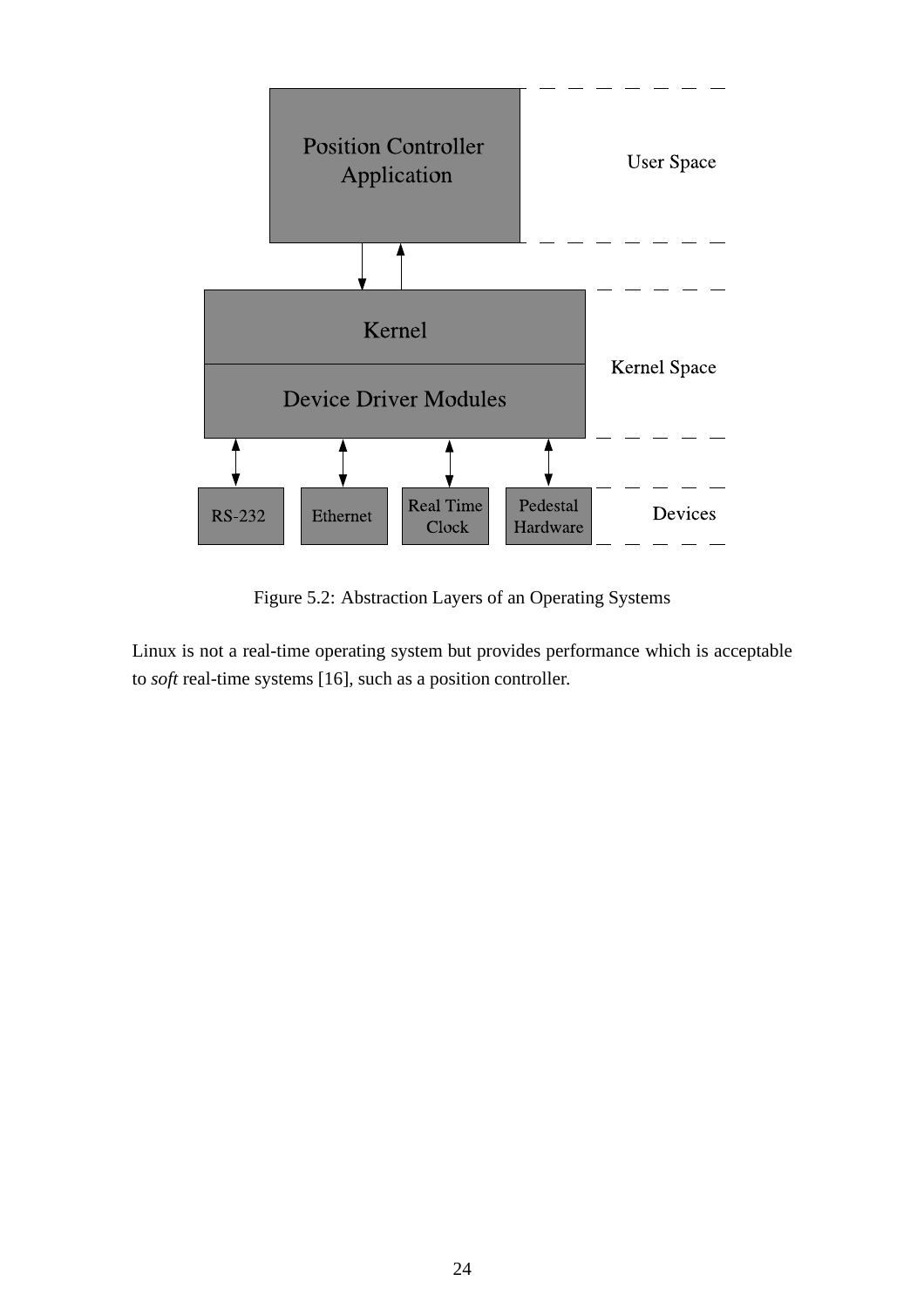## **Chapter 6**

## **Software to Control the System**

This chapter describes the overall design of the software used in the position controller, beginning with the flow of data through the software. The different objects in the software are then described in the Unified Modeling Language as in [14]. Sequence and flow information about the software is presented in the form of a flowchart and a UML sequence diagram. Finally the methods used in testing the software are introduced.

### **6.1 Overall Design**

#### **6.1.1 Data Flow of the Software**

Figure 6.1 is a data-flow diagram which demonstrates the basic interaction of the user, the software and the hardware. The diagram consists of the external entities; the pedestal interface, and the interface on the client machine and the main process; the position controller. The client machine presents the position controller with a request for a new position, and the position controller process ensures that the motor is given the correct rate information to drive the pedestal to the desired position.

Figure 6.2 demonstrates how the position controller software is broken down into smaller processes and data storage points, and the internal data flow is demonstrated. There are three main processes at this level which interact with one another through data stores, to ensure that they are weakly coupled.

The data-flow diagram in figure 6.3, demonstrates how the controller class calculates motor rate information from resolver position feedback and the desired position input.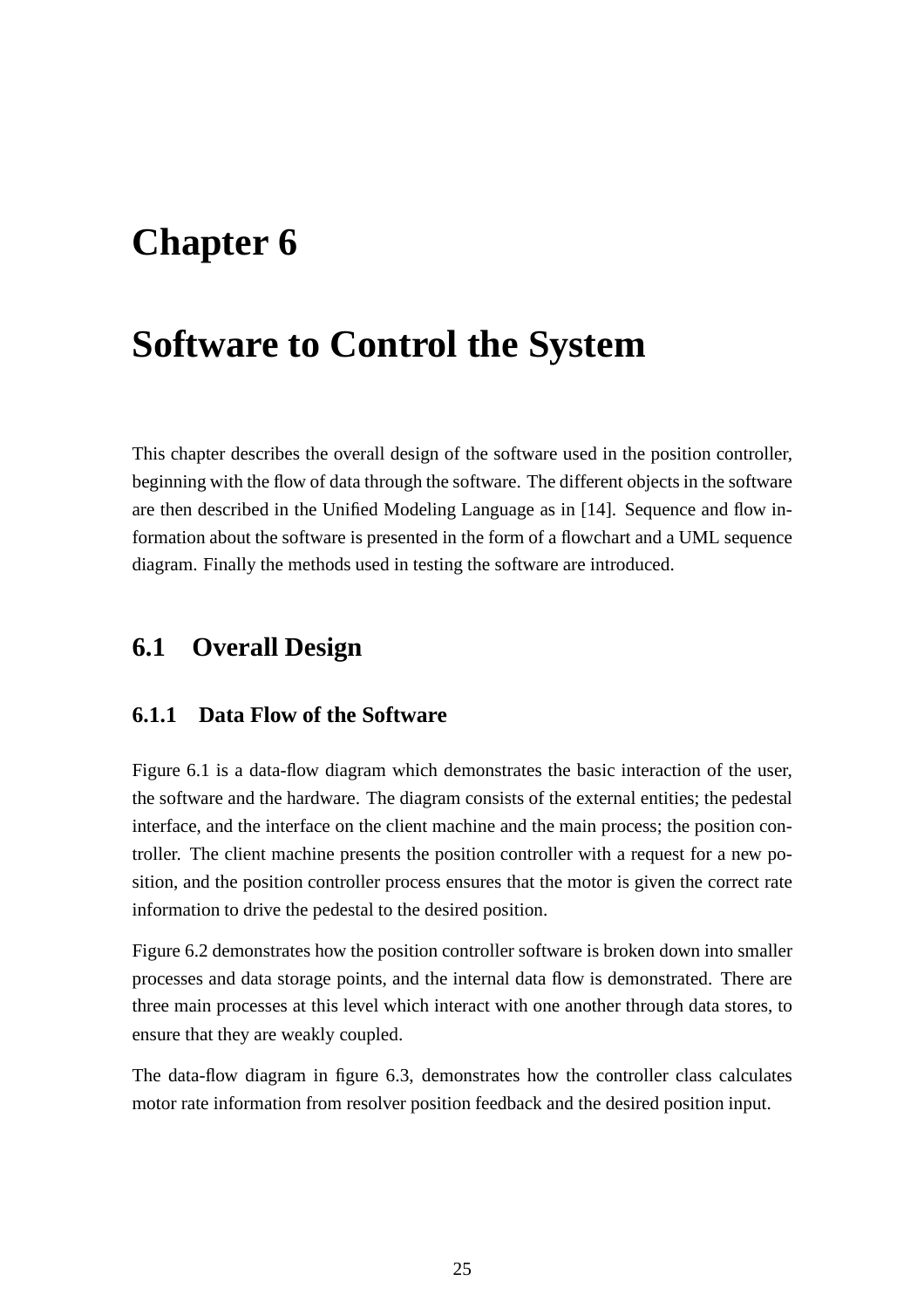

Figure 6.1: Data-flow Context Diagram of Position Controller



Figure 6.2: Data-flow Level 1 Diagram of Position Controller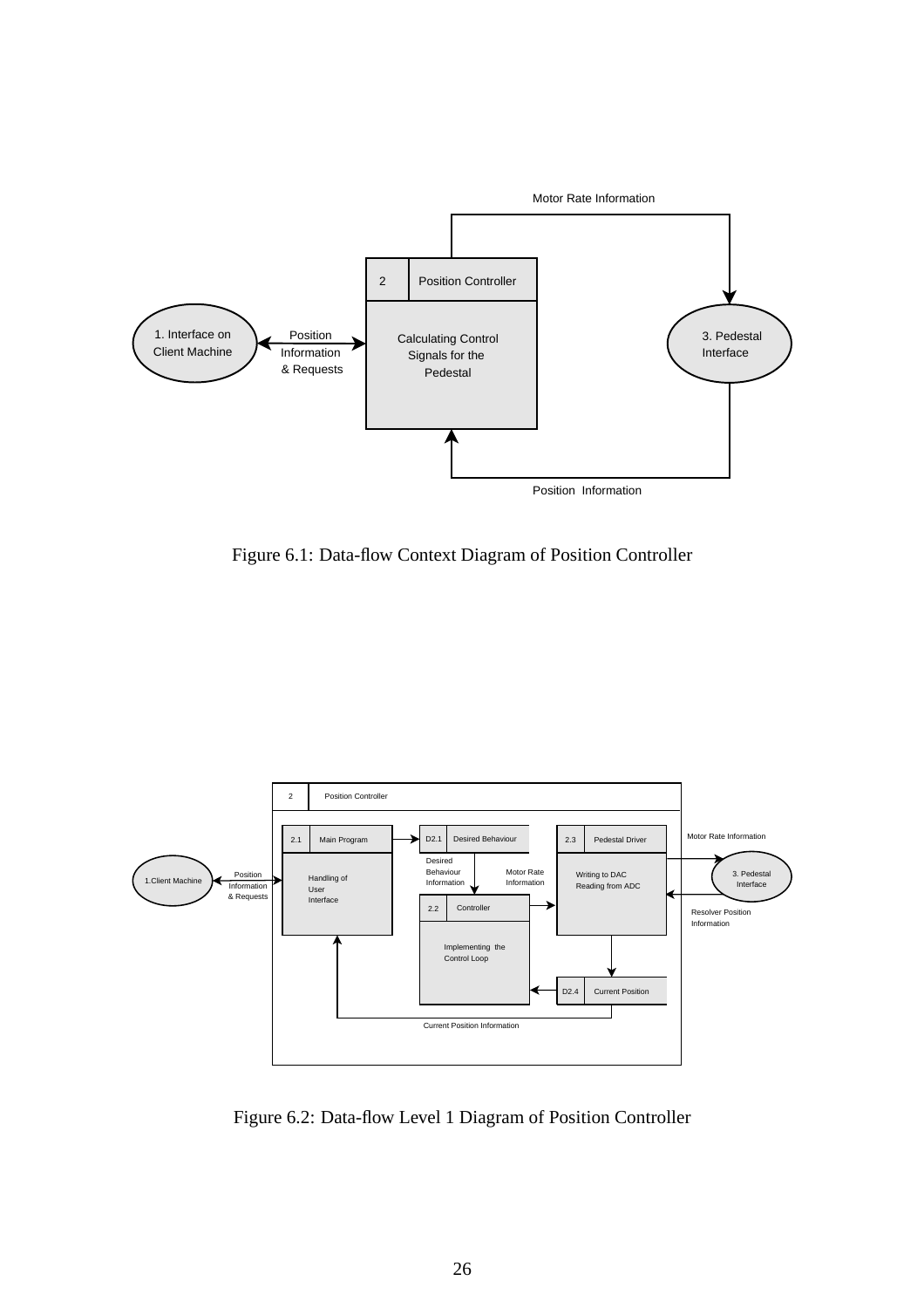

Figure 6.3: Data-flow Diagram of Controller Class

## **6.2 Objects in the Position Controller Software**

The most important elements in the software are described in the following section. The software objects are described in UML by means of class diagrams.

### **6.2.1 The Timer Class**

| <b>Timer</b>                   |
|--------------------------------|
| - counter : int                |
| - sa : sigaction               |
| - timer : itimerval            |
| # initTimer() : void           |
| + startTimer(utime: int): void |
| + stopTimer() : void           |

Figure 6.4: Class Diagram of Timer Class

Figure 6.4 s the UML class diagram for the Timer Class. The Timer Class makes use of the Linux System Clock to measure time down to the microsecond level. The timer is started with a interval time specified in microseconds, and an interrupt service routine (ISR) to run every time the timer generates an interrupt.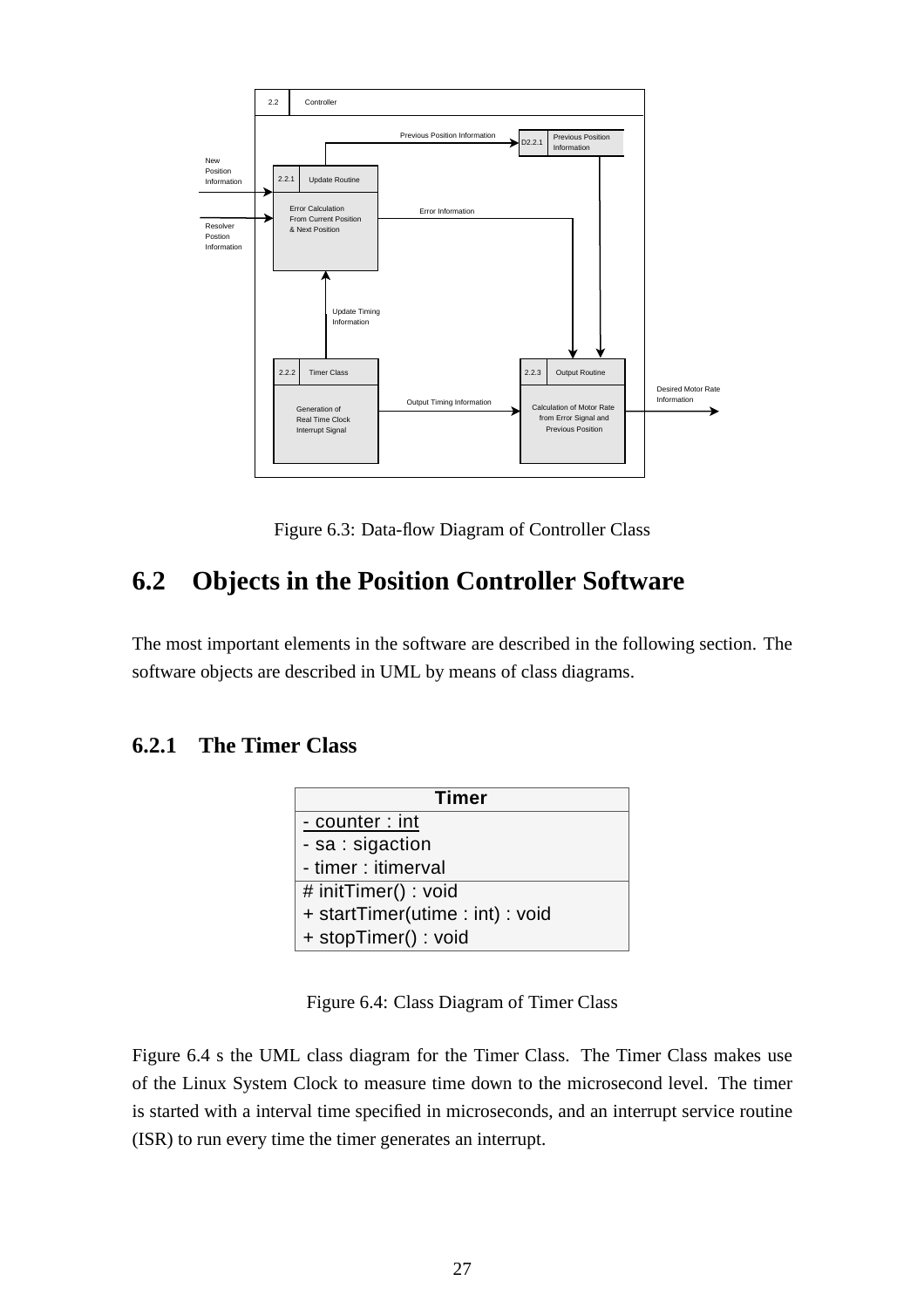| <b>PedestalDriver</b>          |
|--------------------------------|
| $+$ devname : char             |
| $+$ read() : string            |
| + write(buffer: string) : void |

Figure 6.5: Class Diagram of Pedestal Driver Module

#### **6.2.2 The Pedestal Kernel Module**

The pedestal driver module as seen in figure 6.5 is a kernel module that runs in the kernel memory space. It is a driver for a character device, and creates a file enter in the '*/dev/*' directory of the operating system called */navy/0*. User-space applications can then open this device as if it were a file, to read and write to it.

#### **Reading from the Pedestal Kernel Module**

When a 'read' operation is called on the '/dev/navy/0' the driver module calls a function which reads from the ADC, and stores the value in a string of characters. The 'read' function handles all communication with the ADC circuit and needs no input from the user. The string returned by this function contains two signed integer values separated by a comma. These two values correspond to the different windings on the position resolver. The range of the output is from -2048 to 2047, which correspond to inputs to the ADC of  $-10V$  to  $+10V$ .

#### **Writing to the Pedestal Kernel Module**

A 'write' operation takes as a parameter an array of characters to be transmitted to the DAC. This array is converted to an unsigned integer lying within the range of 0 to 4095. 0 will translate to an output voltage of 0 Volts on the DAC and 4095 will translate to an output of 6V.

#### **6.2.3 The Controller Class**

In figure 6.6, the methods and attributes of the Controller Class are given. The public methods that are used are *getPosition()* to display the current position and *setPosition()* to set the new position. The *update()* function is called whenever the Timer Class generates a timeout interrupt and runs the designated ISR.

The controller class implements the control system for each and calculates new values every time the *update()* function is called. Therefore two instances of Class Controller are initialised, one for the elevation plane, and one for the azimuth plane.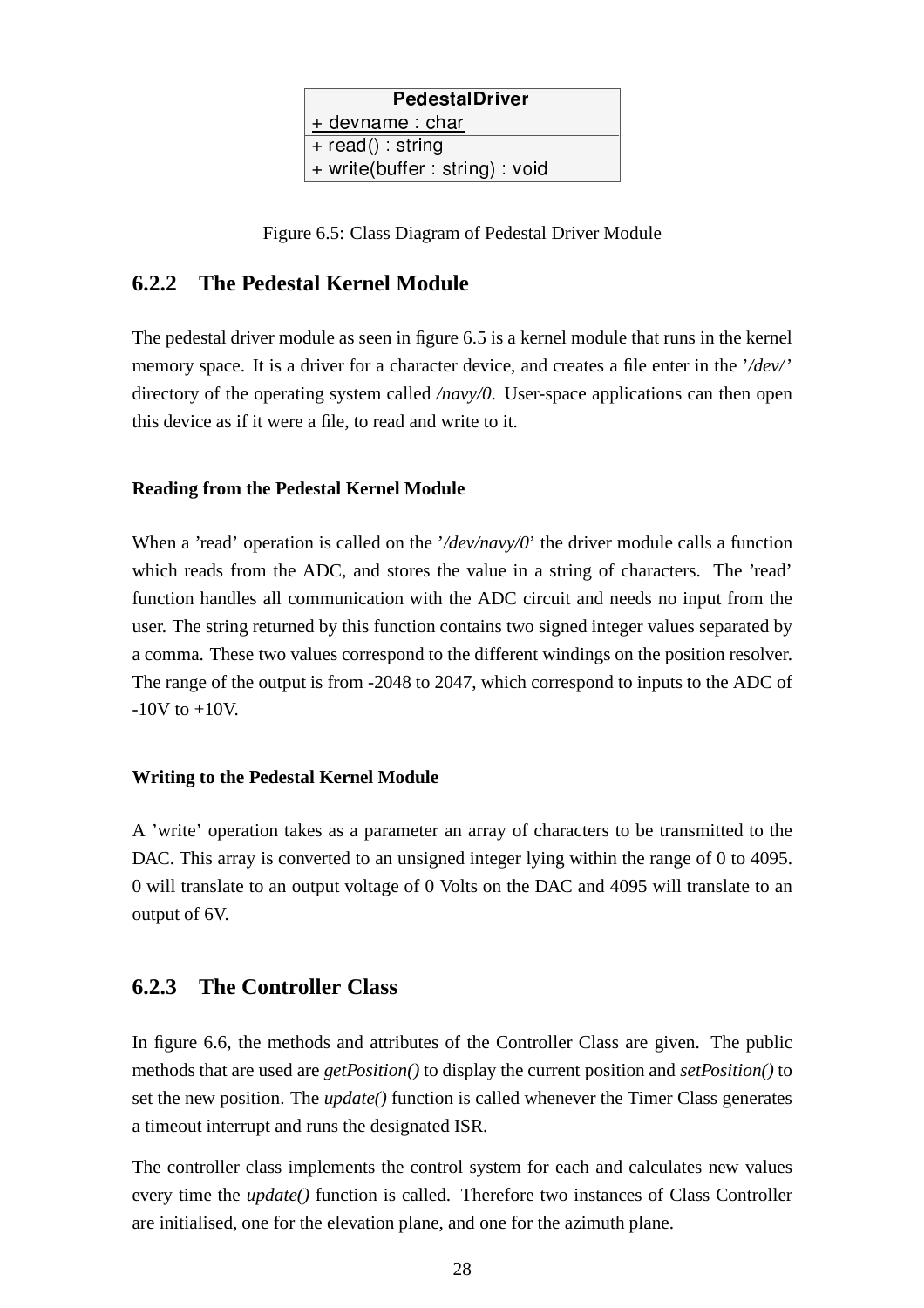| <b>Controller</b>                      |
|----------------------------------------|
| - hemisphere int                       |
| - iMax float                           |
| - iMin float                           |
| - iState float                         |
| - pGain float                          |
| - position float                       |
| # convertPos(buffer string) void       |
| + getPosition() float                  |
| # setRate(rate int) void               |
| + update() void                        |
| + setPosition(new position float) void |

Figure 6.6: Class Diagrams of Controller Class

## **6.3 Sequence of Events in the Position Controller Software**

To describe the logical flow of the software a flowchart, figure 6.7, is included. This flowchart demonstrates the typical operation of the position controller. The flow begins with a user input requesting a new position, and remains in a constant cycle until the system is shutdown.

Since this system is a real-time system, figure 6.8 is a UML sequence diagram and includes estimated latency or run-times at each process step.

## **6.4 Software Testing**

#### **6.4.1 Pedestal Kernel Module**

#### **Read Function**

The *read* function was tested by attaching a variable power supply to the ADC and varying the voltage supplied from -10 Volts to 10 Volts. The function was called at -10V, 0 V 10 V and a number of other random voltage levels. The ADC was then grounded and 1000 conversion cycles were initiated and the results recorded.

#### **Write Function**

The *write* function was tested by attaching the DAC to an oscilloscope and varying cycling through the entire range of permissible DAC input codes. The output voltage on the oscilloscope was recorded and compared to the input code.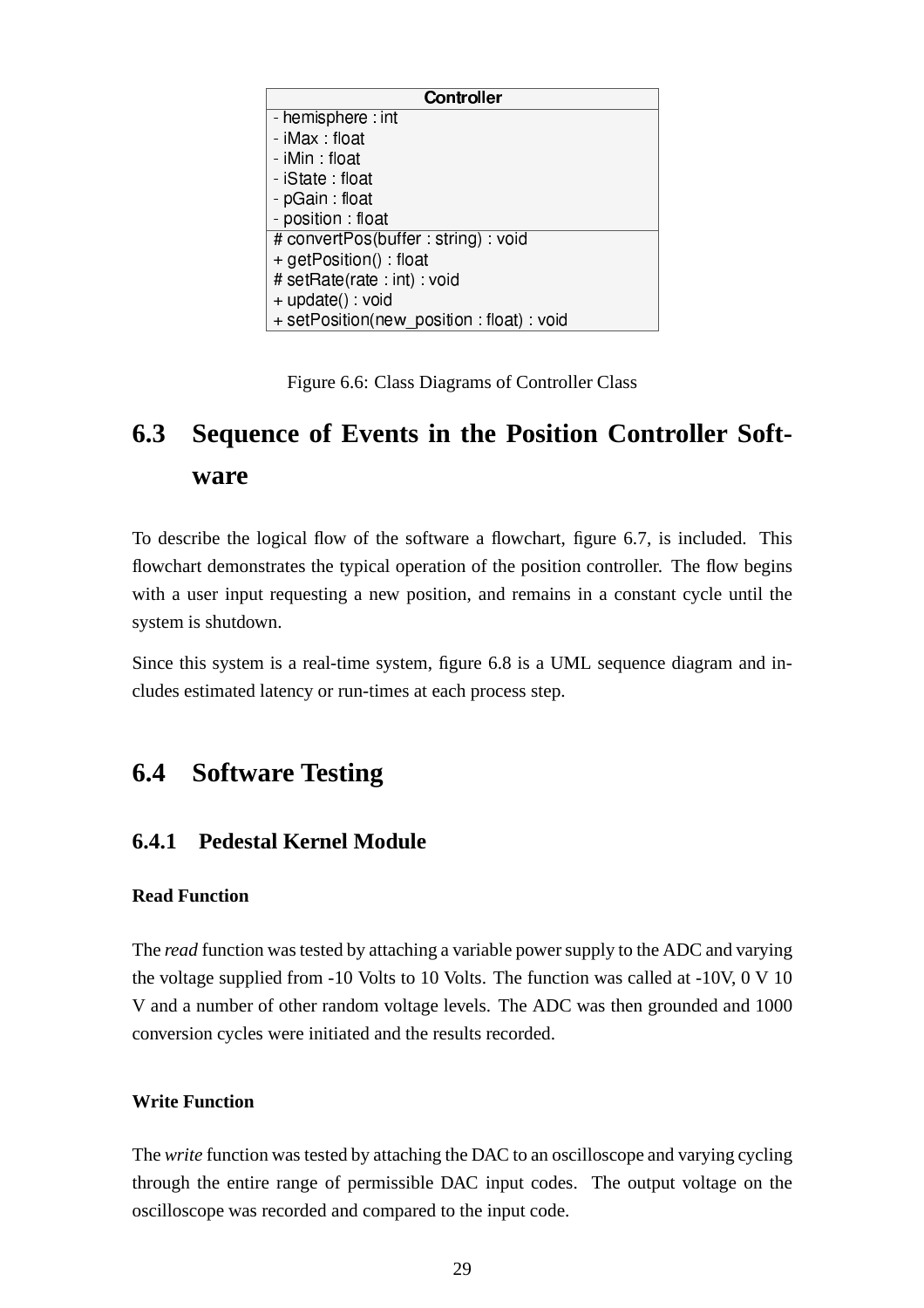

Figure 6.7: Flowchart of Position Controller Operation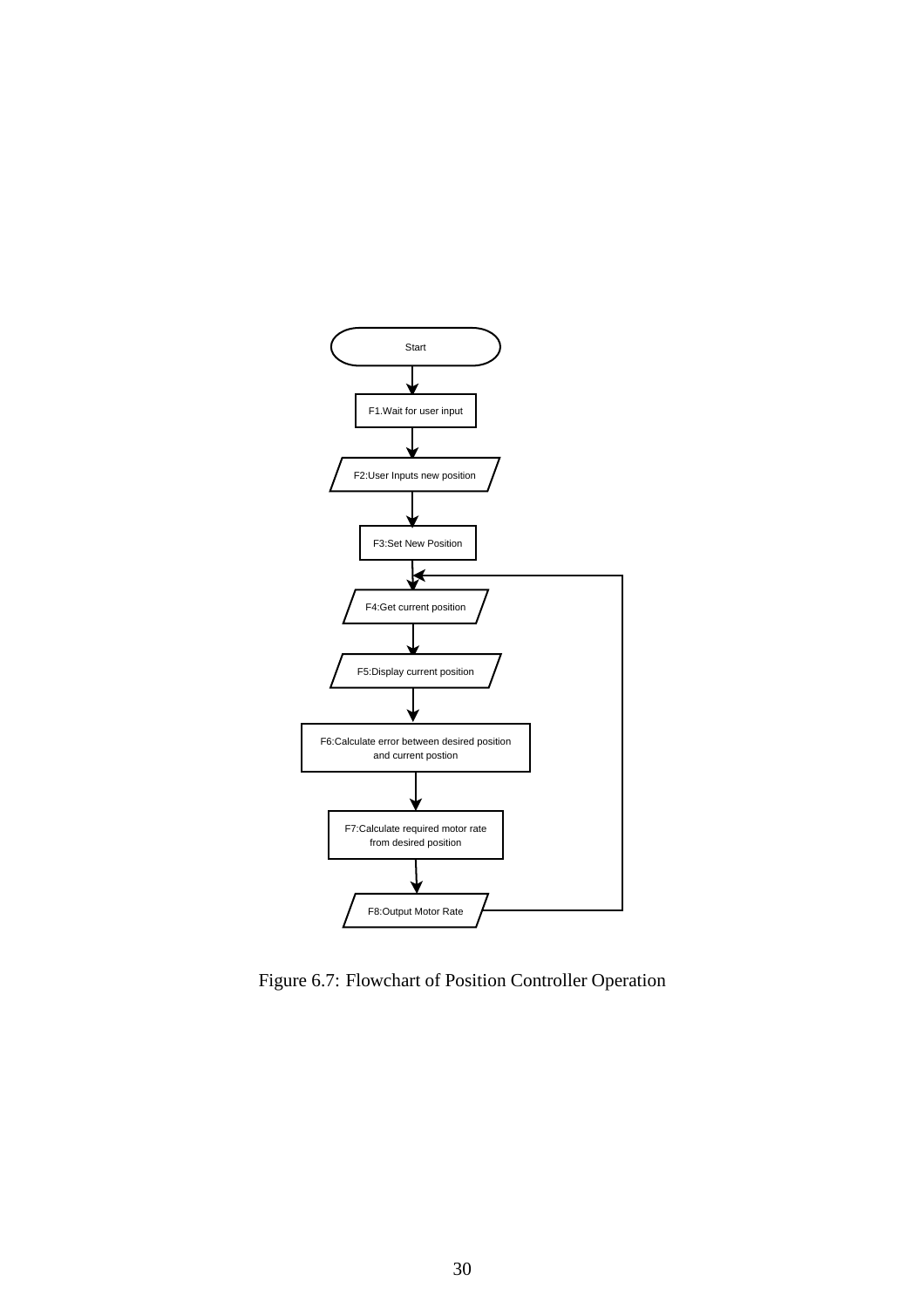

Figure 6.8: UML Sequence Diagram for Position Controller Figure 6.8: UML Sequence Diagram for Position Controller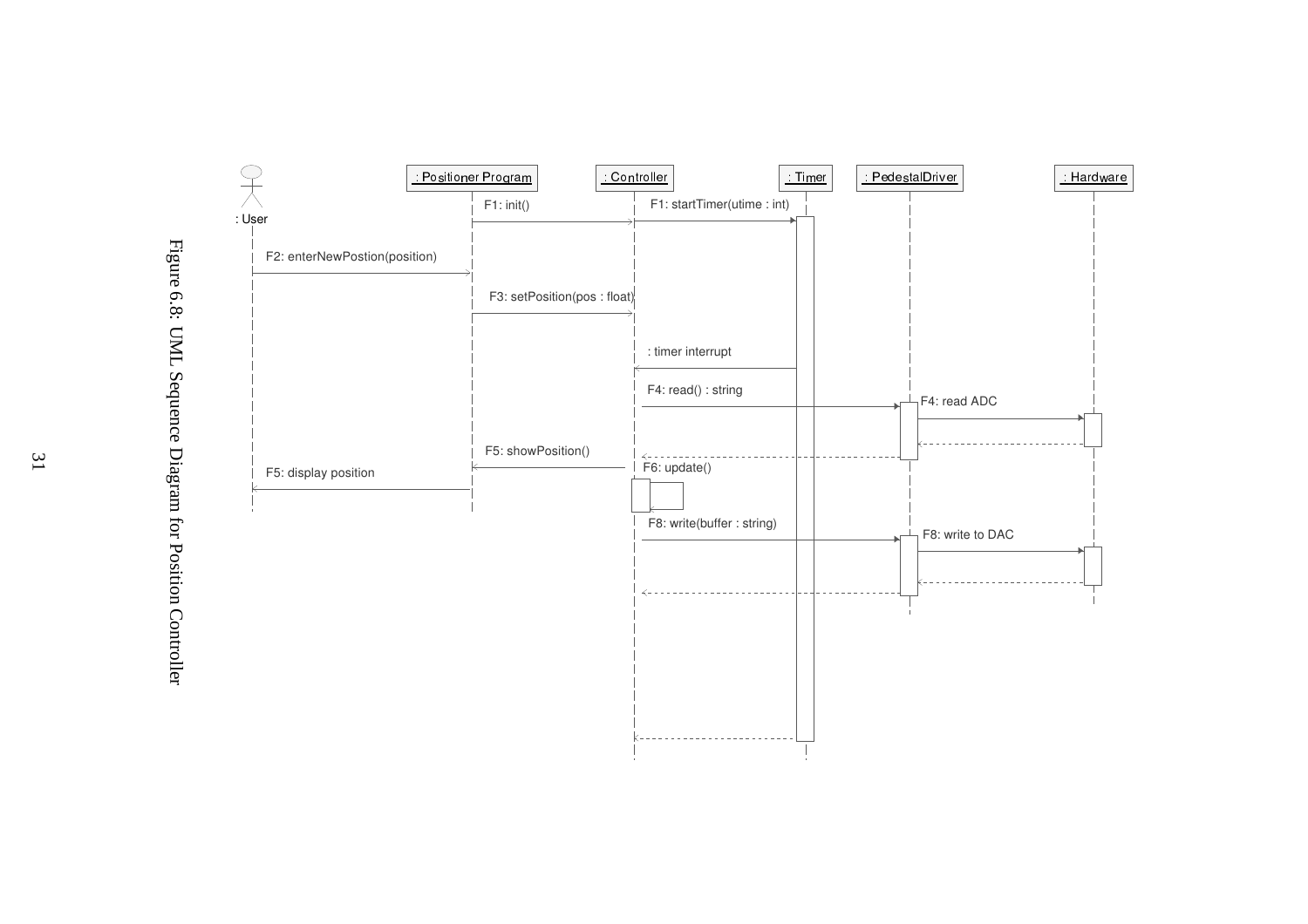#### **Overall**

The input of the ADC was connected to the output of the DAC, and the DAC was cycled through the entire range of possible input codes. The input was then compared to the output.

#### **6.4.2 Timer Class**

An ISR was constructed that generated a pulse on one of the SBC ports every time it was called. The timer was set to the minimum interrupt time and was initialised to call the ISR whenever a interrupt was generated. The port of the SBC was connected to an oscilloscope and the output waveform was measured.

The timer was then set to generate an interrupt every 100 microseconds and the resulting output waveform was recorded. The waveform was analysed and the frequency and period of the pulse on the waveforms was calculated, to be compared with the specified interrupt time.

#### **6.4.3 Controller Class**

The controller class was tested by connecting the entire system except the motors together. The position of the pedestal was held steady, while a new position request was input. The voltage output of the motor drive circuit was expected to climb to the minimum or maximum level and was measured. The pedestal was moved past the new position and the voltage was measured. The voltage was expected to move from either the minimum or maximum level to the other extreme.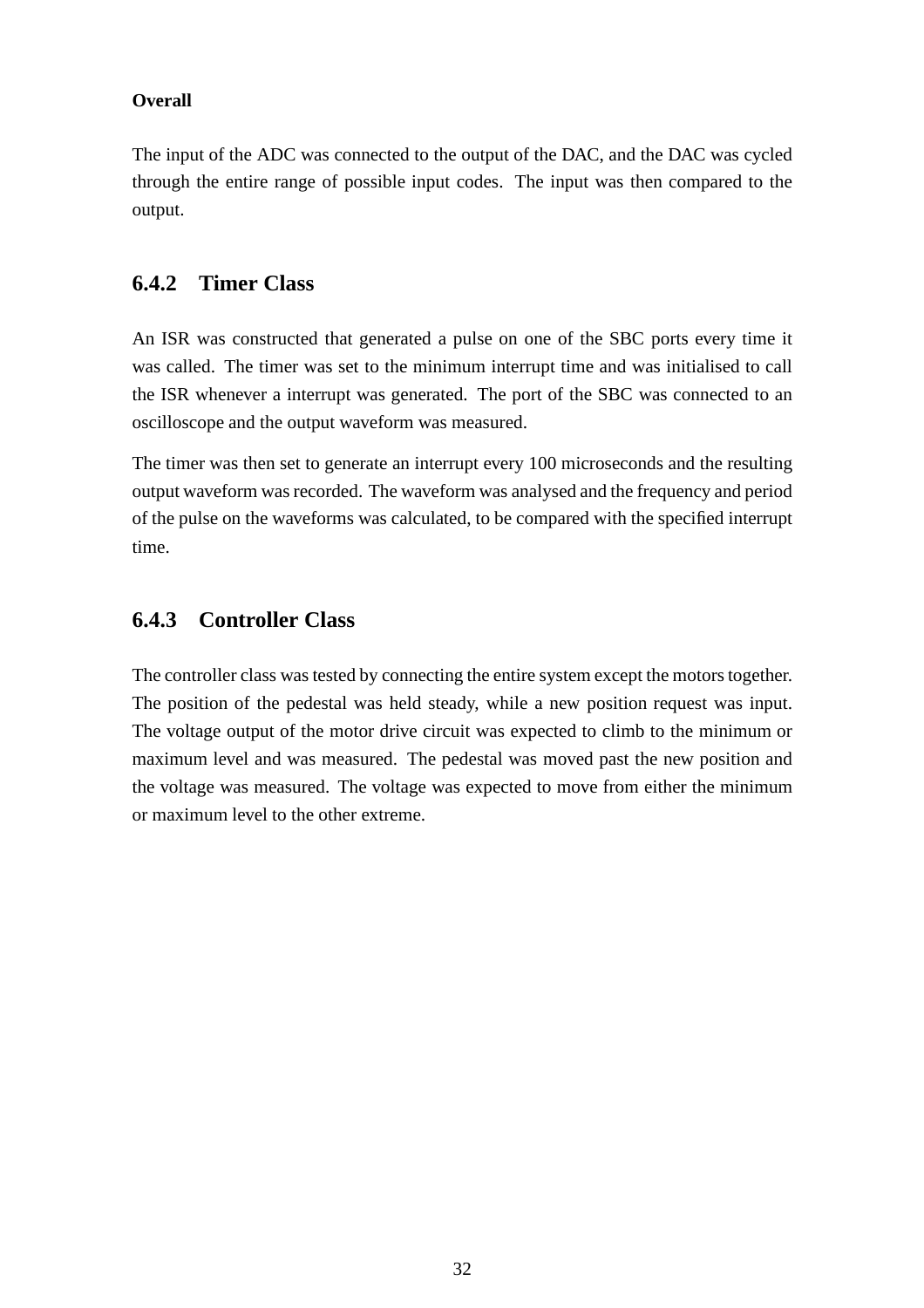## **Chapter 7**

## **Discussion of Results**

This chapter describes the tests done and the results recorded in the actual implementation of the position controller. The chapter deals with each part of the system seperately at first and finally on to the position control system as a whole.

The results discussed in the chapter are for the azimuth axis only, due to a non-functioning elevation motor. However, the same circuit is used for the elevation axis and the motor characteristic are identical, so the results are relevant for both axes.

### **7.1 Sampling Frequency of the ADC**

The ADC driving software was programmed the ADC to convert continuously, in order to measure the maximum achievable sampling rate with this configuration. The timing of the ADC circuit's *busy* convert signal is shown in figure 7.1.

The sampling frequency,  $f_s$ , was calculated to be 17.54kHz., which is more much greater than the required sampling frequency in equation 4.4.

### **7.2 Resolver Position Conversion**

The resolver position circuit was tested in a number of different tests to aid in calculating the overall accuracy, and the over all error in resolving the position is calculated.

#### **7.2.1 Power Supply to Analogue-to-Digital Converter Circuit**

The power used to supply the ADC circuit was taken directly from the Cogent CSB337 through the general purpose input output (GPIO) expander, and there was a noise signal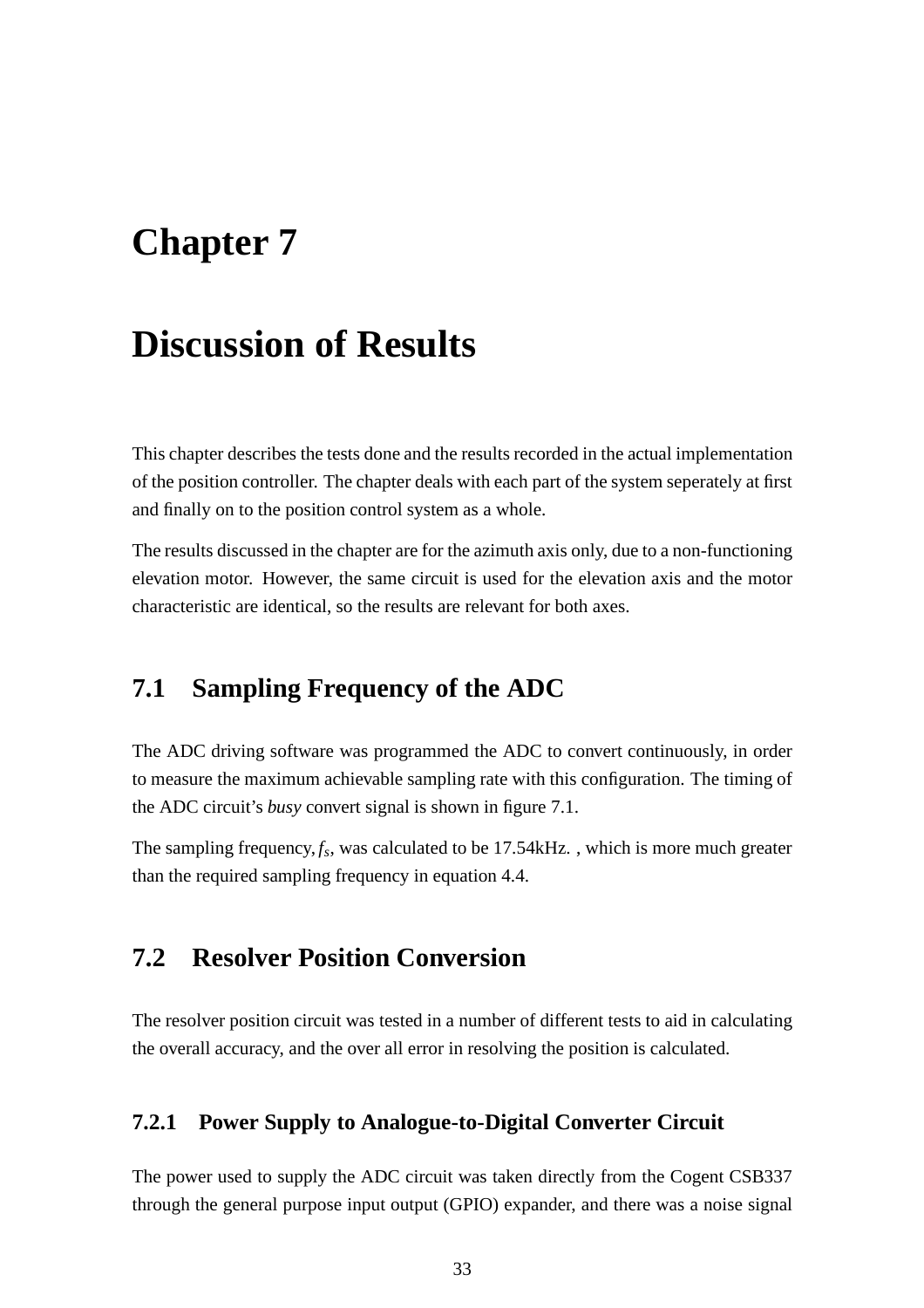

Figure 7.1: ADC *BUSY* Signal

at 100 Hz with a peak-to-peak voltage of 420 mV. A low-pass filter with a -3 dB point of 60Hz was introduced between the power supply and the ADCs. Not all the noise was removed by the filter and the resultant power supply waveform is shown in figure 7.2

The noise is at a frequency of 100 Hz with a peak-to-peak voltage of 131mV, according to the ADC specifications this will cause a degradation of input sensitivity by 3 LSB, therefore the total error in the ADC defined in 4.2 increases to 3 LSB or 19.52 mV, so the effective number of bits (ENOB) of the ADC is 9.



Figure 7.2: Power Supply Noise

#### **7.2.2 Analogue to Digital Conversion Accuracy**

The inputs to the ADCs were grounded and 1000 samples were taken, the results are shown in figure 7.3. By examining figure 7.3, it is possible to calculate the effective error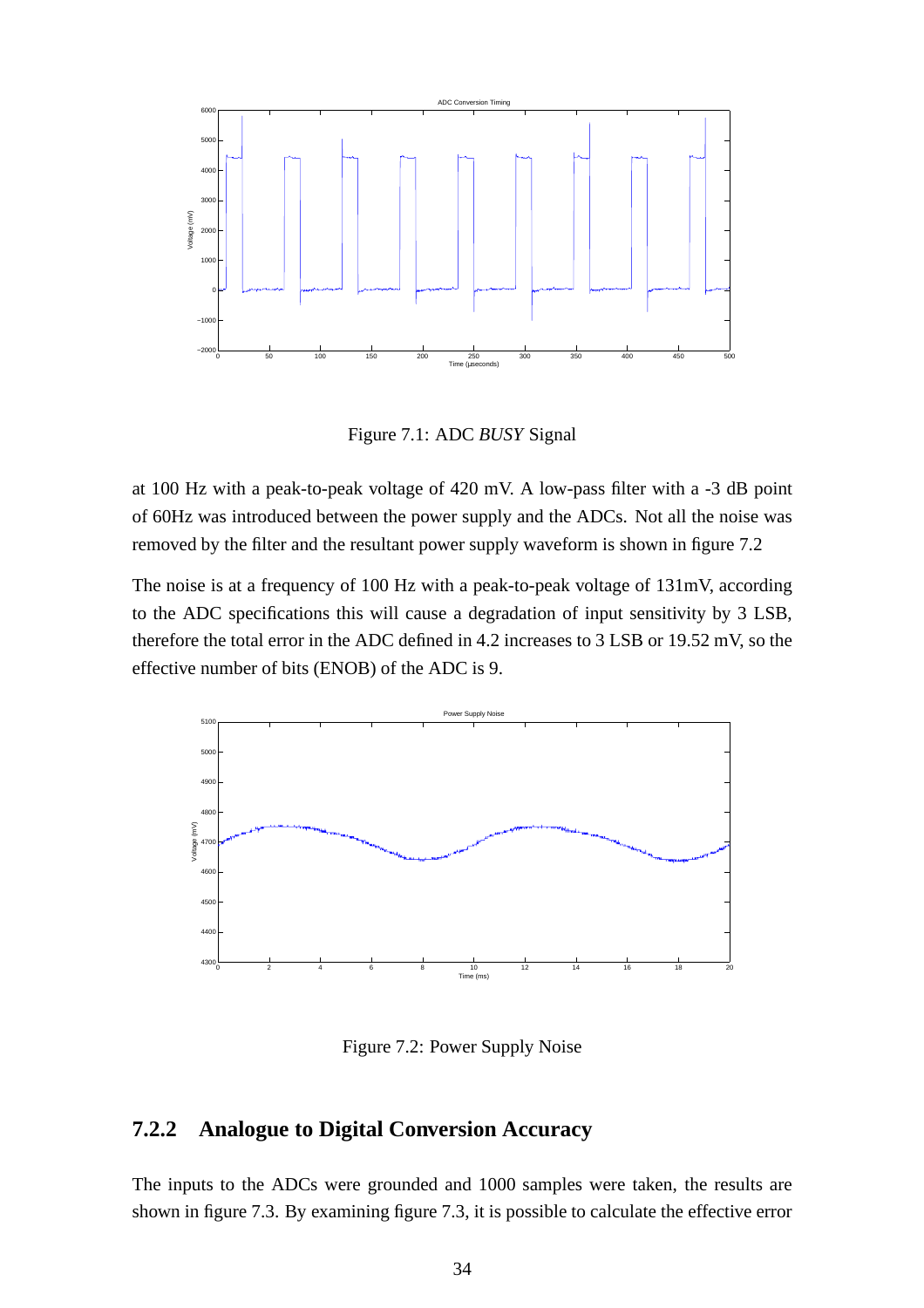of the ADCs, and these values are shown in table 7.1.



Figure 7.3: ADC Output with Inputs at Ground

Table 7.1: ADC Conversion Error

|             | ADC X                       | ADC Y                                                |
|-------------|-----------------------------|------------------------------------------------------|
|             |                             | Zero Offset   $3$ LSB (19.52mV)   $3$ LSB (19.52 mV) |
| DC Error    | $2$ LSB $(9.76 \text{ mV})$ | $4$ LSB (39.04 mV)                                   |
| <b>ENOR</b> | 9 bits                      | 8 bits                                               |

The position is calculated by the arctan of the ratio of these two voltages as in equation 3.4, so the resultant error in the position is 4 LSB in 16 bits. This means that the resolver conversion has an resolution of 8 bits or 256 levels per 180<sup>o</sup>. Therefore the effective accuracy of in measuring the position is  $\pm 0.7^\circ$  or 42 arc minutes.

The pedestal was moved with a constant angular rate, and the output of the conversion was measured and is shown in figure 7.4. This shows that the accuracy was indeed within 42 arc minutes.

### **7.3 Digital to Analogue Conversion Accuracy**

To measure the absolute accuracy of the digital to analogue converters, 3 different input codes were tested and the output measured by an oscilloscope, the results are displayed in figure 7.5.

The inputs codes, the expected outputs and the actual outputs are listed in table 7.2. Using these results the maximum error of the DAC circuit is calculated to be: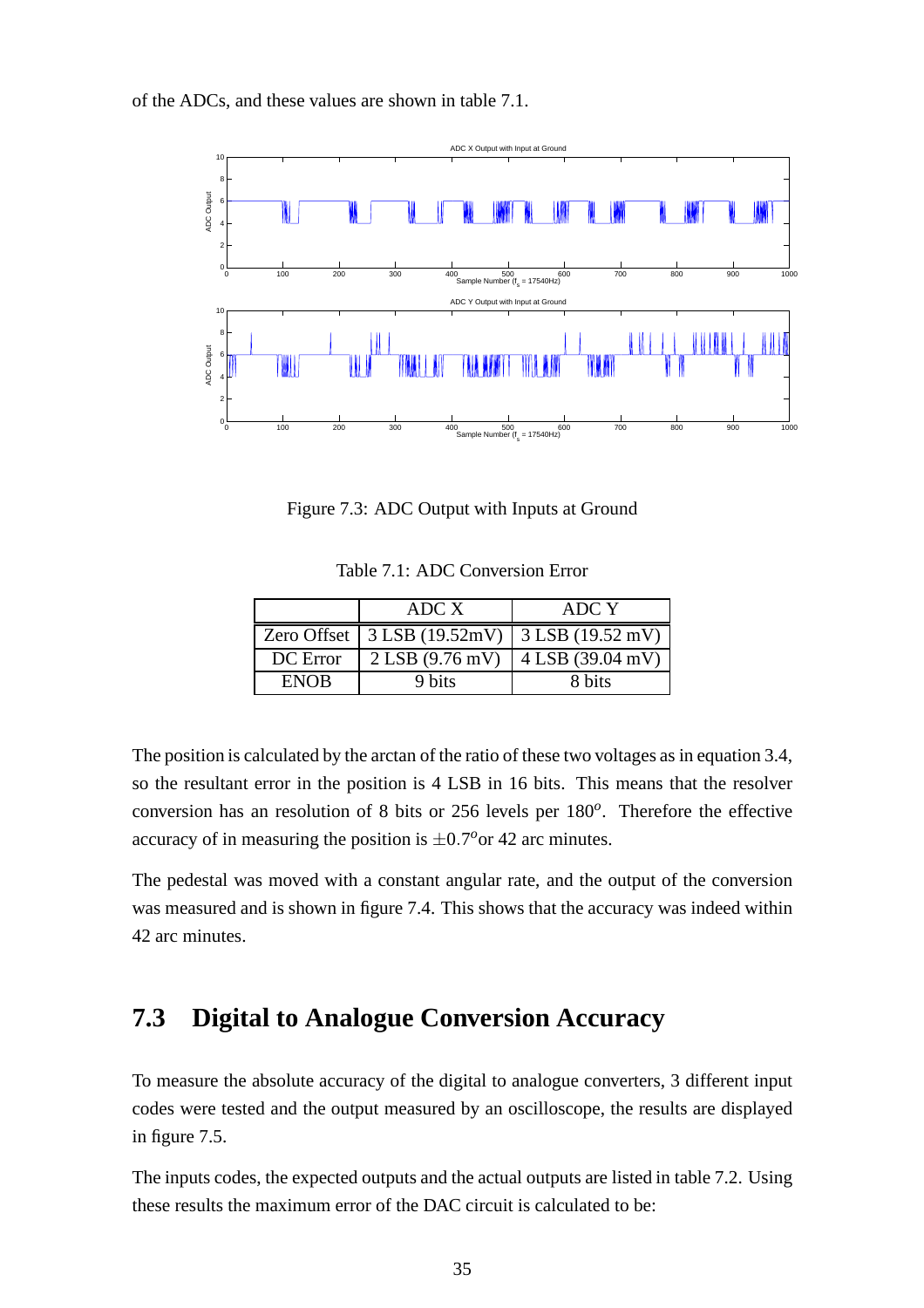

Figure 7.4: Position Output for Constant Angular Rate



Figure 7.5: DAC Output for Different Input Codes

|      | Input Code   Expected Output | <b>Actual Output</b>    |
|------|------------------------------|-------------------------|
|      | oν                           | $0 \text{ V} \pm 0.5\%$ |
| 2047 | 3 V                          | 2.98 V $\pm$ 0.7%       |
| 4097 | 6 V                          | 5.91 V $\pm$ 0.7%       |

Table 7.2: DAC Performance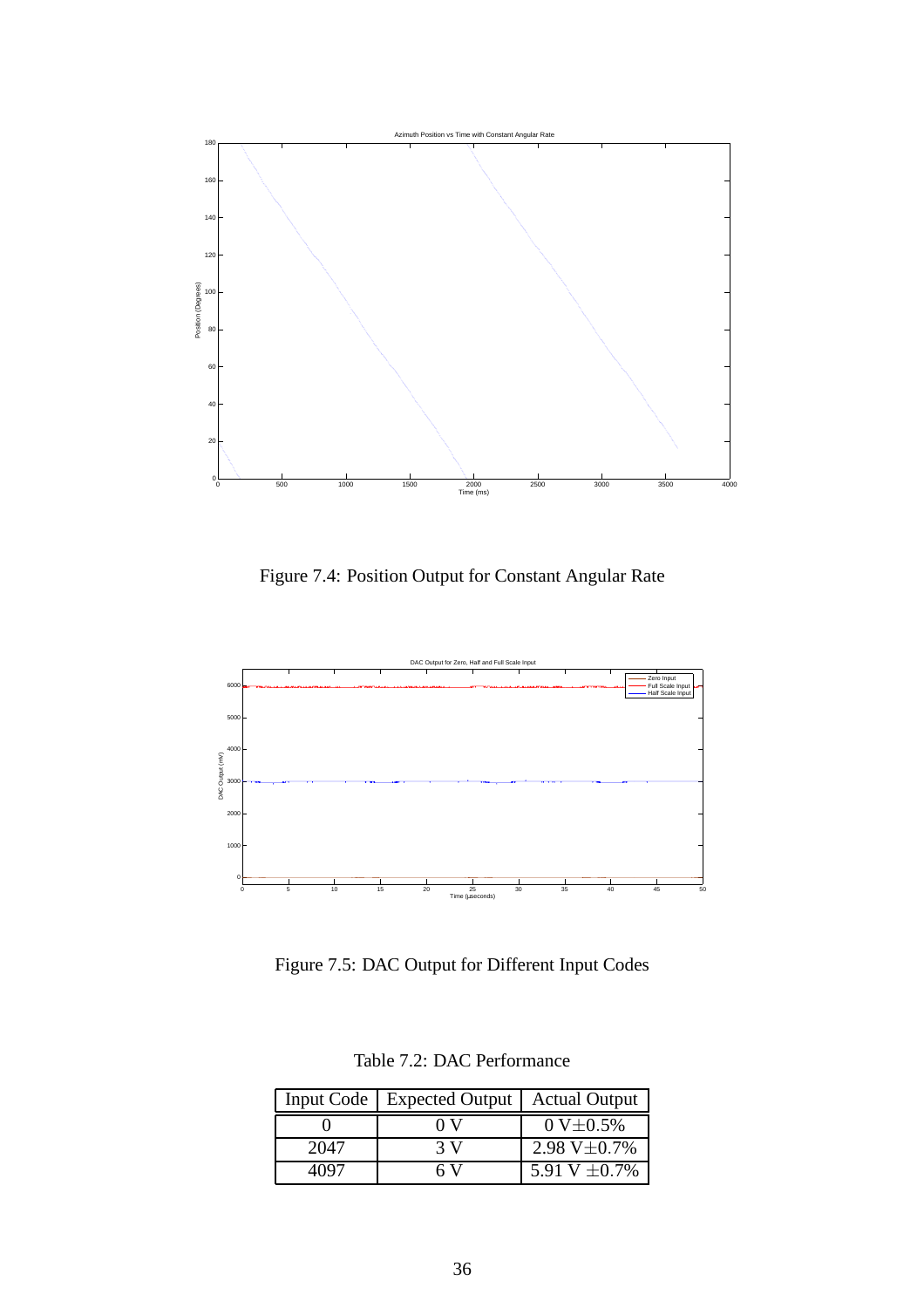## **7.4 Overall Performance of Position Controller**

The position controller was installed on the pedestal and the system was given a position 90 degrees from the current position. The rate output on the tachogenerator was recorded by an oscilloscope, the output is shown in figure 7.6.



Figure 7.6: Motor Rate for Position Command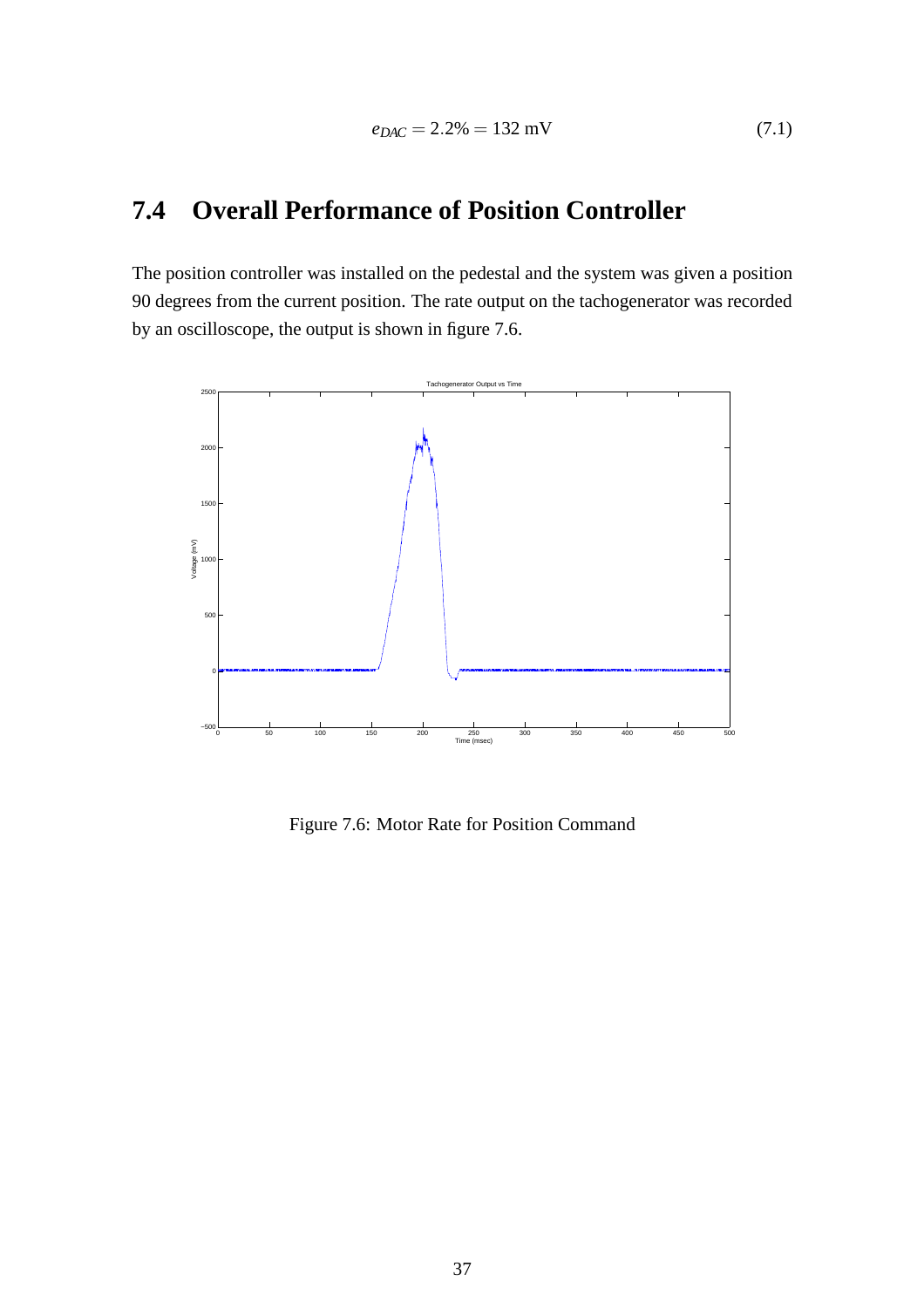## **Chapter 8**

## **Conclusions and Recommendations**

This report demonstrates how a position resolver can be implemented onto a Navy pedestal with an accuracy of 42 arc minutes succesfully, this chapter draws conclusions from the results in the previous chapter, and makes recommendations based on those concusions.

### **8.1 Position Resolver Accuracy**

The accuracy was calculated as 42 arc minutes, and was shown to be within that specification, but for any scientific purposes an antenna controller would need to be more accurate than this.

#### **8.1.1 Recommendations for Improving Accuracy**

#### **Regulated Power Supply**

The power supply noise would be eliminated by a regulated power supply, and thus reduce the noise on the resolver conversion process.

#### **Printed Circuit Board Design**

To eliminate the noise on the resolver conversion, the electronics should be moved to a printed circuit board. The board on which it was designed causes interference and crosstalk with the analogue to digital converter.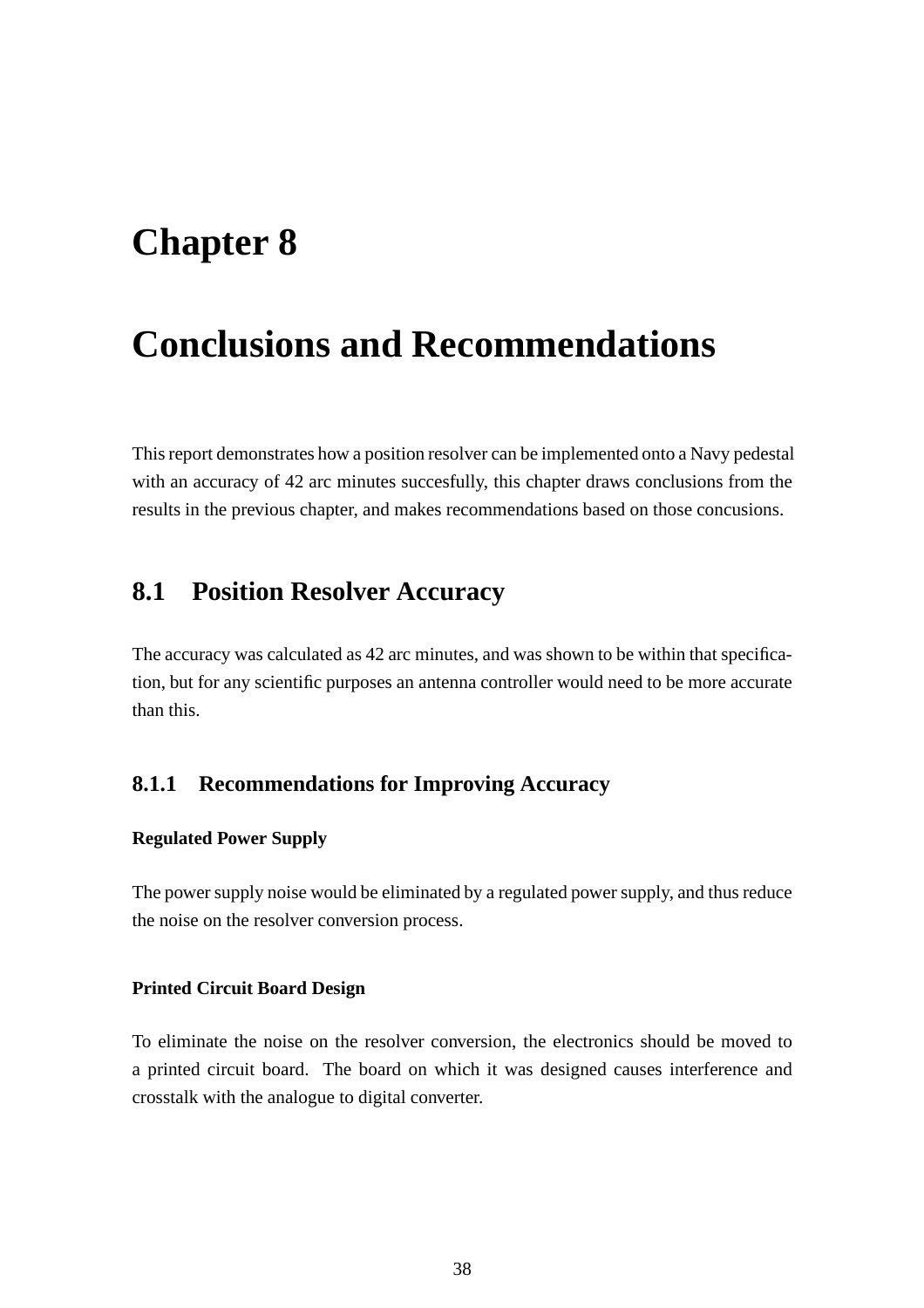#### **Resolver-to-digital Converter**

A commercial resolver-to-digital converter could be purchased to replace the ADC circuitery and would offer far superior accuracy.

### **8.2 Position Controller Performance**

Since the focus of this project was not on optimising the performance of the position control loop, the performance of the position controller was examined in great detail. The results of the position controller show that the performance is adequate and this position control system can perform sufficiently well.

#### **8.2.1 Recommendations for Improving Controller Performance**

Since the writer of this report has little experience in control systems, an engineer with some experience in this field would possibly be able to improve the performance of this control system remarkably.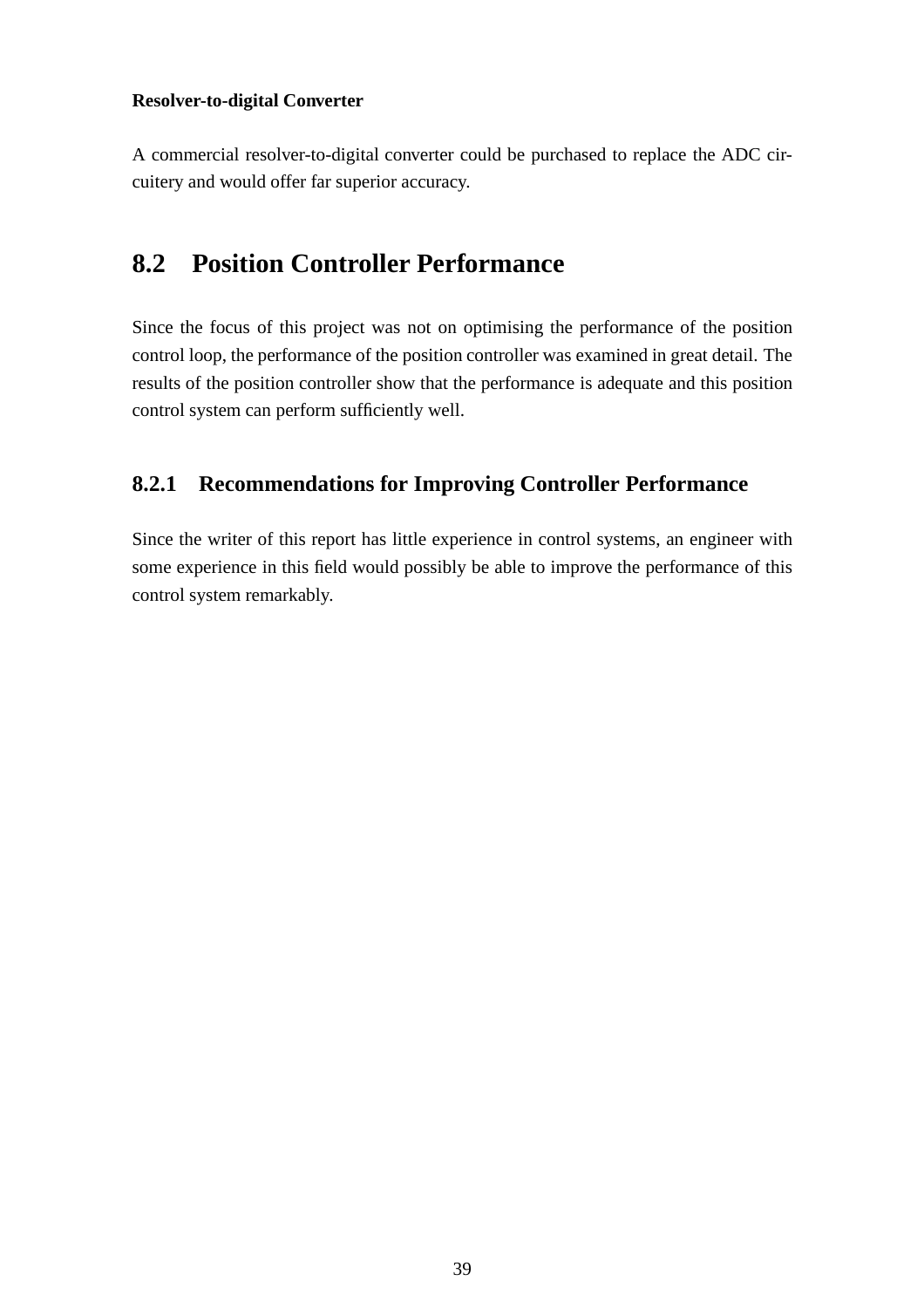# **Appendix A**

# **Resolver Module**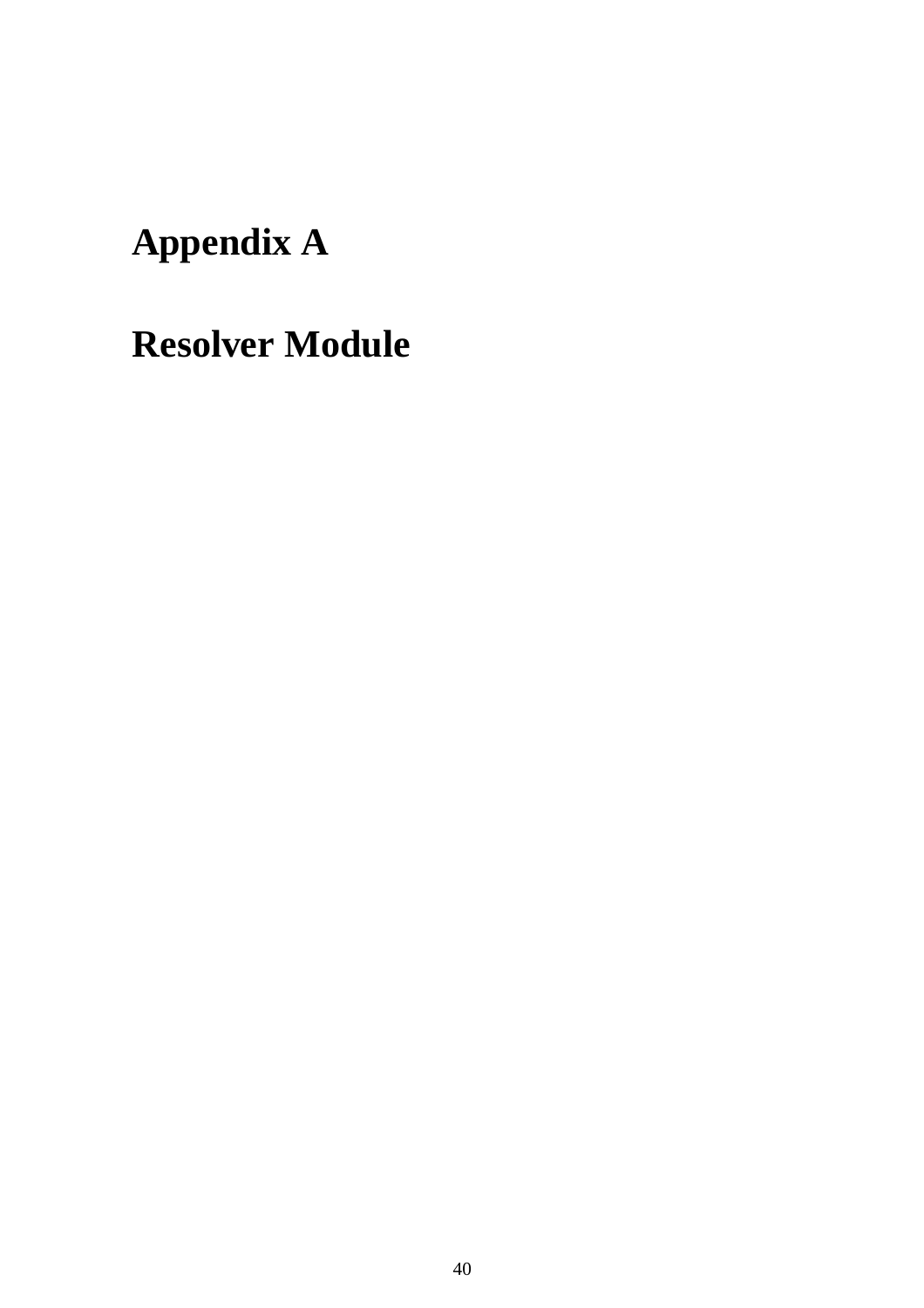# **Appendix B**

# **Postioner Application**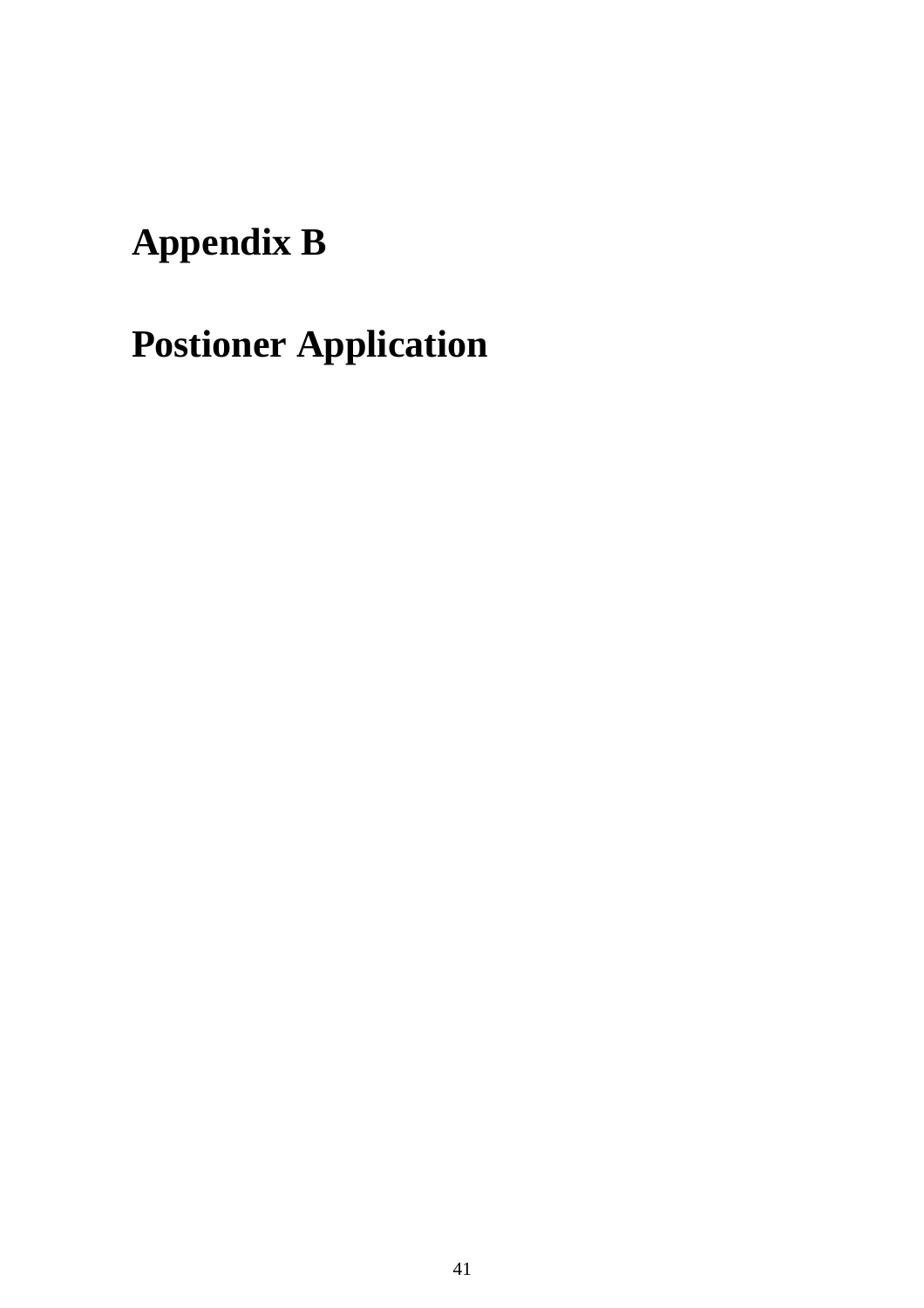## **Bibliography**

- [1] Tips for using the ADS78xx Family of AD converters. Technical report, Texas Instruments Incorporated, 2000.
- [2] *Cogent CSB337 Hardware Reference Manual*, 2003.
- [3] D. Abramovitch. Phase-Locked Loops: A Control Centric Tutorial. Technical report, Agilent Labs,Palo Alto, May 2002.
- [4] G. Arslan and F. A. Sakarya. Performance Evaluation and Real-Time Implementation of Subspace, Adaptive, and DFT Algorithms for Multi-tone Detection. *Ptolemy Project*, 1996.
- [5] K. Banks. The Goertzel Algorithm. *Embedded Systems Programming*, August 2002.
- [6] R. Bliss. *Navy Electricity and Electronics Training Series*, 1992.
- [7] M. Braae. *Control Theory for Electronic Engineers*. UCT Press, Cape Town, 7700 South Africa, 1994.
- [8] A. R. . J. Corbet. *Linux Device Drivers*. O'Reilly Media, Sebastopol, CA 95472, 2001.
- [9] J. Gasking. Resolver-to-digital Conversion A Simple and Cost Effective Alternative to Optical Shaft Encoders. Technical report, Analogue Devices, Massachusetts, March 1992.
- [10] J. Horn. ADS7809 TAG Feature. Technical report, Texas Instruments Incorporated, 2000.
- [11] P. Horowitz and W. Hill. *The art of electronics*. Press Syndicate of the University of Cambridge, Cambridge,CB2 1RP, 1989.
- [12] M. F. Jimmy Mason. Efficient Algorithms and Implementation of a DTMF Detector. Technical report, University of Texas at Austin, 1997.
- [13] M. Y. Jin and C. Wu. Servos, Selsyns and Friends. *Tech MusingsIEEE*, 147:1–2, May 2000.